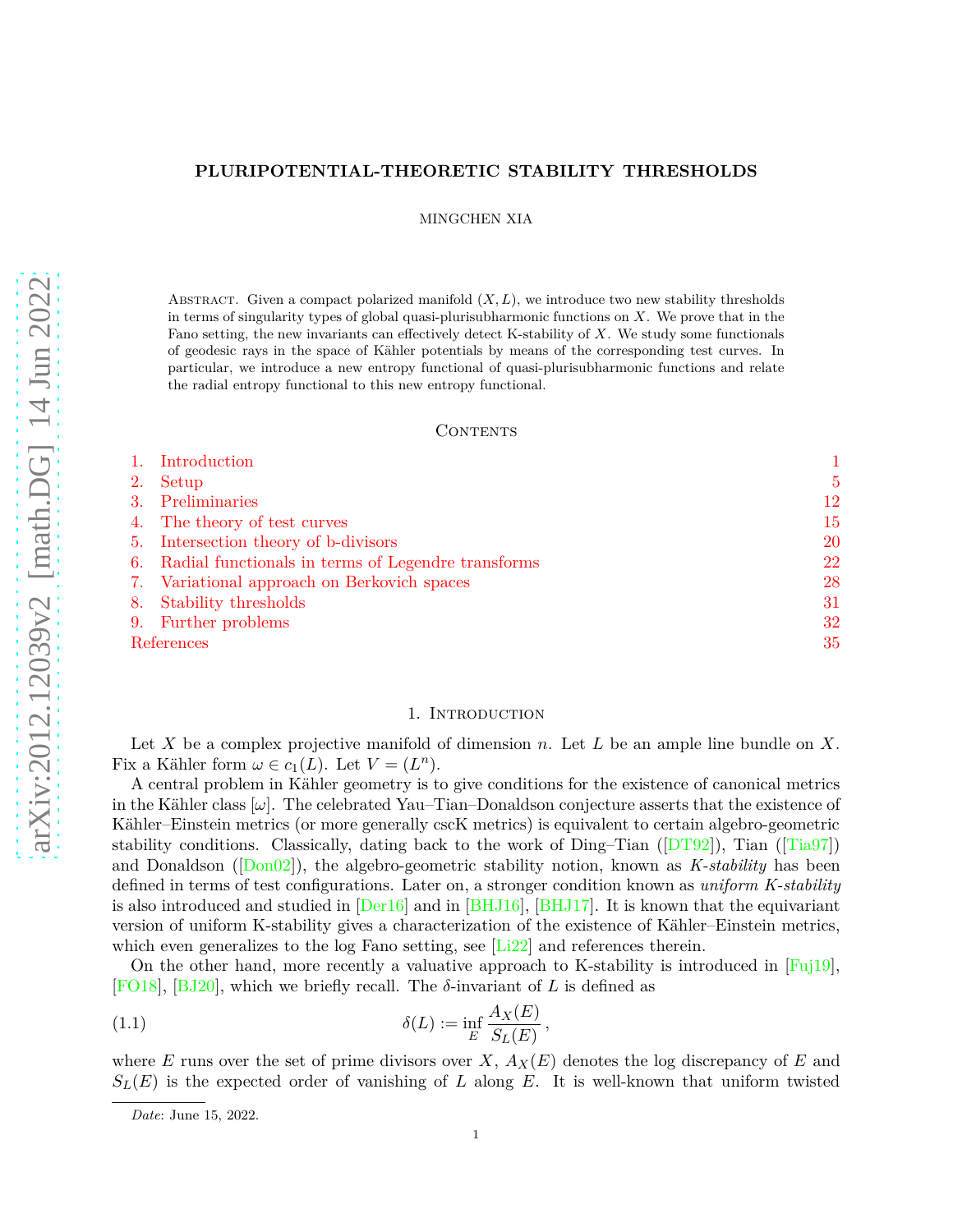#### 2 MINGCHEN XIA

K-stability (resp. twisted K-semistability) is equivalent to  $\delta(L) > 1$  (resp.  $\delta(L) \geq 1$ ). See [\[Fuj19\]](#page-36-3), [\[Li17\]](#page-37-1), [\[FO18\]](#page-36-4), [\[BJ18a](#page-35-1)] for details.

In this paper, we introduce a different stability threshold in terms of the singularity types of quasi-plurisubharmonic functions on *X*:

*,*

<span id="page-1-0"></span>(1.2) 
$$
\delta_{\text{pp}} := \inf_{[\psi]} \frac{\int_{-\infty}^{\infty} \text{Ent}([\psi_{\tau}^{+}]) d\tau}{nV^{-1} \int_{-\infty}^{\infty} \left( \int_{X} \omega \wedge \omega_{\psi_{\tau}^{+}}^{n-1} - \int_{X} \omega_{\psi_{\tau}^{+}}^{n} \right) d\tau}
$$

where  $[\psi]$  runs over the set of singularity types of quasi-psh functions with some non-zero Lelong numbers on *X*,  $\psi_{\bullet}^{+}$  is a test curve associated to  $\psi$ . Recall that a test curve is the Legendre transform of a geodesic ray as in [\[RWN14](#page-37-2)]. The test curve  $\psi_{\bullet}^{+}$  is the maximal extension of the test curve corresponding to deformation to the normal cone (see [Section 2.6\)](#page-9-0). The quantity  $Ent[\bullet]$ is an invariant of the singularity types of quasi-psh functions (see [Definition 2.11\)](#page-10-0). To the best of the author's knowledge, this invariant has never been studied in the literature. Observe that the quotient in  $(1.2)$  depends only on the singularity type of  $\psi$ . Moreover, it is easy to see that the quotient in [\(1.2\)](#page-1-0) does not change under the rescaling  $\psi \to c\psi$  for  $c \in \mathbb{R}_{>0}$ , hence one could restrict  $\psi$  to run only in the set of  $\omega$ -psh functions.

<span id="page-1-2"></span>Now we state the main theorem.

**Theorem 1.1.** Let  $(X, L)$  be a polarized manifold. Then  $\delta_{\text{pp}} \geq \delta$ . Further, if X is Fano and  $L = -K_X$  and  $\delta < \frac{n+1}{n}$ , then  $\delta = \delta_{\text{pp}}$ .

We recall that in the Fano setting, when  $\delta \leq 1$ ,  $\delta$  is also equal to the greatest Ricci lower bound, see [Section 9.1](#page-31-1) for details. We remark that although our theorem concerns only Kähler geometry, our proof relies essentially on the non-Archimedean tools developed by Boucksom–Jonsson, as we recall later.

<span id="page-1-1"></span>As a corollary,

**Corollary 1.2.** *Assume that X is Fano and*  $L = -K_X$ *. Then* 

- *(1)*  $\delta_{\text{pp}} \geq 1$  *iff X is K-semistable.*
- *(2)*  $\delta_{\text{pp}} > 1$  *iff X is uniformly K-stable.*

[Corollary 1.2](#page-1-1) integrates into the program of characterizing K-stability in terms of some more explicit data dating back to [\[RT07\]](#page-37-3). In [\[RT07](#page-37-3)], Ross–Thomas introduced the notion of slope stability in terms of test configurations associated to deformation to the normal cone, which gives a necessary condition for K-stability. Later on, this theory was extended in [\[Oda13\]](#page-37-4) using flag ideals, in [\[Wit12](#page-38-1)], [\[Szé15\]](#page-38-2) using filtrations. In [\[Fuj19](#page-36-3)] and [\[Li17](#page-37-1)], Fujita and Li give a characterization of K-stability in terms of all divisorial valuations. Our result gives a different characterization in terms of psh singularity types. Our approach can also be seen as a generalization of those of  $\left[\frac{R}{T07}\right]$  in the sense that our definition of  $\delta_{\rm pp}$  is based on a generalization of deformation to the normal cone. We also notice that very recently in [\[DL22\]](#page-36-5), Dervan–Legendre have partially extended Fujita's work to general polarizations and studied valuative stability.

When the stability threshold is less than 1, it is interesting to understand its minimizers. We propose the following conjecture:

**Conjecture 1.1.** When  $\delta_{\text{pp}} \leq 1$ , there is always a minimizer of  $\delta_{\text{pp}}$ .

*When X is a Fano manifold,*  $L = -K_X$  *and when*  $\delta < 1$ *, the pluricomplex Green function G in the sense of* [\[MT19](#page-37-5)] is a minimizer of  $\delta_{\text{pp}}$ .

The first part in the Fano case follows from our proof of the main theorem. For general polarization, it seems difficult.

There are some similar results for  $\delta$  in the more general log Fano variety setting: there is always a quasi-monomial valuation that computes  $\delta$  ([\[BLX19](#page-35-2)]). In the smooth Fano setting, there is a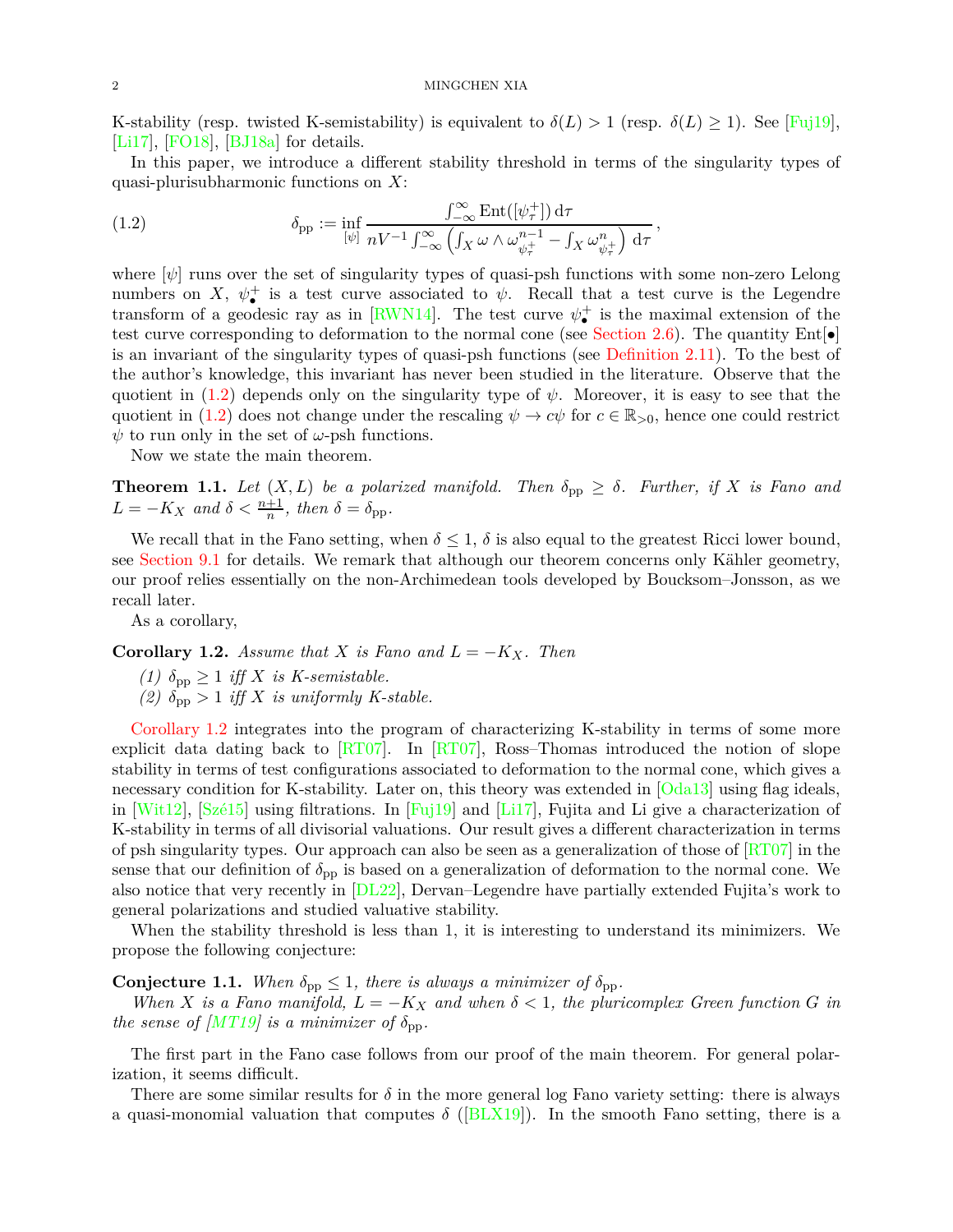divisor computing *δ* ([\[DS20](#page-36-6)], see [\[BLZ19](#page-35-3), Theorem 6.7] for details). The same holds in the log Fano setting by the recent breakthrough [\[LXZ21](#page-37-6)].

The  $\delta_{\text{pp}}$ -invariant is closely related to  $\delta$  in the following manner: take an extractable [\(Definition 2.7\)](#page-6-0) divisor *E*. One can prove that in this case, there is always an  $\omega$ -psh function  $\psi$  with analytic singularities such that on a suitable birational model  $\pi : Y \to X$ , the singularities of  $\pi^* \psi$  are just the hyperplane singularity along *E*. Recall that *E* induces a test configuration  $(\mathcal{X}, \mathcal{L})$ . Now one can make explicit computations to express various functionals of  $(\mathcal{X}, \mathcal{L})$  in terms of  $\psi_{\bullet}$ , the result turns out to be of the form of  $(1.2)$ . More precisely, we prove that for a test curve induced by a general (semi-ample) test configuration, the non-Archimedean entropy and  $\tilde{J}^{NA}$ -functionals (the latter is more frequently denoted by  $I^{NA} - J^{NA}$  in the literature) are both integrals of some corresponding functionals of psh singularities along the test curve (see [Theorem 7.4,](#page-28-0) [Corollary 7.5,](#page-29-0) [Corollary 6.8\)](#page-25-0). Conversely, given an  $\omega$ -psh function  $\psi$  with analytic singularities, we can always take a log resolution so that  $\psi$  has singularities along a snc (strictly normal crossing)  $\mathbb{Q}$ -divisor  $D = \sum_i a_i D_i$ . This divisor then induces a higher rank valuation  $(a_i^{-1} \text{ ord}_{D_i})_i$  of  $\mathbb{C}(X)$ .

<span id="page-2-0"></span>As a byproduct of our work, we could also define a slightly different stability threshold:

(1.3) 
$$
\delta' := \inf_{\psi} \frac{(K_{Y/X} \cdot (-\operatorname{div}_Y \psi)^{n-1}) + n (G_{n-1}(L, \operatorname{div}_Y \psi) \cdot \operatorname{red} \operatorname{div}_Y \psi)}{n \int_0^1 \left( \int_X \omega \wedge \omega_{\tau \psi}^{n-1} - \int_X \omega_{\tau \psi}^n \right) d\tau},
$$

where  $[\psi]$  runs over the set of singularity types of unbounded  $\omega$ -psh functions with analytic singularities,  $\pi : Y \to X$  is a log resolution of  $\psi$ ,  $G_{n-1}$  is a polynomial defined by [\(2.6\)](#page-10-1), red of a divisor *D* is the divisor with the same support as *D* but with all non-zero coefficients of *D* set to 1. Note that the quotient in [\(1.3\)](#page-2-0) is *not* invariant under the rescaling  $\psi \mapsto c\psi$  ( $c \in \mathbb{Q}_{>0}$ ), hence  $\delta'$  is an invariant of  $\omega$ -psh functions on *X*, not an invariant of all quasi-psh functions on *X* as  $\delta_{\text{pp}}$  is. We also prove that

# <span id="page-2-1"></span>**Theorem 1.3.** We always have  $\delta' \geq \delta$ .

In general, we do not expect  $\delta$  and  $\delta'$  to be equal even if  $\delta \leq 1$ . The invariant  $\delta'$  restricts the possible singularities of an *ω*-psh function. Although *δ* ′ does not seem to have direct applications in K-stability, it may play some interesting roles in pluripotential theory.

# **Philosophy behind the theorems**

Before discussing the proofs, let us explain the philosophy behind these theorems.

We regard the global pluripotential theory of singular metrics on a compact Kähler manifold as a differential version of the theory of geodesic rays in the space of Kähler potentials. In fancier terms, we could roughly regard the space of quasi-psh singularity types as the boundary at infinity of the space of geodesic rays: on one hand, each quasi-psh singularity type induces a geodesic ray; on the other hand, each geodesic ray degenerates to a quasi-psh singularity type at infinity. As in the finite dimensional picture between the space of rays in  $\mathbb{R}^n$  and the sphere at infinity  $S^{n-1}$ , it is natural to expect a closer relation between these spaces. One of the justifications is given by [Theorem 6.5](#page-23-0) (namely, [\[DX22](#page-36-7), Theorem 1.1]). Similarly, by the computations in this paper and in [\[DX22](#page-36-7)], a number of radial invariants of geodesic rays are in fact an integral along the corresponding test curves of some corresponding invariants defined by quasi-psh functions. See [Table 1](#page-33-0) for more examples.

Classically, K-stability of a polarized manifold is detected by test configurations, valuations, filtrations and non-Archimedean potentials, which can all be embedded in the space of geodesic rays. By our philosophy, there should be a pluripotential-theoretic counterpart, which leads to the present paper. Note that our previous work [\[DX22](#page-36-7)] already followed this philosophy.

We do not expect [Theorem 1.1,](#page-1-2) [Theorem 1.3](#page-2-1) to be useful when trying to find new examples of K-stable varieties. However, from the pluripotential-theoretic point of view, these results provide strong restrictions on the possible singularity types of quasi-psh functions using global geometric conditions. To the best of my knowledge, this kind of results has never been studied before.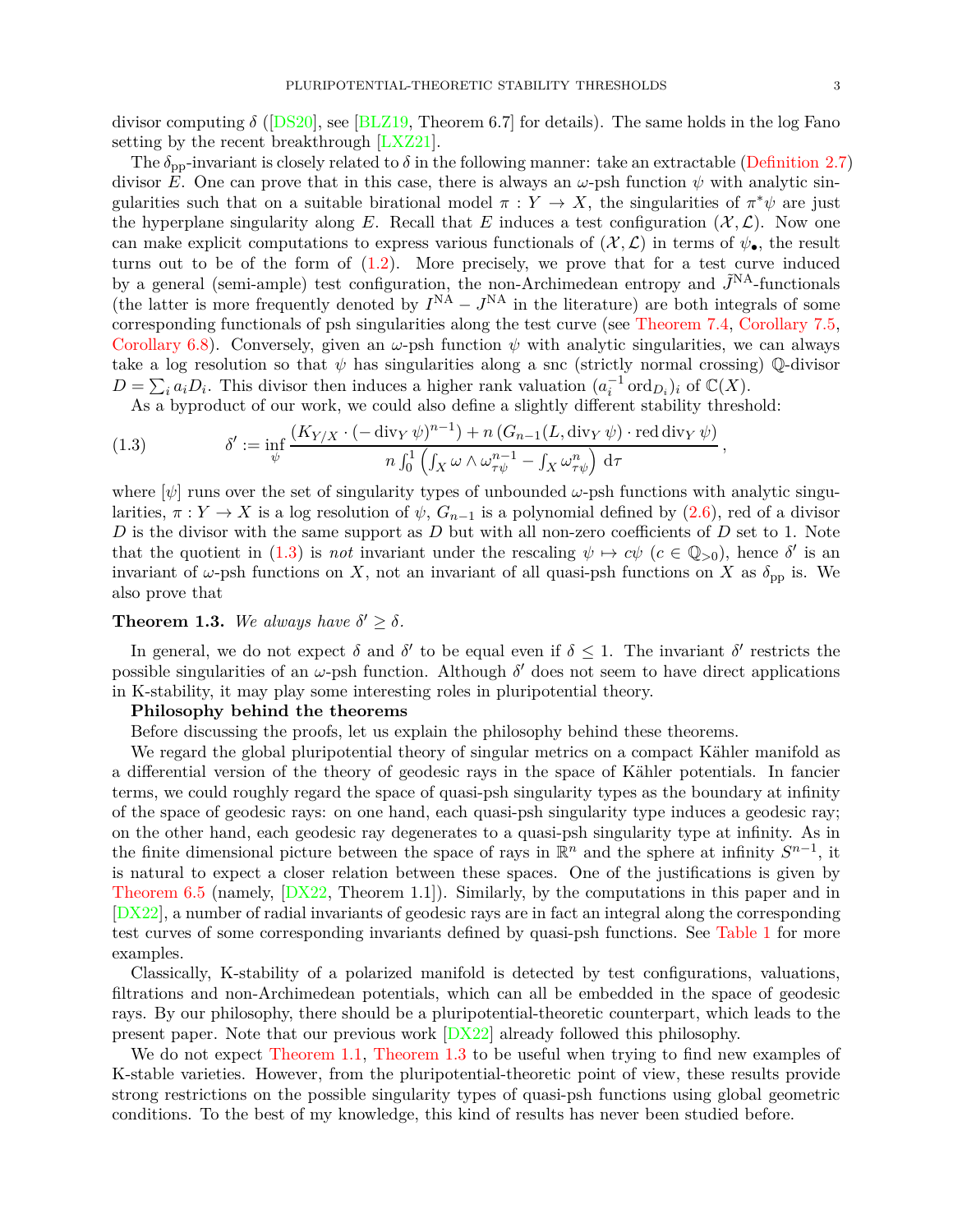### 4 MINGCHEN XIA

## **Strategy of the proof**

In the discussion, we fix a maximal geodesic ray in the sense of [\[BBJ15](#page-34-3)] and its Legendre transform  $\psi = \ell$ .

As discussed above, we need to express various energy functionals of  $\ell$  in terms of  $\psi_{\bullet}$ .

The part for **J** follows from the strategy introduced in  $\text{RWN14}$  and further developed in  $\text{[DX22]}$ . See the proof of [Theorem 6.7](#page-23-1) for details.

The corresponding result for the entropy functional is the main new feature in this paper. As the variation of the entropy functional is not easily controlled, we try to tackle the non-Archimedean counterpart of the entropy at first, namely the non-Archimedean entropy:

$$
\text{Ent}^{\text{NA}}(\phi) := \frac{1}{V} \int_{X^{\text{an}}} A_X \, \text{MA}(\phi) \, , \quad \phi \in \mathcal{E}^{1,\text{NA}} \, .
$$

In [\[Li20\]](#page-37-7), Li showed that  $Ent^{NA}(\phi)$  is dominated by the slope at infinity of the usual entropy functional Ent along  $\ell$ , where  $\phi$  is the non-Archimedean potential induced by  $\ell$ . In [\[DX22](#page-36-7)], we have expressed the non-Archimedean Monge–Ampère energy in terms of the test curves. Since the non-Archimedean Monge–Ampère energy is nothing but the primitive function of the Chambert-Loir measure  $MA(\phi)$ , we get *a fortiori* a good understanding of  $MA(\phi)$ . We make use of this description to compute the non-Archimedean entropy functional. The result turns out to be an integral of the variation of volumes along *ψ*•.

Recall the potentials  $\psi_{\tau}$  are all  $\mathscr{I}\text{-model}$  in the sense of  $[DX22]$ . In order to compute the variation of volumes of an  $\mathcal{I}\text{-model}$  potential, we need to express this volume algebraically. We prove that the volume of an  $\mathscr{I}\text{-model}$  potential can be realized as certain (movable) intersection number of a b-divisor (in the sense of Shokurov) associated to the singularities of the potential, if the intersection number is properly defined (see [Theorem 5.2\)](#page-21-1). Now we can carry out a purely algebraic computation to get a formula for the non-Archimedean entropy (See [Theorem 7.4,](#page-28-0) [Corollary 7.5\)](#page-29-0).

Now it comes to [Theorem 1.1](#page-1-2) and [Theorem 1.3.](#page-2-1) That these new invariants dominate  $\delta$  is an easy consequence of the formulae of  $\tilde{J}$  and Ent<sup>NA</sup>. We simply embed the set of  $\omega$ -psh functions into the set of maximal geodesic rays using the deformation to the normal cone like construction. This kind of embedding was already studied in [\[DDNL21](#page-36-8)]. For the equality  $\delta = \delta_{\text{pp}}$  when  $\delta \leq 1$ . We make use of the results from [\[BLZ19\]](#page-35-3), which says that when  $\delta \leq 1$ ,  $\delta$  can be computed by a divisor *E*. Then [\[BCHM10\]](#page-34-4) allows us to extract the divisor. We can therefore construct an  $\omega$ -psh  $\psi$  whose singularities are exactly given by *E*. Then  $\psi$  minimizes  $\delta_{\text{pp}}$  as well and we conclude that  $\delta = \delta_{\text{pp}}$ .

We remark that although we have carried out our computations only on smooth complex varieties. it is easy to generalize most results to normal Kähler varieties. However we decide to limit ourselves to the smooth setting in order to keep the present paper at a readable length.

## **Organization of the paper**

In [Section 2,](#page-4-0) we present a few results necessary for understanding the definition of  $\delta_{\text{pp}}$ .

In [Section 3](#page-11-0) and [Section 4,](#page-14-0) we recall some basic notions in Kähler geometry and pluripotential theory.

In [Section 5,](#page-19-0) we recall the notion of Shokurov's b-divisors and apply it to define the entropy of qpsh singularities.

In [Section 6](#page-21-0) and [Section 7,](#page-27-0) we express several functionals on the space of geodesic rays in terms of the corresponding test curves.

In [Section 8,](#page-30-0) we relate the new *δ*-invariants to the classical *δ*-invariant.

In [Section 9,](#page-31-0) we propose several further problems.

# **Conventions**

In this paper, all Monge–Ampère type operators are taken in the non-pluripolar sense (see [\[BEGZ10](#page-34-5)]). The functional *J* defined in [\(3.1\)](#page-11-1) is usually written as  $I - J$  in the literature. Our definition of *test curves* in [Definition 4.1](#page-14-1) corresponds to *maximal test curves* in the literature (see [\[RWN14](#page-37-2)] for example). The d<sup>c</sup> operator is normalized so that  $dd^c = \frac{i}{2i}$  $\frac{i}{2\pi}\partial\bar{\partial}$ . The definition of a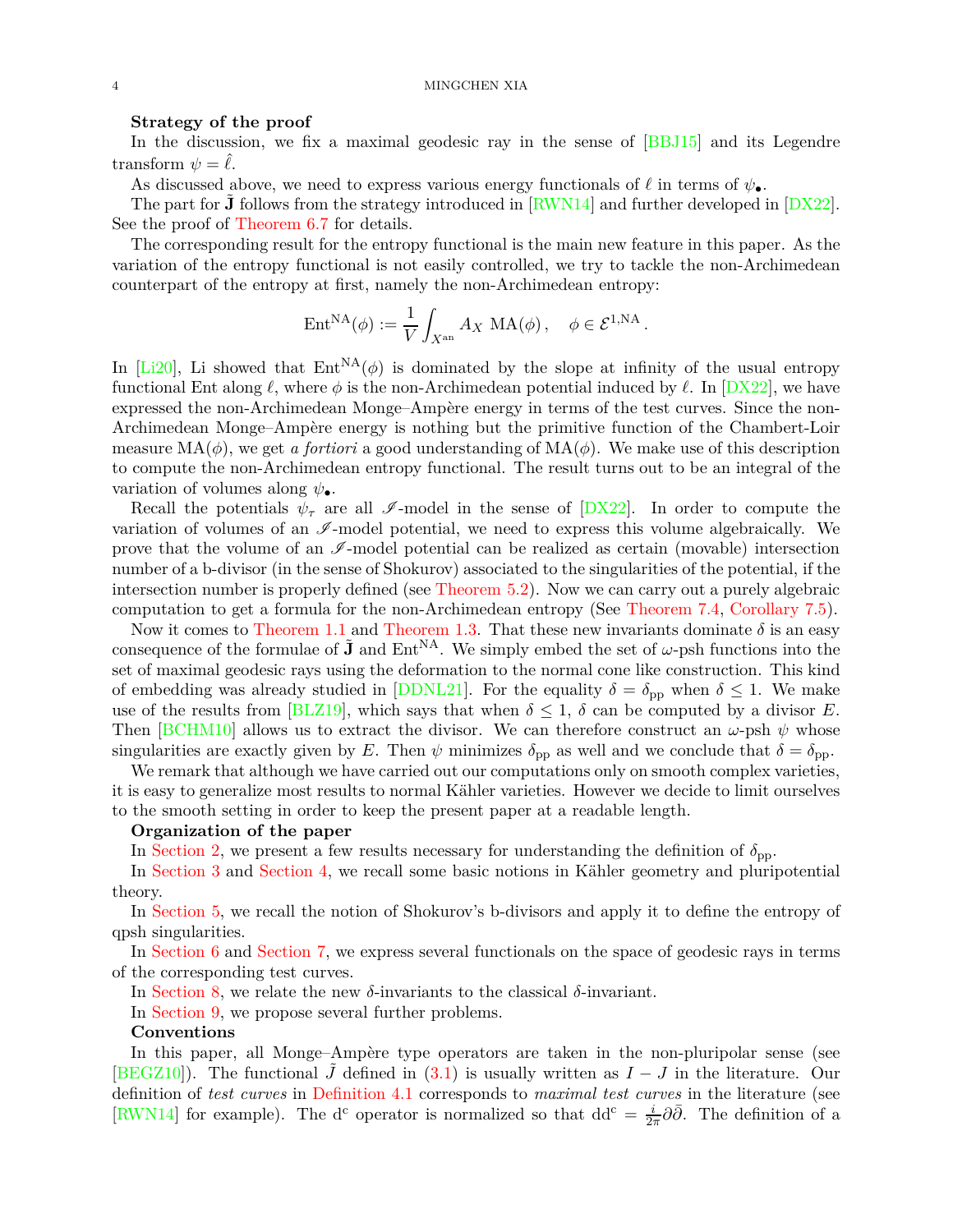birational model in [Definition 2.3](#page-4-1) requires that the model be smooth, hence stronger than the usual definition. When  $\omega$  is a Kähler form, we adopt the convention that  $\omega_{-\infty} = \omega + dd^c(-\infty) = 0$ . A snc divisor is always assumed to be effective. By a valuation of a field, we refer to real valuations unless otherwise specified. We adopt the additive convention for valuations. We allow  $(\mathbb{Q}-)$ Weil divisors to have countably many components.

We do not distinguish a holomorphic line bundle and the corresponding invertible sheaf in the *analytic* category. We use interchangeably additive and multiplicative notations for tensor products of invertible sheaves.

We make use of the results of [\[BHJ19](#page-35-4)] in an essential way. We only refer to the latest version on arXiv [\[BHJ16\]](#page-34-1) with errata instead of the journal version.

## **Acknowledgements**

The author would like to thank Robert Berman, Chen Jiang, Kewei Zhang for discussions and Tamás Darvas, Sébastien Boucksom, Mattias Jonsson, Yuchen Liu, Ruadhaí Dervan, Yaxiong Liu for remarks and suggestions on early versions of this paper. The author also wants to thank the referees for many valuable suggestions.

Part of the paper is used as assignments of the course *GFOK035 Academic Writing* at Chalmers Tekniska Högskola. The author would like to thank his classmates Mohammad Farsi and Víctor López Juan for their (non-mathematical) suggestions.

# 2. SETUP

<span id="page-4-0"></span>In this section, we present a minimal amount of preliminaries necessary to understand the definition of the new delta invariant [\(1.2\)](#page-1-0).

2.1. **Log resolution of analytic singularities.** Let *X* be a projective manifold of dimension *n*. Let *L* be a big and semi-ample line bundle on *X*. Let *h* be a smooth non-negatively curved Hermitian metric on L. Let  $\omega = c_1(L, h)$ . Let PSH $(X, \omega)$  denote the set of all  $\omega$ -psh functions on *X*, namely the set of usc functions  $\varphi: X \to [-\infty, \infty)$  such that  $\omega + dd^c \varphi \geq 0$  as currents. See [\[GZ17](#page-36-9)] for more details.

<span id="page-4-2"></span>**Definition 2.1.** A potential  $\varphi \in \text{PSH}(X, \omega)$  is said to have *analytic singularities* if for each  $x \in X$ , there is a neighbourhood  $U_x \subseteq X$  of *x* in the Euclidean topology, such that on  $U_x$ ,

$$
\varphi = c \log \left( \sum_{j=1}^{N_x} |f_j|^2 \right) + \psi ,
$$

where  $c \in \mathbb{Q}_{\geq 0}$ ,  $f_j$  are analytic functions on  $U_x$ ,  $N_x \in \mathbb{Z}_{\geq 0}$  is an integer depending on  $x, \psi \in$  $C^{\infty}(U_x)$ .

**Definition 2.2.** Let *D* be an effective snc R-divisor on *X*. Let  $D = \sum_i a_i D_i$  with  $D_i$  being prime divisors and  $a_i \in \mathbb{R}_{>0}$ . We say that  $\varphi \in \text{PSH}(X, \omega)$  has *analytic singularities along D* if locally (in the Euclidean topology),

$$
\varphi = \sum_i a_i \log |s_i|^2 + \psi \,,
$$

where  $s_i$  is a local section of *L* that defines  $D_i$ ,  $\psi$  is a smooth function.

<span id="page-4-1"></span>Note that a potential with analytic singularities along a snc Q-divisor has analytic singularities in the sense of [Definition 2.1.](#page-4-2)

**Definition 2.3.** A *birational model* of *X* is a projective birational morphism  $\pi : Y \to X$  from a *smooth* projective variety *Y* to *X*.

**Definition 2.4.** Let  $\varphi \in \text{PSH}(X, \omega)$  be a potential with analytic singularities. Then there is a birational model  $\pi : Y \to X$  of X, such that  $\pi^* \varphi$  has analytic singularities along a snc Q-divisor (see [\[MM07,](#page-37-8) Lemma 2.3.19]). We call any such  $\pi$  a *log resolution* of  $\varphi$ .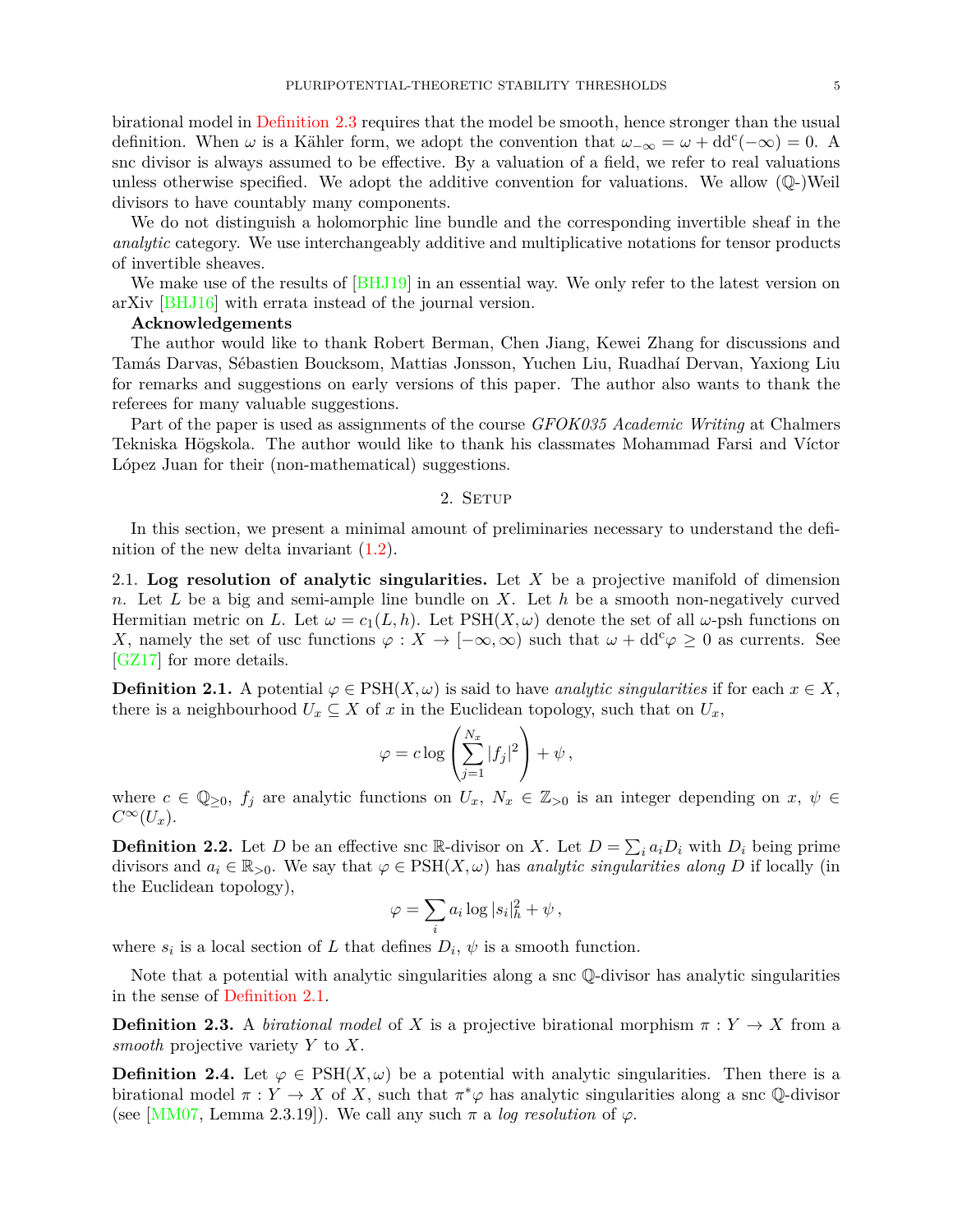2.2.  $\mathscr{I}\text{-model potentials.}$  Let X be a compact Kähler manifold of dimension *n*. Let L be an ample line bundle. Let  $\omega \in c_1(L)$  be a Kähler form. For any quasi-psh function  $\varphi$  on X, let  $\mathscr{I}(\varphi)$ denote Nadel's multiplier ideal sheaf of  $\varphi$ , namely, the coherent ideal sheaf on *X* locally generated by holomorphic functions *f* such that  $\int |f|^2 e^{-\varphi} \omega^n < \infty$ .

The concept of  $\mathscr{I}\text{-model}$  potential is developed in  $[DX22]$ .

**Definition 2.5.** Let  $\varphi \in \text{PSH}(X, \omega)$ . A *quasi-equisingular approximation* of  $\varphi$  is a sequence  $\varphi^j$  of potentials in  $PSH(X, \omega)$  with analytic singularities, such that

- (1)  $\varphi^j$  converges to  $\varphi$  in  $L^1$ .
- (2) The singularity types of  $\varphi^j$  are decreasing.
- (3) For any  $\delta > 0$ ,  $k > 0$ , we can find  $j_0 = j_0(\delta, k) > 0$ , so that for  $j \geq j_0$ ,

$$
\mathscr{I}((1+\delta)k\varphi^j)\subseteq\mathscr{I}(k\varphi).
$$

Recall that quasi-equisingular approximations always exist ([\[Cao14](#page-35-5), Lemma 3.2], [\[DPS01,](#page-36-10) Theorem 2.2.1]).

Recall that a potential  $\varphi \in \mathrm{PSH}(X, \omega)$  is said to be  $\mathscr{I}\text{-model}$  if

$$
\varphi = P[\varphi]_{\mathscr{I}} := \sup^* \{ \psi \in \text{PSH}(X, \omega) : \psi \le 0, \psi^{\text{an}} \le \mathscr{I}(k\psi) \subseteq \mathscr{I}(k\varphi) \text{ for all } k \in \mathbb{N} \} .
$$

We use the notation  $\text{PSH}_{\mathscr{I}}^{\text{Model}}(X,\omega)$  to denote the set of  $\mathscr{I}\text{-model}$  potentials in  $\text{PSH}(X,\omega)$ .

**Theorem 2.1** ([\[DX22](#page-36-7), Theorem 1.4]). Let  $\varphi \in \text{PSH}^{\text{Model}}(X, \omega)$ ,  $\int_X \omega_{\varphi}^n > 0$ . Then the following *are equivalent:*

(1) 
$$
\varphi \in \text{PSH}_{\mathscr{I}}^{\text{Model}}(X, \omega).
$$
  
\n(2)  
\n
$$
\varphi = \sup^* \{ \psi \in \text{PSH}(X, \omega) : \psi \leq 0, \mathscr{I}(k\psi) \subseteq \mathscr{I}(k\varphi) \text{ for any } k \in \mathbb{R}_{>0} \}.
$$
  
\n(3)

$$
\lim_{k\to\infty}\frac{n!}{k^n}h^0(X,K_X\otimes L^k\otimes\mathscr{I}(k\varphi))=\int_X\omega_\varphi^n.
$$

*(4) For one (or equivalently any) quasi-equisingular approximation*  $\varphi^j$  *of*  $\varphi$ *,* 

$$
\lim_{j \to \infty} \int_X \omega_{\varphi^j}^n = \int_X \omega_{\varphi}^n.
$$

In terms of the function  $\varphi$ <sup>an</sup> introduced below, these conditions are also equivalent to

$$
\varphi = \sup^* \{ \psi \in \text{PSH}(X, \omega) : \psi \leq 0, \psi^{\text{an}} \leq \varphi^{\text{an}} \} .
$$

Here and in the whole paper, products like  $\omega_{\varphi}^n$  are taken in the non-pluripolar sense, see [\[BEGZ10](#page-34-5)].

For the definition of model potentials, we refer to [\[DDNL18b\]](#page-35-6). The set of model potentials in  $PSH(X,\omega)$  is denoted by  $PSH^{\text{Model}}(X,\omega)$ . Recall that a model potential with analytic singularities is  $\mathscr{I}\text{-model}$  ([\[Bon98](#page-35-7)]).

Let  $X^{\text{div}}_{\mathbb{Q}}$  denote the set of all Q-divisorial geometric valuation on *X*. Namely, elements of  $X^{\text{div}}_{\mathbb{Q}}$ are  $c \text{ ord}_E$ , where  $c \in \mathbb{Q}_{>0}$ , E is a prime divisor over X (i.e. a prime divisor on a birational model of *X*). Let  $\psi \in \text{PSH}(X, \omega)$ , recall that  $\psi^{\text{an}}$  is a function on  $X^{\text{div}}_{\mathbb{Q}}$  defined as follows: let  $v \in X^{\text{div}}_{\mathbb{Q}}$ , then set

<span id="page-5-0"></span>(2.1) 
$$
-v(\psi) = \psi^{\text{an}}(v) := -\lim_{k \to \infty} \frac{1}{k} v \left( \mathcal{I}(k\psi) \right).
$$

<span id="page-5-1"></span>**Lemma 2.2.** Let  $\varphi \in \text{PSH}(X, \omega)$ . Let  $\varphi^j$  be a quasi-equisingular approximation of  $\varphi^j$ . Then  $\varphi^{j, \text{an}} \to \varphi^{\text{an}}$  *pointwisely on*  $X_{\mathbb{Q}}^{\text{div}}$  *as*  $j \to \infty$ *.*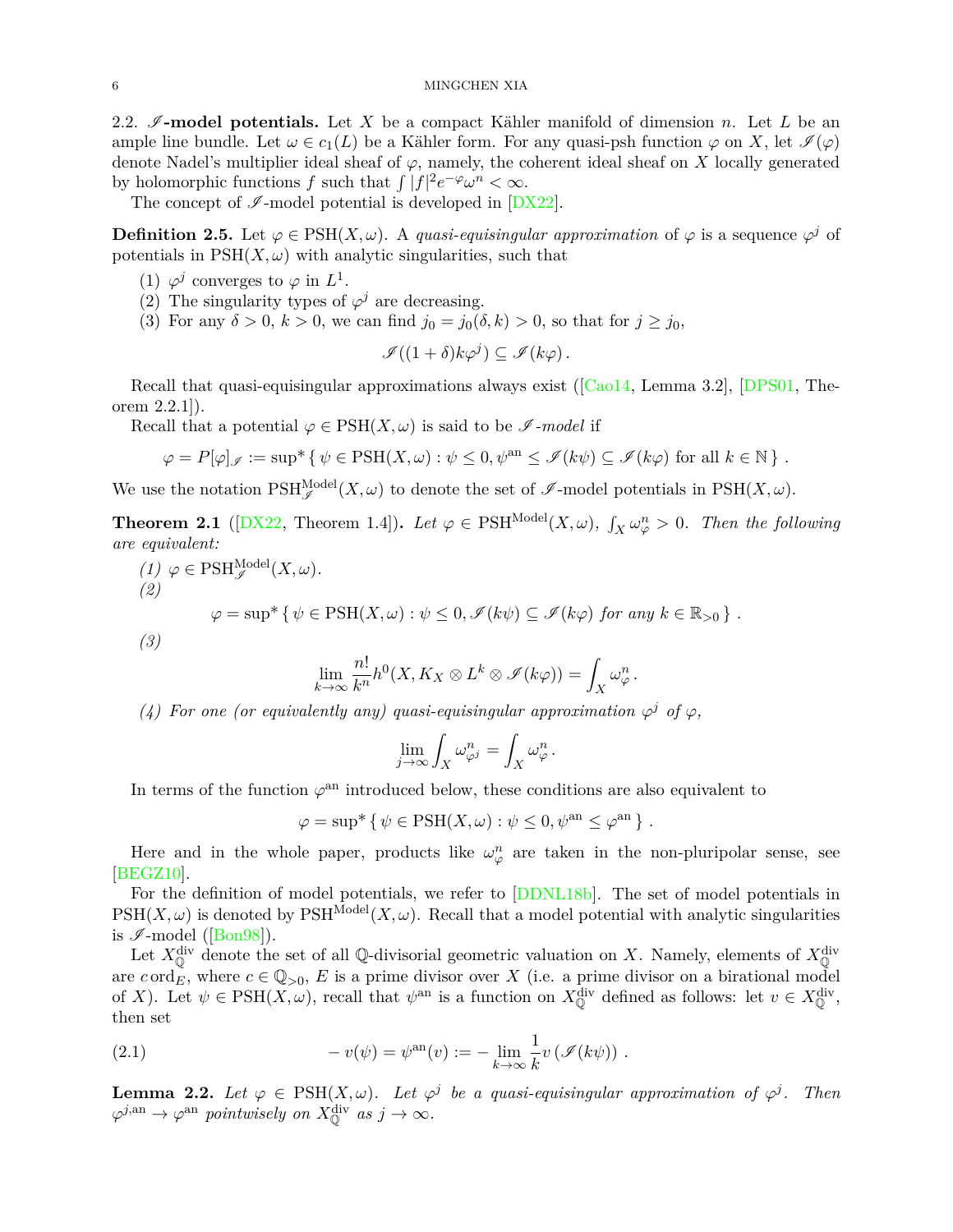*Proof.* It suffices to prove that for any prime divisor *E* over *X*,  $\varphi^{j,an}(\text{ord}_E) \to \varphi^{an}(\text{ord}_E)$ . Fix  $k \in \mathbb{Z}_{>0}, \delta \in \mathbb{Q}_{>0}$ , take  $j_0 > 0$ , so that when  $j > j_0$ ,  $\mathscr{I}((1 + \delta)k\varphi^j) \subseteq \mathscr{I}(k\varphi)$ . When  $j > j_0$ , we get

$$
\frac{1}{k}\operatorname{ord}_E(\mathscr{I}(k\varphi)) \leq \frac{1}{k}\operatorname{ord}_E(\mathscr{I}((1+\delta)k\varphi^j)).
$$

By Fekete's lemma,

$$
-\varphi^{j, \text{an}}(\text{ord}_E) = \sup_{k \in \mathbb{Z}_{>0}} \frac{1}{k} \text{ord}_E(\mathscr{I}(k\varphi^j)).
$$

So

$$
\frac{1}{k}\mathrm{ord}_E(\mathscr{I}(k\varphi)) \leq (1+\delta)(-\varphi^{j, \mathrm{an}}(\mathrm{ord}_E)).
$$

Take sup with respect to  $k \in \mathbb{Z}_{>0}$ , we get

$$
-\varphi^{\mathrm{an}}(\mathrm{ord}_E) \le (1+\delta)(-\varphi^{j,\mathrm{an}}(\mathrm{ord}_E)).
$$

Let  $\delta \rightarrow 0^+$ , we get

$$
\varphi^{\mathrm{an}}(\mathrm{ord}_E)\geq \lim_{j\to\infty}\varphi^{j,\mathrm{an}}(\mathrm{ord}_E)\,.
$$

The converse is trivial.  $\Box$ 

*Remark* 2.1. For readers familiar with the non-Archimedean language of [\[BJ18b\]](#page-35-8), our proof in fact implies the following stronger result:  $\varphi^{\text{an}}$  extends uniquely to a function in  $\text{PSH}^{\text{NA}}(L)$  and  $\varphi^{j, \text{an}} \to \varphi^{\text{an}}$  in PSH<sup>NA</sup>(*L*). See [\[BJ18b](#page-35-8), Theorem 4.28, Corollary 4.58].

<span id="page-6-1"></span>2.3. **Singularity divisors.** Let *X* be a projective manifold of dimension *n*. Let *L* be a semi-ample line bundle with a smooth non-negatively curved Hermitian metric *h*. Let  $\omega = c_1(L, h)$ .

**Definition 2.6.** Let  $\psi \in \text{PSH}(X, \omega)$ . Let  $\pi : Y \to X$  be a birational morphism from a normal Q-factorial projective variety. Define the *singularity divisor* of *ψ* on *Y* as

$$
\operatorname{div}_Y \psi := \sum_E \nu_E(\psi) E,
$$

where *E* runs over the set of prime divisors on *Y*,  $\nu_E(\psi)$  is the generic Lelong number of  $\pi^*\psi$  along *E*. Note that this is a countable sum by Siu's semi-continuity theorem.

Let *D* be an effective R-divisor on *Y*. We say that the singularities of  $\psi$  are *determined* on *Y* by *D* if for any birational model  $\Pi : Z \to Y$ , div<sub>*Z*</sub>  $\psi = \Pi^* D$ .

<span id="page-6-2"></span>We can regard div<sub>*Y*</sub>  $\psi$  as the divisorial part of Siu's decomposition of dd<sup>c</sup> $\pi^*\psi$ .

*Remark* 2.2*.* In general, a divisor with countably many components does not define a class in the Néron–Severi group, but in the case of div<sub>*Y*</sub>  $\psi$ , this can be easily defined. In fact, write div<sub>*Y*</sub>  $\psi = \sum_{i=1}^{\infty} a_i D_i$ . Here we allow  $a_i$  to be 0. Clearly,  $\pi^* L - \sum_{i=1}^r a_i D_i$  is pseudo-effective. It follows that  $\sum_{i=1}^{\infty} a_i D_i$  converges as a sum in the Néron–Severi group  $NS^1(Y) \otimes \mathbb{R}$ , see [\[BFJ09](#page-34-6), Proposition 1.3. In particular, we can talk about the intersection between div<sub>*Y*</sub>  $\psi$  and divisors.

<span id="page-6-0"></span>As a consequence of resolution of singularities, any potential with analytic singularity admits a model where its singularities are determined ([\[MM07](#page-37-8), Lemma 2.3.19]).

**Definition 2.7.** Let *E* be a prime divisor over *X*. An *extraction* of *E* is a proper birational morphism  $\pi : Y \to X$  from a *normal*  $\mathbb{Q}$ -factorial variety Y, such that E is a prime divisor on Y and that  $-E$  is  $\pi$ -ample.

If there is an extraction of *E*, we call *E* an *extractable* divisor.

Observe that when *X* is Fano, an extractable divisor *E* is dreamy in the sense that the doubly graded algebra

(2.2) 
$$
\bigoplus_{m\in\mathbb{Z}_{\geq 0}} \bigoplus_{p\in\mathbb{Z}} H^0(Y, -m\pi^*K_X - pE)
$$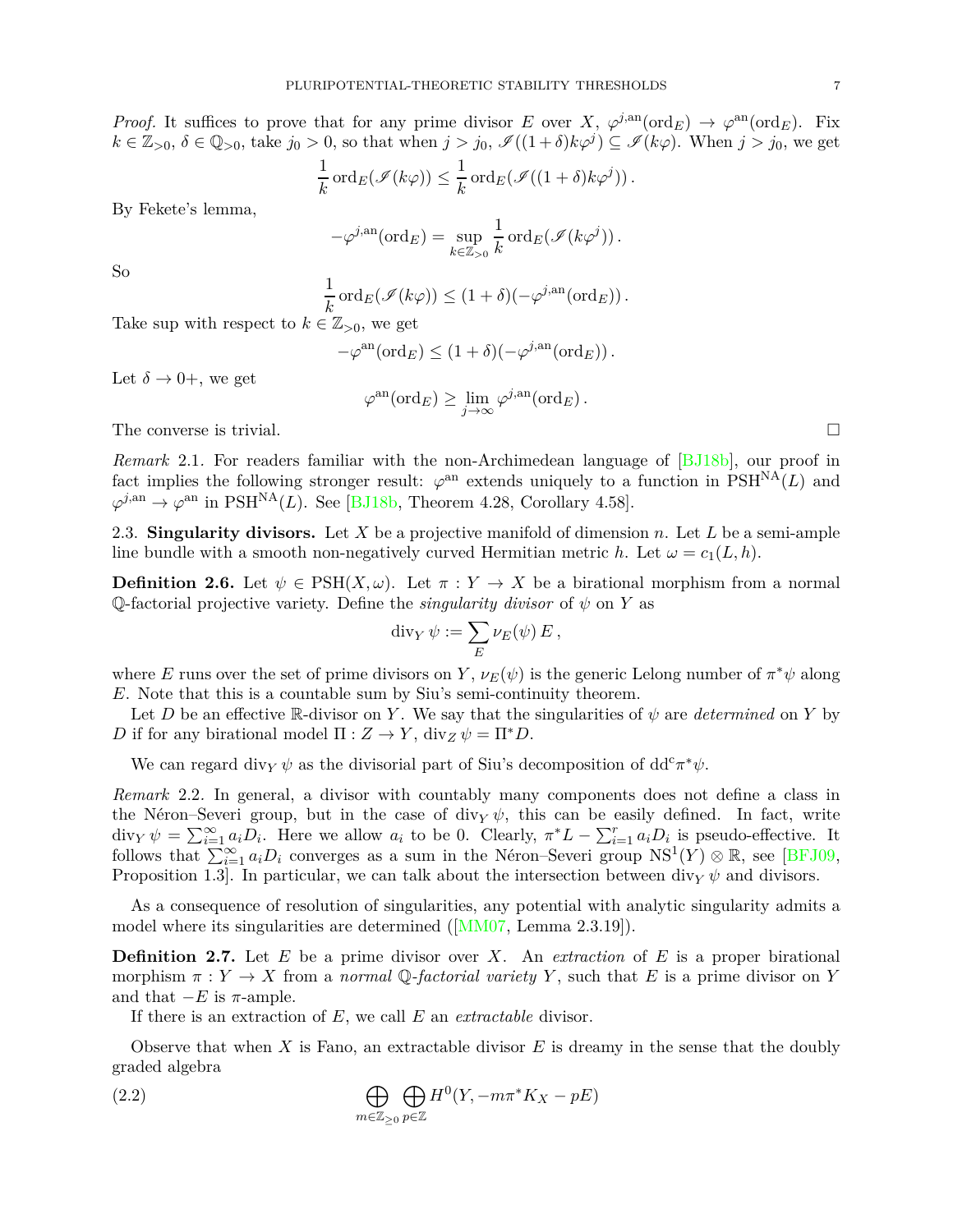is finitely generated.

In general, when the log discrepancy of *E* is well-behaved, one can run a suitable MMP to extract *E*. See [\[BCHM10,](#page-34-4) Corollary 1.4.3], [\[Kol13](#page-37-9), Section 1.4] for details.

Assume that *L* is ample. Let *F* be an extractable divisor. Let  $\pi : Y \to X$  be an extraction of *F*. We can take  $A \in \mathbb{Q}_{>0}$  large enough, so that  $A\pi^*L - F$  is semi-ample. In particular, take *B* large enough, so that  $B(A\pi^*L - F)$  is base-point free. Take a basis  $s_1, \ldots, s_N$  of  $H^0(X, B(A\pi^*L - F))$ . Let

$$
\psi = \frac{1}{AB} \log \max_{i=1,...,N} |s_j|_{h^{AB}}^2.
$$

Then the singularities of  $\psi$  are determined on *Y* by  $A^{-1}F$  (see [Definition 2.6\)](#page-6-1).

2.4. **Quasi-analytic singularities.** Let *X* be a projective manifold of dimension *n*. Let *L* be a big and semi-ample line bundle on *X*. Let *h* be a smooth non-negatively curved Hermitian metric on *L*. Let  $\omega = c_1(L, h)$ .

<span id="page-7-1"></span>**Definition 2.8.** We say a potential  $\varphi \in \text{PSH}(X, \omega)$  has *quasi-analytic singularities* if there is a birational model  $\pi : Y \to X$ , a snc R-divisor *D* on *Y*, such that the singularities of  $\psi$  are determined on *Y* by *D* (see [Definition 2.6\)](#page-6-1). In this case, we also say that  $\varphi$  has quasi-analytic singularities along *D*.

<span id="page-7-0"></span>**Lemma 2.3.** Let  $\varphi \in \text{PSH}(X,\omega)$  be a potential with quasi-analytic singularities along a snc  $\mathbb{Q}$ *divisor D on a birational model*  $\pi: Y \to X$ *, then* 

$$
\mathscr{I}(k\pi^*\varphi)=\mathcal{O}_Y(-\lfloor kD\rfloor)
$$

*for any*  $k \in \mathbb{Q}_{>0}$ .

*Proof.* Without loss of generality, we take  $k = 1$ . Recall that we have assumed that the model is projective. Take a sufficiently ample line bundle *H* on *Y*, so that  $H - D$  is semi-ample and  $H - \pi^* L$ is ample. Take a  $m \in \mathbb{Z}_{\geq 0}$  so that  $m(H - D)$  is globally generated. Fix a smooth positively curved metric *h* on *H*. Let  $\omega' := c_1(H, h)$ , we may assume that  $\omega' > \pi^* \omega$ . Take a basis  $s_1, \ldots, s_N$  of  $H^0(Y, m(H - D)).$  Let

$$
\psi = \frac{1}{m} \log \max_{i=1,...,N} |s_i|_{h^m}^2.
$$

Then we know that

$$
\mathscr{I}(\psi) = \mathcal{O}_Y(-\lfloor D\rfloor) \ .
$$

But we know that  $\pi^* \varphi \sim_{\mathscr{I}} \psi$  as  $\omega'$ -psh functions, so we conclude.

*Remark* 2.3*.* We rephrase the proof of [Lemma 2.3](#page-7-0) in fancier terms: Let

$$
\text{PSH}^{\text{Model}}(X) := \varinjlim_{\omega} \text{PSH}^{\text{Model}}(X, \omega),
$$

where  $\omega$  runs over all Kähler forms on *X*, when  $\omega \leq \omega'$ , the map  $\mathrm{PSH}^{\text{Model}}(X,\omega) \to \mathrm{PSH}^{\text{Model}}(X,\omega')$ is given by the  $P_{\omega}$ <sup> $\cdot$ </sup>[ $\bullet$ ]. We take the filtered colimit in the category of sets. We define a class  $[\varphi] \in \text{PSH}^{\text{Model}}(X)$  to be analytic if some representative is analytic. Now the proof of [Lemma 2.3](#page-7-0) says that when  $\varphi \in \text{PSH}^{\text{Model}}(X, \omega)$  is quasi-analytic, the class  $[\varphi] \in \text{PSH}^{\text{Model}}(X)$  is analytic.

<span id="page-7-2"></span>**Lemma 2.4.** Let  $\varphi \in \text{PSH}(X,\omega)$  be a potential with quasi-analytic singularities along a snc R*divisor D on X*, *then*  $L - D$  *is nef. If moreover*  $\int_X \omega_\varphi^n > 0$ *, then*  $L - D$  *is big and nef.* 

*Proof.* Consider the positive current  $\omega_{\varphi}$ −[*D*] in  $c_1(L-D)$ . Take a quasi-equisingular approximation  $h_j$  of  $\omega_\varphi$ −[*D*] ([\[Cao14](#page-35-5)]). The Lelong number condition and the fact that  $h_j$  has analytic singularities show that its local potential is in fact bounded. Hence  $L - D$  is nef. Now the assumption  $\int_X \omega_{\varphi}^n > 0$ implies that  $(L - D)^n > 0$ , hence  $L - D$  is big ([\[DP04](#page-36-11)]). □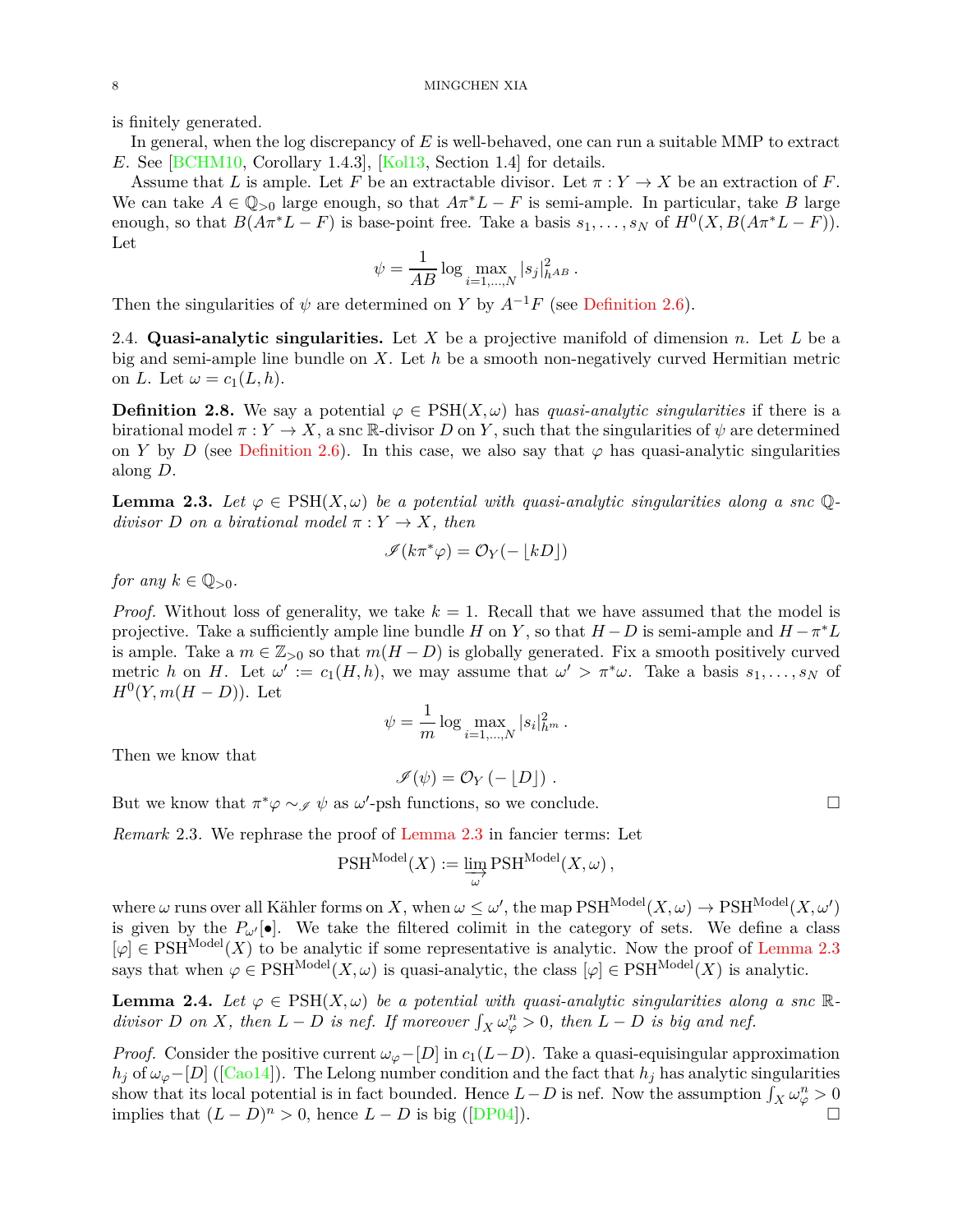2.5. **Non-archimedean envelopes.** Let *X* be a compact Kähler manifold of dimension *n*. Let *L* be an ample line bundle with a smooth strictly positively curved metric *h*. Let  $\omega = c_1(L, h)$ .

Let  $\mathbf{v} = (v_1, \dots, v_m)$  be a valuation of  $\mathbb{C}(X)$  with value in  $\mathbb{R}^m$ . We assume for simplicity that each  $v_i$  is divisorial.

**Definition 2.9.** Let  $\mathbf{a} = (a_1, \ldots, a_m) \in \mathbb{R}_{\geq 0}^m$ . Define a potential in  $PSH(X, \omega) \cup \{-\infty\}$ :

<span id="page-8-0"></span>(2.3) 
$$
\psi_{\mathbf{v}\geq \mathbf{a}} := \sup^* \{ \psi \in \text{PSH}(X,\omega) : \psi \leq 0, v_i(\psi) \geq a_i \text{ for } i = 1,\ldots,m \} .
$$

We also define

(2.4)

$$
\psi_{\mathbf{v}\geq \mathbf{a}}' := \sup_{k\in\mathbb{Z}_{>0}} \frac{1}{k} \sup \left\{ \log |s|^2_{h^k} : s \in H^0(X, L^k), \sup_X |s|_{h^k} \leq 1, v_i(s) \geq ka_i \text{ for } i = 1,\dots, m \right\}.
$$

<span id="page-8-1"></span>Observe that  $\psi_{\mathbf{v}\geq\mathbf{a}}$  itself is a candidate in the sup in [\(2.3\)](#page-8-0), provided that  $\psi_{\mathbf{v}\geq\mathbf{a}} \neq -\infty$ . Obviously,  $\psi_{\mathbf{v}\geq\mathbf{a}}$  is either  $\mathscr{I}\text{-model}$  or  $-\infty$ .

**Lemma 2.5.** *Assume that*  $\psi_{\mathbf{v}\geq\mathbf{a}}$  *has positive mass, then*  $P[\psi'_{\mathbf{v}\geq\mathbf{a}}]$   $\mathcal{J}=\psi_{\mathbf{v}\geq\mathbf{a}}$ .

*Proof.* That  $P[\psi'_{\mathbf{v}\geq \mathbf{a}}]$   $\in \psi_{\mathbf{v}\geq \mathbf{a}}$  is trivial, we prove the converse. Write  $\psi = \psi_{\mathbf{v}\geq \mathbf{a}}$ . It suffices to show that for any small enough  $\epsilon > 0$ , any fixed divisorial valuation *v* of  $\mathbb{C}(X)$ , we can construct a section  $s \in H^0(X, L^k)$  for some large k, so that  $k^{-1}v_i(s) \ge v_i(\psi)$  for all i and  $k^{-1}v(s) \le v(\psi) + \epsilon$ . We may assume that  $a_i > 0$  for all *i*. Let  $b_i = v_i(\psi)$ . Then  $b_i \ge a_i$ . Let  $b = v(\psi)$ .

By  $[DDNL21, Lemma 4.4],$  we can construct a potential  $\psi'$ , more singular than  $\psi$ , such that

$$
v_i(\psi') > b_i, \quad v(\psi') \le v(\psi) + \epsilon.
$$

Take a small enough  $\delta \in \mathbb{Q}_{>0}$ , such that

$$
(1+\delta)^{-1}v_i(\psi') > b_i
$$

for all *i*. Regarding  $\psi'$  as a metric on  $(1+\delta)L$  and applying [\[Dem12](#page-36-12), Corollary 13.23] and its proof, we find a sequence of sections  $s_k \in H^0(X, L^k)$  for some sequence *k* increasing to  $\infty$ , such that

$$
\frac{1+\delta}{k}[\text{div } s_k] \to \delta \omega + \omega_{\psi'}, \quad \frac{1+\delta}{k}v_i(s_k) \to v_i(\psi').
$$

Thus for *k* large enough,

$$
\frac{1}{k}v(s_k) \le b + \epsilon, \quad \frac{1}{k}v_i(s_k) > b_i.
$$

As a particular case, let  $v_i = c_i \text{ ord}_{F_i}$  be a Q-divisorial valuation,  $a_i \in \mathbb{R}$   $(i = 1, \ldots, m)$ . We have

$$
\psi'_{\mathbf{v}\geq \mathbf{a}}=\sup_{k\in\mathbb{Z}_{>0} \text{ sufficiently divisible}}\frac{1}{k}\sup{}*\left\{\log |s|^2_{h^k}:s\in H^0(X,kL-\sum_{i=1}^mka_ic_i^{-1}F_i),\sup_X |s|_{h^k}\leq 1\right\}.
$$

Let *D* be an effective Q-divisor on *X*. In this paper, Q-divisor are allowed to have countably many components. If *D* has finitely many irreducible components, say  $D = \sum_{i=1}^{r} a_i D_i$ , we define

$$
(2.5) \t\t\t \psi_{\geq D} := \psi_{(\text{ord}_{D_i})\geq (a_i)}.
$$

In general, if *D* has countably many components, say  $D = \sum_{i=1}^{\infty} a_i D_i$ , we just let

$$
\psi_{\geq D} := \inf_{j=1,\dots,\infty} \psi_{\geq \sum_{i=1}^j a_i D_i}.
$$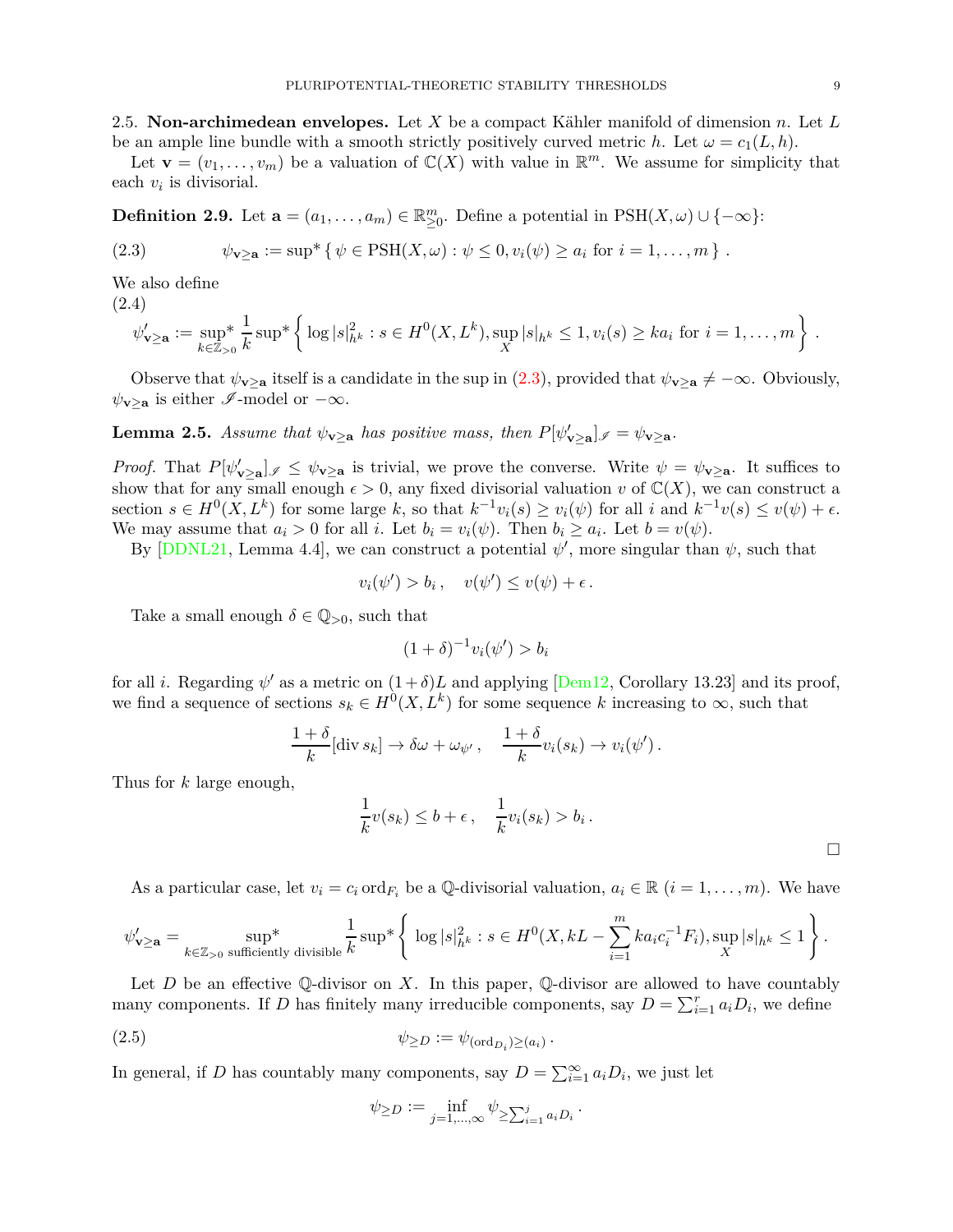<span id="page-9-0"></span>2.6. **Extended deformation to the normal cone.** Let  $\psi \in \text{PSH}(X, \omega)$  be a potential with analytic singularities. Let  $\pi : Y \to X$  be a log resolution of  $\psi$ . Let Psef( $\psi$ ) be the pseudo-effective threshold of  $\psi$ . Namely,

$$
Psef(\psi) = \sup \{ t \ge 0 : \pi^* L - t \operatorname{div}_Y \psi \text{ is pseudo-effective } \} .
$$

We define a test curve  $\psi_{\bullet}^{+}$  as follows (see [Section 4](#page-14-0) for the general theory of test curves):

$$
\psi_{\tau}^{+} := \begin{cases} 0, & \tau \leq 0, \\ \psi_{\geq \tau \operatorname{div}_{Y} \psi}, & \tau \in 0 < \tau \leq \operatorname{Psef}(\psi), \\ -\infty, & \tau > \operatorname{Psef}(\psi). \end{cases}
$$

We call this construction the *extended deformation to the normal cone* with respect to *ψ*. See [Lemma 2.6](#page-9-1) for an explanation of this terminology.

<span id="page-9-3"></span>This construction can be realized geometrically.

**Definition 2.10.** Let  $\psi \in \text{PSH}(X, C\omega)$  ( $C \in \mathbb{Z}_{>0}$ ) be a potential with analytic singularities. Let  $\pi: Y \to X$  be a log resolution. Let  $A > 0$  be an integer so that  $A \text{div}_Y \psi$  is integral. We say  $\psi$  is *dreamy* if the double-graded ring

$$
R(X, L, \psi) := \bigoplus_{k \in \mathbb{Z}_{\geq 0}} \bigoplus_{s \in \mathbb{Z}_{\geq 0}} H^0(Y, kACL - sA \operatorname{div}_Y \psi)
$$

is finitely generated.

Note that whether or not  $\psi$  is dreamy does not depend on the choice of  $A$ .

Assume that  $\psi \in \text{PSH}(X, \omega)$  is dreamy and L is ample. Let  $(\mathcal{X}, \mathcal{L})$  be the relative proj of

$$
\bigoplus_{k \in \mathbb{Z}_{\geq 0}} \bigoplus_{s \in \mathbb{Z}_{\geq 0}} t^{-s} H^0(Y, kAL - sA \operatorname{div}_Y \psi)
$$

over  $\mathbb{C}$ . Then  $(\mathcal{X}, \mathcal{L})$  is a test configuration of  $(X, L^A)$ . It follows from [Lemma 2.5](#page-8-1) that the corresponding test curve is just  $\psi^+$ .

More generally, let  $\psi \in \text{PSH}(X, \omega)$ . We define  $\text{Psef}(\psi)$  as the sup of  $t \geq 0$ , such that on each birational model  $\pi : Y \to X$ ,  $\pi^* L - t \, \text{div}_Y \psi$  is pseudo-effective. This definition coincides with the previous one when  $\psi$  has analytic singularities.

We define the corresponding test curve  $\psi_{\bullet}^{+}$  as follows: When  $\tau \leq 0$ , set  $\psi_{\tau}^{+} = 0$ . When  $0 < \tau <$  $\text{Psef}(\psi)$ , we define

$$
\psi_{\tau}^{+} = \lim_{Y} \psi_{\geq \tau \operatorname{div}_{Y} \psi},
$$

where the limit is a limit of decreasing net taken over all birational models  $\pi: Y \to X$ . Note that the limit is  $\mathscr{I}\text{-model}$  by  $[DX22, \text{Lemma 2.20}]$  (Strictly speaking,  $[DX22, \text{Lemma 2.20}]$  only deals with decreasing sequences, but the proof works for decreasing nets as well). Define

$$
\psi_{\mathrm{Psef}(\psi)}^{+} = \lim_{\tau \to \mathrm{Psef}(\psi)-} \psi_{\tau}^{+}
$$

and

$$
\psi_\tau^+=-\infty
$$

<span id="page-9-2"></span>if  $\tau >$  Psef( $\psi$ ).

2.7. **Generalized deformation to the normal cone.** Let  $\psi \in \text{PSH}(X, \omega)$  be a model potential with analytic singularities. We define a test curve (see [Section 4](#page-14-0) for the precise definition)  $\psi_{\bullet}$  by

$$
\psi_{\tau} := \begin{cases}\n0, & \tau \leq -1, \\
P[(1+\tau)\psi], & \tau \in (-1,0], \\
-\infty, & \tau > 0.\n\end{cases}
$$

<span id="page-9-1"></span>The test curve  $\psi_{\bullet}$  is a truncated version of  $\psi_{\bullet}^{+}$ :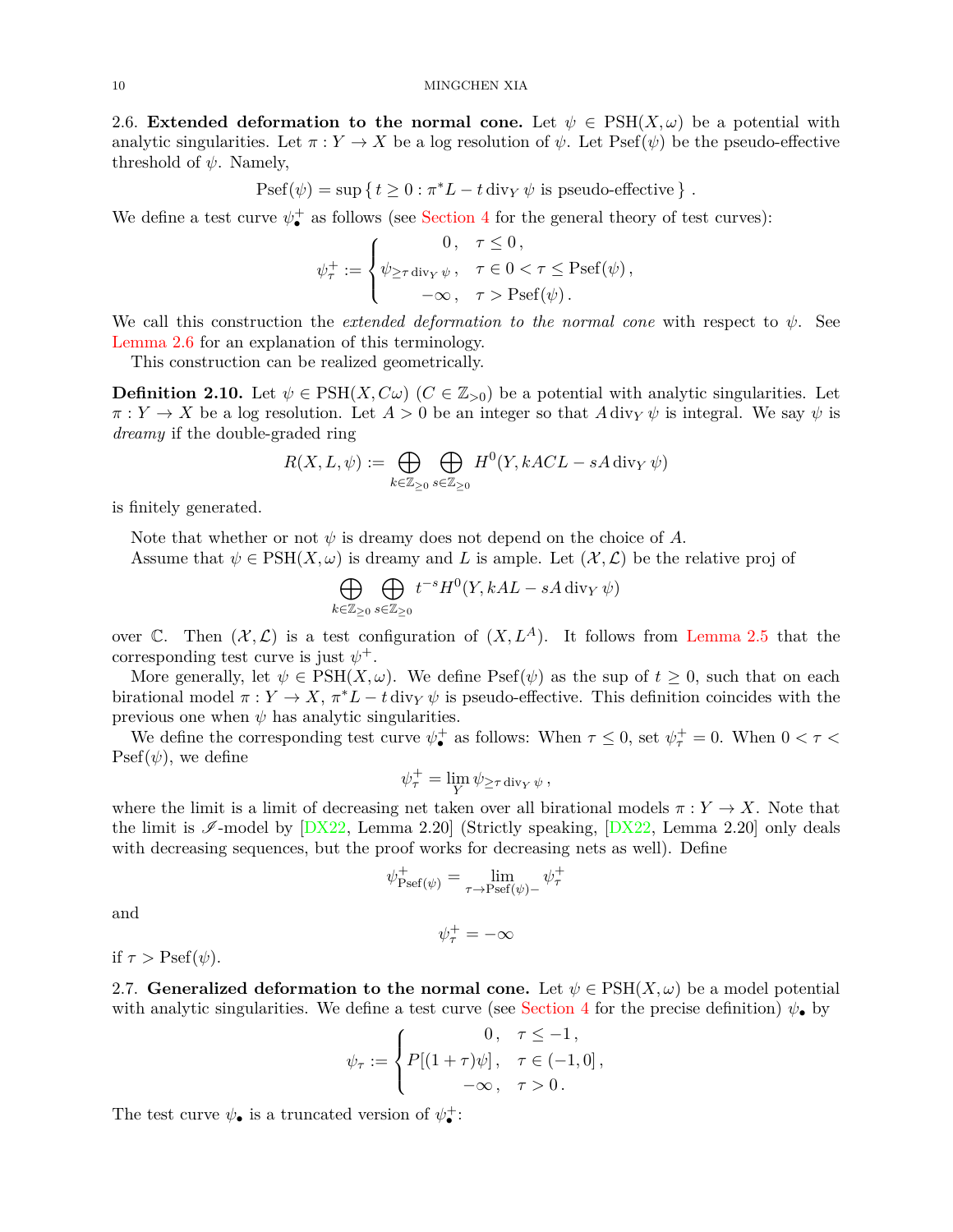**Lemma 2.6.** *When*  $\tau \in [0,1], \psi_{\tau}^{+} = \psi_{\tau-1}$ *.* 

The test curve  $\psi_{\bullet}$  and its associated geodesic ray were studied in [\[Dar17a\]](#page-35-9) and [\[DDNL21](#page-36-8)]. The following result due to Darvas ( $\text{[Dar17b]}$  $\text{[Dar17b]}$  $\text{[Dar17b]}$ ) characterizes the geodesic ray induced by  $\psi_{\bullet}$ .

**Proposition 2.7.** Let  $\psi \in \text{PSH}^{\text{Model}}(X, \omega)$ , then  $\check{\psi}_t$  ( $t \geq 0$ ) is the increasing limit of  $\ell_t^k$ , where  $(\ell_t^k)_{t \in [0, -E(\max\{-k, \psi\})]}$  *is the geodesic from* 0 *to* max $\{-k, \psi\}$ *.* 

Assume that  $\psi$  has analytic singularities along a Z-divisor div<sub>X</sub>  $\psi$  on X and that  $L - \text{div}_X \psi$  is semi-ample. In this case, let  $\mathcal{X} = Bl_{div_X \psi \times \{0\}} X \times \mathbb{C}$  be the deformation to the normal cone. Let  $\mathcal{E}$ be the exceptional divisor. Let  $\Pi : \mathcal{X} \to X \times \mathbb{C}$  be the natural map and let  $p_1 : X \times \mathbb{C} \to X$  be the natural projection. Let  $\mathcal{L} = \Pi^* p_1^* L \otimes \mathcal{O}_{\mathcal{X}}(-\mathcal{E})$ . Then we have a test configuration  $(\mathcal{X}, \mathcal{L})$  of  $(X, L)$ . By [Example 4.1,](#page-16-0) the test curve induced by the filtration of this test configuration is exactly  $\psi_{\bullet}$ . Note that  $\psi_{\bullet}$  is induced by the filtration in [Example 4.3.](#page-17-0)

2.8. **Entropy and delta invariant.** Let *X* be a compact Kähler manifold of dimension *n*. Let *L* be an ample line bundle. Let  $\omega \in c_1(L)$  be a Kähler form.

<span id="page-10-0"></span>We recall that for an R-Weil divisor  $D = \sum_i a_i D_i$  with  $a_i \neq 0$ ,  $D_i$  prime and pairwise distinct, red  $D := \sum_i D_i$ .

**Definition 2.11.** Let  $\psi \in \text{PSH}(X, \omega)$ . We define the *entropy* of  $[\psi]$  as

$$
\operatorname{Ent}([\psi]) := \frac{n}{V} \varliminf_Y \left( \langle \pi^*L - \operatorname{div}_Y \psi \rangle^{n-1} \cdot (K_{Y/X} + \operatorname{red} \operatorname{div}_Y \psi) \right) \in [0, \infty],
$$

where  $\pi : Y \to X$  runs over all birational models on X. Here the product  $\langle \bullet \rangle$  is the movable intersection in the sense of [\[BFJ09\]](#page-34-6), [\[Bou02\]](#page-35-11). We formally set  $Ent([-\infty]) = 0$ .

We observe that  $Ent([\psi])$  depends only on the *I*-singularity type of  $\psi$ . To the best of the author's knowledge, this invariant has never been defined in the literature.

*Remark* 2.4. The condition  $\psi \in \text{PSH}(X, \omega)$  is not essential. We can define the same quantity for any quasi-psh function.

<span id="page-10-2"></span>We can now define our new delta invariant:

**Definition 2.12.** We define the *pluripotential-theoretic δ-invariant* as

$$
\delta_{\mathrm{pp}} = \inf_{\psi} \frac{\int_{-\infty}^{\infty} \mathrm{Ent}([\psi_{\tau}^{+}]) \, \mathrm{d}\tau}{nV^{-1} \int_{-\infty}^{\infty} \left( \int_{X} \omega \wedge \omega_{\psi_{\tau}^{+}}^{n-1} - \int_{X} \omega_{\psi_{\tau}^{+}}^{n} \right) \, \mathrm{d}\tau},
$$

where  $V = (L^n)$ ,  $\psi$  runs over the set of  $\omega$ -psh functions with some non-zero Lelong number on X. The quotient depends only on the  $\mathscr I$ -singularity type of  $\psi$ .

<span id="page-10-5"></span>*Remark* 2.5. We remark that  $\psi_{\bullet}^{+}$  depends only on the  $\mathscr{I}$ -singularity type of  $\psi$ , hence in the definition above, it suffices to take  $\mathscr{I}\text{-model}$  potentials  $\psi$ .

<span id="page-10-1"></span>For the next definition, we need to introduce some notations. We define a polynomial

(2.6) 
$$
G_{n-1}(A,B) = \sum_{j=0}^{n-1} \frac{1}{j+1} {n-1 \choose j} (-1)^j (A^{n-1-j} \cdot B^j) = \frac{1}{nB} (A^n - (A-B)^n).
$$

When *A*, *B* are divisors on *X*,  $G_{n-1}(A, B)$  is considered as an element in the Chow ring of *X*. We observe that when  $A, B_1, B_0 \in \mathbb{R}$  and if we set  $B_t = tB_1 + (1-t)B_0$   $(t \in [0,1])$ , then

<span id="page-10-4"></span><span id="page-10-3"></span>(2.7) 
$$
\int_0^1 (A - B_t)^{n-1} dt = G_{n-1}(A - B_0, B_1 - B_0).
$$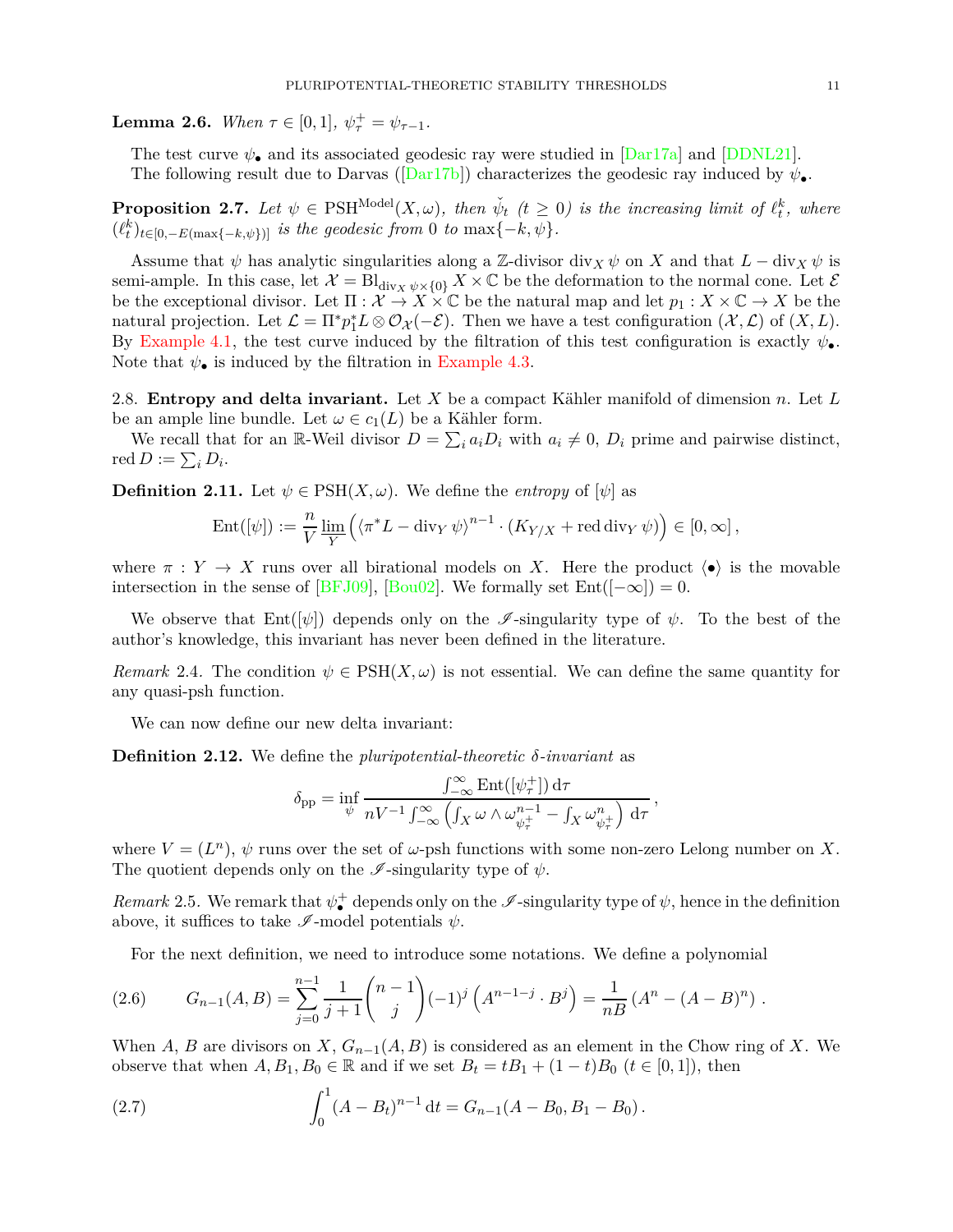**Definition 2.13.** We define the  $\delta'$ -invariant of  $(X, L)$  as

$$
\delta' := \inf_{\psi} \frac{(K_{Y/X} \cdot (-\operatorname{div}_Y \psi)^{n-1}) + n (G_{n-1}(L, \operatorname{div}_Y \psi) \cdot \operatorname{red} \operatorname{div}_Y \psi)}{n \int_0^1 \left( \int_X \omega \wedge \omega_{\tau \psi}^{n-1} - \int_X \omega_{\tau \psi}^n \right) d\tau},
$$

<span id="page-11-0"></span>where  $\pi : Y \to X$  is a log resolution of  $\psi$ . Here  $\psi$  runs over the set of unbounded  $\omega$ -psh functions with analytic singularities. The quotient depends only on the singularity type of  $\psi$ .

## 3. Preliminaries

Let *X* be a compact Kähler manifold of dimension *n*. Let  $\omega$  be a Kähler form on *X*. We introduce a number of functionals on the space of Kähler potentials and on the space of geodesic rays.

3.1. **Archimedean functionals.** In this section, we recall the definitions of several functionals in Kähler geometry. For the definition of  $\mathcal{E}^1 = \mathcal{E}^1(X,\omega)$ , we refer to  $\text{Dar}19\text{]}$  and references there in. We write  $\mathcal{E}^{\infty}(X,\omega)$  for the set of bounded potentials in PSH $(X,\omega)$ .

Define  $V = V_\omega := \int_X \omega^n$ . Let  $E : \mathcal{E}^1 \to \mathbb{R}$  denote the Monge–Ampère energy functional:

$$
E(\varphi) = \frac{1}{V} \sum_{j=0}^{n} \int_{X} \varphi \, \omega_{\varphi}^{j} \wedge \omega^{n-j} .
$$

For  $\varphi \in \mathcal{E}^1(X,\omega)$ , define

 $\mathrm{Ent}(\varphi) :=$  $\sqrt{ }$  $\int$  $\overline{a}$ 1 *V X*  $\log\left(\frac{\omega_{\varphi}^n}{n}\right)$ *ω<sup>n</sup>*  $\int \omega_{\varphi}^n$ , if  $\omega_{\varphi^n}$  is absolutely continuous with respect to  $\omega^n$ , ∞*,* otherwise *.*

Let  $\alpha$  be a smooth real  $(1, 1)$ -form on *X*. We define the functional  $E^{\alpha} : \mathcal{E}^1 \to \mathbb{R}$  by

$$
E^{\alpha}(\varphi) := \frac{1}{nV} \sum_{j=0}^{n-1} \int_X \varphi \alpha \wedge \omega_{\varphi}^j \wedge \omega^{n-1-j} .
$$

In particular, the Ricci energy is defined as

<span id="page-11-1"></span>
$$
E_R := E^{-n \operatorname{Ric} \omega} = -\frac{1}{V} \sum_{j=0}^{n-1} \int_X \varphi \operatorname{Ric} \omega \wedge \omega_{\varphi}^j \wedge \omega^{n-1-j} .
$$

Define the  $\tilde{J}$  functional as  $I - J$ , namely

(3.1) 
$$
\tilde{J}(\varphi) = E(\varphi) - \frac{1}{V} \int_X \varphi \,\omega_{\varphi}^n.
$$

Note that

(3.2) 
$$
E^{\omega} = E + \frac{1}{n}\tilde{J}.
$$

Let  $M : \mathcal{E}^1 \to (-\infty, \infty]$  denote the Mabuchi functional:

<span id="page-11-2"></span>
$$
M(\varphi) = \bar{S}E(\varphi) + \text{Ent}(\varphi) + E_R(\varphi),
$$

where  $\bar{S}$  is the average scalar curvature. In this paper, it is convenient to use a different normalization of the Mabuchi functional, so we define the *twisted Mabuchi functional*  $\tilde{M}$  :  $\mathcal{E}^1(X,\omega)$   $\rightarrow$ (−∞*,*∞] as

$$
\tilde{M} := M - \bar{S}E = \text{Ent} + E_R.
$$

Now assume that  $[\omega] = c_1(L)$  for some ample line bundle L on X. Fix a smooth Hermitian metric *h* on *L* with  $c_1(L, h) = \omega$ .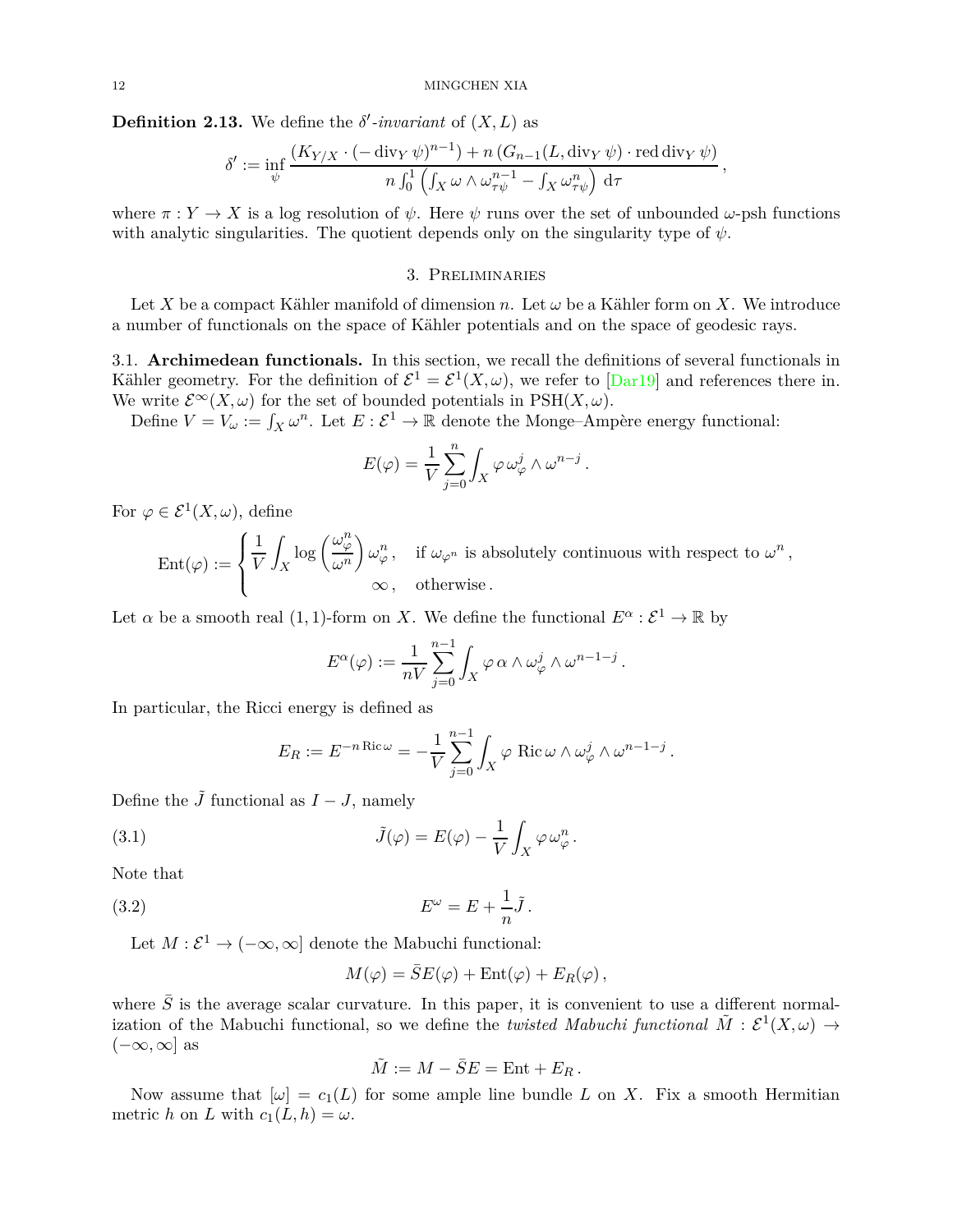For any  $k \in \mathbb{Z}_{>0}$ , the Donaldson's  $\mathscr{L}_k$ -functional ([\[Don05](#page-36-13)]) is defined as

$$
\mathscr{L}_k(\varphi) := -\frac{2}{kV} \log \frac{\det \|\cdot\|_{\operatorname{Hilb}_k(\varphi)}}{\det \|\cdot\|_{\operatorname{Hilb}_k(0)}}.
$$

Here  $\text{Hilb}_k(\varphi)$  is the norm on  $H^0(X, K_X \otimes L^k)$  defined by

$$
||s||_{\mathrm{Hilb}_k(\varphi)}^2 = \int_X (s,\bar s)_{h^k} e^{-k\varphi}.
$$

**Definition 3.1.** Here our convention of the determinant follows that in [\[BE21](#page-34-7)], which differs from the convention of [\[DX22\]](#page-36-7) by a factor of 2.

**Theorem 3.1.** For each  $k \geq 1$ , the functional  $\mathscr{L}_k$  is convex along finite energy geodesics in  $\mathcal{E}^1$ .

This result is essentially Berndtsson's convexity theorem ([\[Ber09a](#page-34-8)], [\[Ber09b\]](#page-34-9))). See [\[DLR20](#page-36-14), Proposition 2.12] for details.

3.2. **Radial functionals.** In this section, we assume that the Kähler class  $[\omega]$  is in the integral Néron–Severi group. Take an ample line bundle *L* on *X* so that  $[\omega] = c_1(L)$ . Fix a smooth positive metric *h* on *L* with  $c_1(L, h) = \omega$ .

Let  $\mathcal{R}^1(X,\omega)$  be the space of  $\mathcal{E}^1(X,\omega)$  geodesic rays emanating from 0. That is, a general element  $\ell \in \mathcal{R}^1$  is a map  $[0, \infty) \to \mathcal{E}^1$ , such that  $\ell_0 = 0$  and such that  $\ell|_{[0, A]}$  is a (finite energy) geodesic in  $\mathcal{E}^1$  for any  $A > 0$ . See [\[DL20\]](#page-36-15) for details.

We also write  $\mathcal{R}^{\infty}(X,\omega)$  for the set of locally bounded geodesic rays emanating from 0. For  $F = \text{Ent}, E^{\alpha}, M, \tilde{M}, E, \tilde{J}$ , we define a corresponding radial functional **F** on  $\mathcal{R}^1$  by

$$
\mathbf{F}(\ell) := \lim_{t \to \infty} \frac{1}{t} F(\ell_t).
$$

For each of them, the limit is well-defined by [\[BDL17,](#page-34-10) Proposition 4.5, Theorem 4.7].

3.3. **Non-Archimedean functionals.** We write  $X<sup>an</sup>$  for the Berkovich analytification of X with respect to the trivial valuation on  $\mathbb{C}$ . As a set,  $X<sup>an</sup>$  consists of all real semi-valuations (up to equivalence) extending the trivial valuation on C. There is a natural topology known as the Berkovich topology on  $X^{\text{an}}$ . We always endow  $X^{\text{an}}$  with this topology. There is a continuous morphism of locally ringed spaces from  $X^{\text{an}}$  to  $X$  with the Zariski topology. Let  $L^{\text{an}}$  be the pull-back of *L* to  $X^{\text{an}}$ . See [\[Ber12,](#page-34-11) Section 3.5]. We refer to [\[BJ18b\]](#page-35-8) for the definition of  $\mathcal{E}^{1,NA} = \mathcal{E}^1(X^{\text{an}}, L^{\text{an}})$ . For  $\ell \in \mathcal{R}^1$ , we write  $\ell^{NA}$  for the corresponding potential in  $\mathcal{E}^{1,NA}$  in the sense of [\[BBJ15](#page-34-3)], namely

$$
\ell^{\mathrm{NA}}(v) := -G(v)(\Phi) \,,
$$

where  $G(v)$  is the Gauss extension of *v* and  $\Phi$  is the potential on  $X \times \Delta$  corresponding to  $\ell$ . Recall that there is a natural embedding  $\mathcal{E}^{1,NA} \hookrightarrow \mathcal{R}^1$ . We will often use this embedding implicitly. Geodesic rays in the image of this embedding are known as *maximal* geodesic rays.

For  $F = E, E^{\alpha}, \tilde{J}$ , we write

$$
F^{\rm NA}(\ell^{\rm NA}):= \mathbf{F}(\ell)\,,
$$

when  $\ell$  is a maximal geodesic ray. For explanation of this terminology, see [\[BHJ16](#page-34-1)] and [\[Li20](#page-37-7), Proposition 2.38. We also remark that  $\tilde{J}^{NA}$ -functional appeared already in [\[Der16](#page-36-2)] under the name of the minimum norm.

Let  $\psi \in \mathcal{E}^{1,NA}$ , we write

$$
\operatorname{Ent}^{\operatorname{NA}}(\psi) = \operatorname{Ent}^{\operatorname{NA}}\left(\operatorname{MA}(\psi)\right) := \frac{1}{V} \int_{X^{\operatorname{an}}} A_X \operatorname{MA}(\psi),
$$

where  $A_X: X^{\text{an}} \to [0, \infty]$  denotes the log discrepancy functional (see [\[JM12](#page-37-10)]) and  $MA(\psi)$  denotes the Chambert-Loir measure (see [\[CLD12\]](#page-35-13), [\[CL06](#page-35-14)], [\[BJ18b](#page-35-8)]). We also write

$$
\tilde{M}^{\rm NA} = E_R^{\rm NA} + \text{Ent}^{\rm NA}.
$$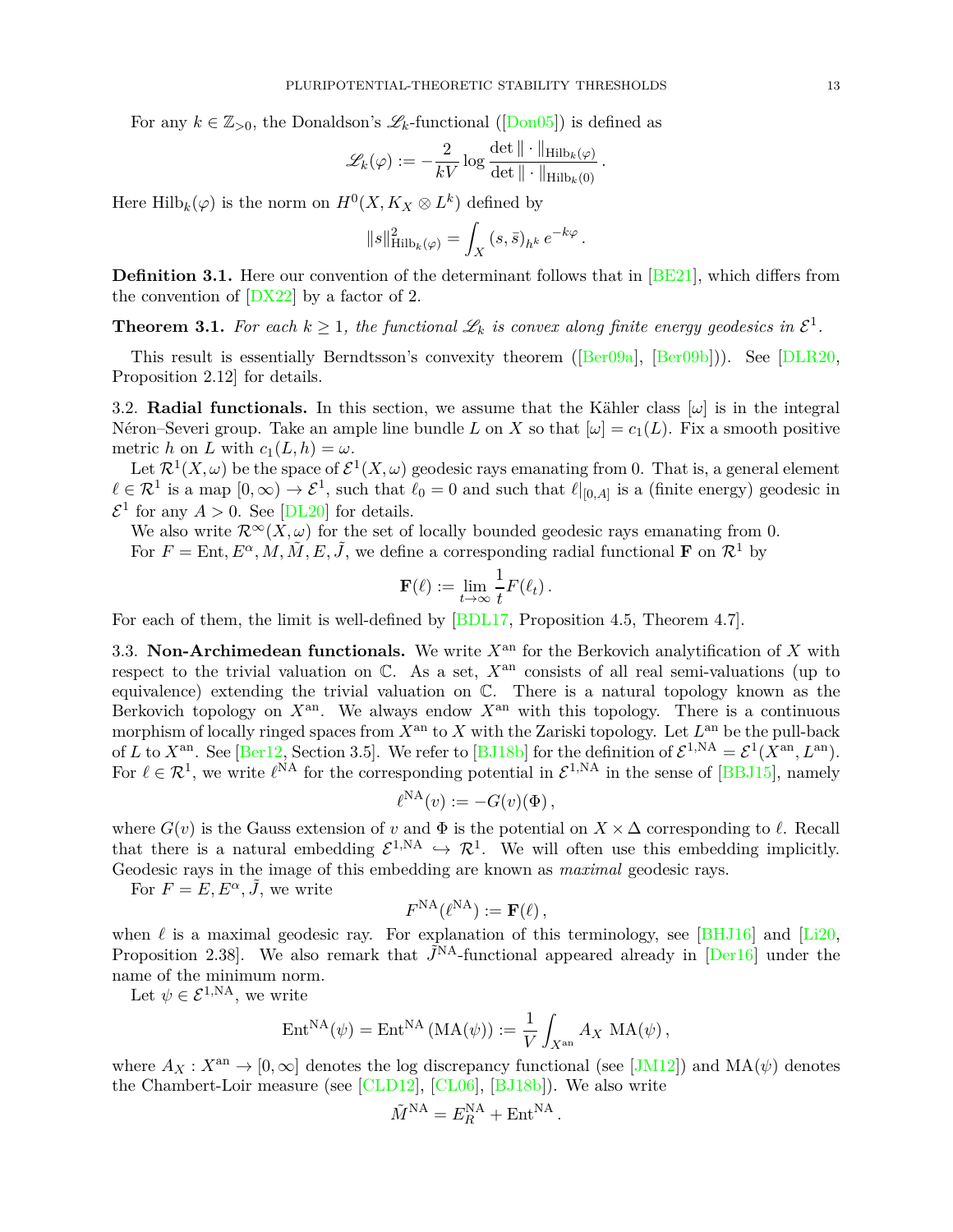In the case of  $\mathscr{L}_k$  and  $\ell$  is maximal, we write

(3.3) 
$$
\mathscr{L}_{k}^{\text{NA}}(\ell^{\text{NA}}) = \lim_{t \to \infty} \frac{1}{t} \mathscr{L}_{k}(\ell_{t}).
$$

Recall the definition of *δ*-invariant:

(3.4) 
$$
\delta = \delta([\omega]) := \inf_{v \in \text{Val}^*_{X}} \frac{A_{X}(v)}{S_{L}(v)},
$$

where  $Val_X^*$  denotes the space of non-trivial real valuations of  $\mathbb{C}(X)$  ([\[JM12\]](#page-37-10)) and

<span id="page-13-1"></span><span id="page-13-0"></span>
$$
S_L(v) := \int_0^\infty \text{vol}(L - tv) \, \mathrm{d}t
$$

and

$$
\text{vol}(L - tv) = \lim_{k \to \infty} \frac{n!}{k^n} h^0(X, L^k \otimes \mathfrak{a}_{tk})
$$

with  $a_t$  being the ideal sheaf defined by the condition that  $v \geq t$ . Recall that in the Fano setting, there is always a quasi-monomial valuation that achieves the minimum in  $(3.4)$  (see  $\lceil \text{Xu21} \rceil$ , Theorem 4.20],  $[BLZ19]$ ). Recall that  $([BJ18a, Section 2.9, Theorem 5.16])$  $([BJ18a, Section 2.9, Theorem 5.16])$  $([BJ18a, Section 2.9, Theorem 5.16])$ 

(3.5) 
$$
\delta([\omega]) = \inf_{\mu \in \mathcal{M}(X^{\rm an})} \frac{\text{Ent}^{\text{NA}}(\mu)}{E^*(\mu)},
$$

where  $\mathcal{M}(X^{\text{an}})$  denotes the set of Radon measures on  $X^{\text{an}}$  with total mass  $V$ ,

<span id="page-13-3"></span><span id="page-13-2"></span>
$$
E^*(\mu) := \sup_{\psi \in \mathcal{E}^1(X^{\rm an}, L^{\rm an})} \left( E(\psi) - \int_{X^{\rm an}} \psi \, \mathrm{d}\mu \right) .
$$

It is easy to see that for  $\varphi \in \mathcal{E}^{1,NA}$ ,

(3.6) 
$$
E^*(\text{MA}(\varphi)) = \tilde{J}^{\text{NA}}(\varphi).
$$

3.4. **Flag ideals and test configurations.** Let *X* be a compact Kähler manifold of dimension *n*. Let *L* be a big and semi-ample line bundle on *X*. Let *h* be a smooth, non-negatively curved metric on *L*. Let  $\omega = c_1(L, h)$ .

**Definition 3.2.** A *flag ideal* on  $X \times \mathbb{C}$  is a  $\mathbb{C}^*$ -invariant coherent ideal sheaf of  $X \times \mathbb{C}$  that is cosupported on the central fibre. Equivalently, a flag ideal is an ideal of the form

(3.7) 
$$
\mathscr{I} = I_0 + I_1 t + \dots + I_{N-1} t^{N-1} + (t^N),
$$

where  $I_0 \subseteq I_1 \subseteq \cdots \subseteq I_{N-1} \subseteq I_N = \mathcal{O}_X$  are coherent ideal sheaves on X, t is the variable on  $\mathbb{C}$ .

**Definition 3.3.** A *test configuration* of  $(X, L)$  consists of a pair  $(X, L)$  consisting of a variety X and a semi-ample Q-line bundle L on  $\mathcal{X}$ , a morphism  $\Pi : \mathcal{X} \to \mathbb{C}$ , a  $\mathbb{C}^*$ -action on  $\mathcal{X}, \mathcal{L}$  and an isomorphism  $(\mathcal{X}_1, \mathcal{L}|_{\mathcal{X}_1}) \cong (X, L)$ , so that

- (1)  $\pi$  is  $\mathbb{C}^*$ -equivariant.
- (2) The fibration  $\pi$  is equivariantly isomorphic to the trivial fibration  $(X \times \mathbb{C}^*, p_1^*L)$  through an isomorphism that extends the given one over 1. Here  $p_1$  denotes the projection to the first factor.

A test configuration  $(\mathcal{X}, \mathcal{L})$  can be compactified by gluing the trivial fibration over  $\mathbb{P}^1 \setminus \{0\}$ . We write  $(\mathcal{X}, \mathcal{L})$  for the compactified test configuration. We will frequently omit the bars when we talk about compactified test configurations.

**Definition 3.4** (Donaldson–Futaki invariant). Let  $(\mathcal{X}, \mathcal{L})$  be a test configuration of  $(X, L)$ . Take  $r \in \mathbb{Z}_{>0}$  so that  $\mathcal{L}^r$  is integral. For  $k \in \mathbb{Z}_{>0}$ , define  $w(rk)$  as the weight of the  $\mathbb{C}^*$ -action on  $H^0(\mathcal{X}_0, \mathcal{L}^{rk}|_{\mathcal{X}_0})$ . By equivariant Riemann–Roch theorem, we can write

$$
w(rk) = a(rk)^{n+1} + b(rk)^{n} + \mathcal{O}(k^{n-1}).
$$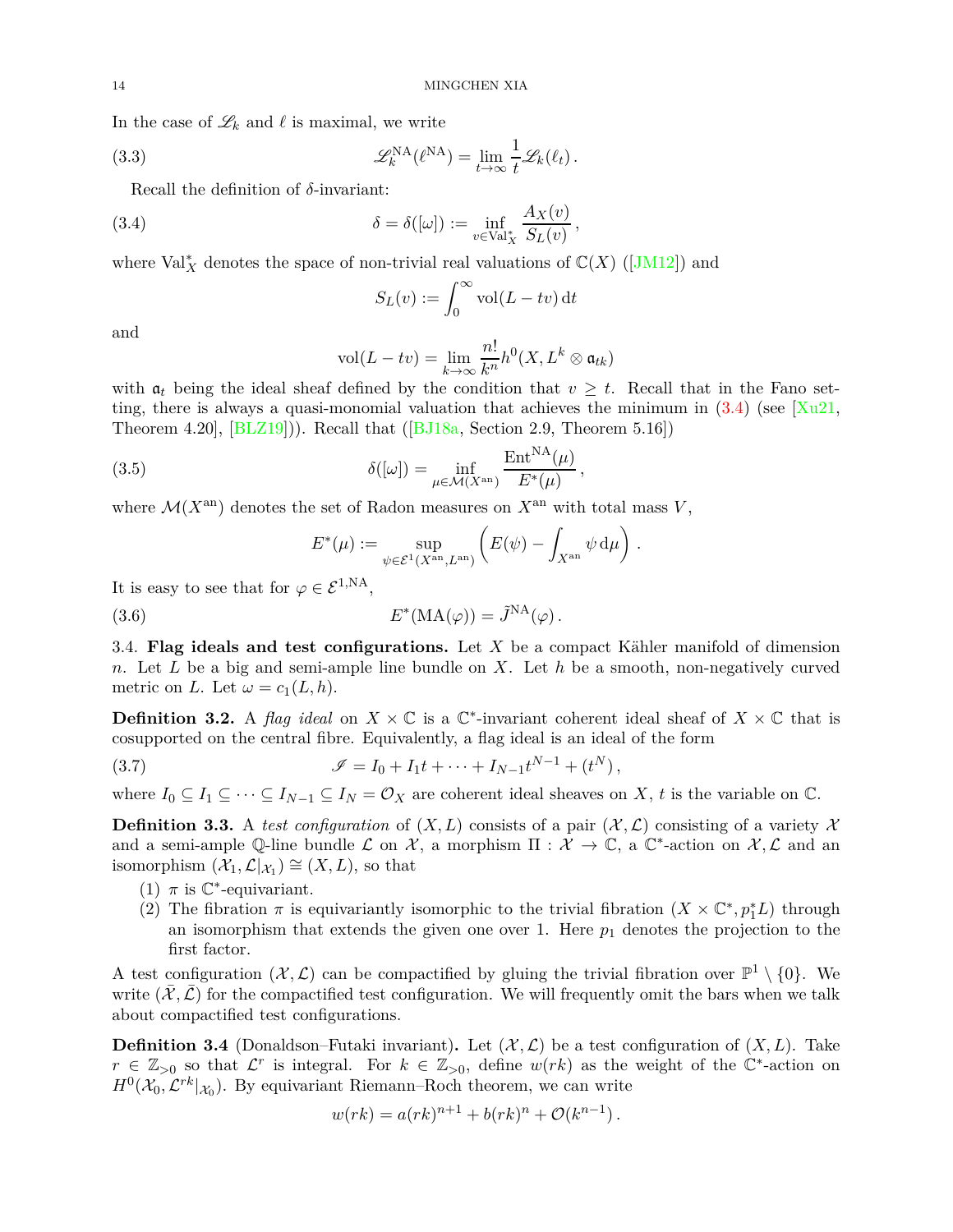Define the *twisted Donaldson–Futaki invariant* of  $(X, \mathcal{L})$  as

$$
\widetilde{\mathrm{DF}}(\mathcal{X},\mathcal{L})=-2b\frac{n!}{V}.
$$

<span id="page-14-4"></span>Let  $\ell$  be the Phong–Sturm geodesic ray associated to  $(\mathcal{X}, \mathcal{L})$  and let  $\phi = \ell^{NA} \in \mathcal{H}^{NA}$  be the non-Archimedean potential defined by  $(\mathcal{X}, \mathcal{L})$ .

**Proposition 3.2** ([\[BHJ16,](#page-34-1) Proposition 2.8],[\[Li20](#page-37-7), Theorem 5.3])**.** *Assume that L is ample.*

*(1)* Let  $\ell$  ∈  $\mathcal{E}^{1,NA}$ , then

$$
\tilde{M}^{\mathrm{NA}}(\ell^{\mathrm{NA}}) \leq \tilde{\mathbf{M}}(\ell), \quad \mathrm{Ent}^{\mathrm{NA}}(\ell^{\mathrm{NA}}) \leq \mathbf{Ent}(\ell).
$$

*Equality holds if ℓ is the Phong–Sturm geodesic ray of some test configuration.*

(2) Let  $(\mathcal{X}, \mathcal{L})$  be a (not necessarily normal) test configuration of  $(X, L)$ . Let  $p : \mathcal{X} \to \mathcal{X}$  be the *normalization.* Let  $\tilde{L} = p^* \mathcal{L}$ . Then

(3.8) 
$$
\tilde{\mathbf{M}}(\ell) = \tilde{M}^{\mathrm{NA}}(\phi) = \widetilde{\mathrm{DF}}(\mathcal{X}, \mathcal{L}) - \frac{1}{V} \left( \left( \tilde{X}_0 - \tilde{X}_0^{\mathrm{red}} \right) \cdot \tilde{\mathcal{L}}^n \right).
$$

<span id="page-14-0"></span>The intersection-theoretic formulae of the Donaldson–Futaki invariant were obtained first in [\[Oda13\]](#page-37-4) and [\[Wan12](#page-38-4)].

# 4. The theory of test curves

In this section, we review and extend the theory of test curves.

4.1. **Ross–Witt Nyström correspondence.** Results in this section are contained in [\[RWN14\]](#page-37-2), [\[DDNL18a](#page-35-15)] and [\[DX22\]](#page-36-7). The references work with ample line bundles and Kähler forms, but the readers can readily check that all arguments work for semi-ample line bundles and real semi-positive forms.

Let *X* be a compact Kähler manifold of dimension *n*. Let  $\omega$  be a real semi-positive form on *X*. Assume that  $\int_X \omega^n > 0$ . Let  $\text{PSH}^{\text{Model}}(X, \omega)$  denote the set of model potentials in  $\text{PSH}(X, \omega)$ .

<span id="page-14-1"></span>**Definition 4.1.** A *test curve* is a map  $\psi = \psi_{\bullet} : \mathbb{R} \to \text{PSH}^{\text{Model}}(X,\omega) \cup \{-\infty\}$ , such that

- (1)  $\psi_{\bullet}$  is concave in  $\bullet$ .
- (2)  $\psi$  is usc as a function  $\mathbb{R} \times X \to [-\infty, \infty)$ .
- (3)  $\lim_{\tau \to -\infty} \psi_{\tau} = 0$  in  $L^1$ .
- (4)  $\psi_{\tau} = -\infty$  for  $\tau$  large enough.

Let  $\tau^+ := \inf \{ \tau \in \mathbb{R} : \psi_\tau = -\infty \}.$  We say  $\psi$  is *normalized* if  $\tau^+ = 0$ . The test curve is called *bounded* if  $\psi_{\tau} = 0$  for  $\tau$  small enough. Let  $\tau^- := \sup\{\tau \in \mathbb{R} : \psi_{\tau} = 0\}$  in this case.

The set of bounded test curves is denoted by  $TC^{\infty}(X,\omega)$ .

*Remark* 4.1*.* We remind the readers that our test curves correspond to *maximal* test curves in the literature.

*Remark* 4.2. In fact, it is more natural to define a test curve only on the interval  $(-\infty, \tau^+)$ . But we adopt the traditional definition here to facilitate the comparison with the literature.

**Definition 4.2.** The *energy* of a test curve  $\psi_{\bullet}$  is defined as

<span id="page-14-3"></span>(4.1) 
$$
\mathbf{E}(\psi_{\bullet}) := \tau^{+} + \frac{1}{V} \int_{-\infty}^{\tau^{+}} \left( \int_{X} \omega_{\psi_{\tau}}^{n} - \int_{X} \omega^{n} \right) d\tau.
$$

A test curve  $\psi$  is said to be of *finite energy* if  $\mathbf{E}(\psi) > -\infty$ . We denote the set of finite energy test curves by  $\mathcal{TC}^1(X,\omega)$ .

<span id="page-14-2"></span>**Proposition 4.1.** *Let*  $\psi_{\bullet}$  *be a test curve. Then* 

*(1)*  $\tau \mapsto \int_X \omega_{\psi_\tau}^n$  *is a continuous function for*  $\tau \in (-\infty, \tau^+)$ *.*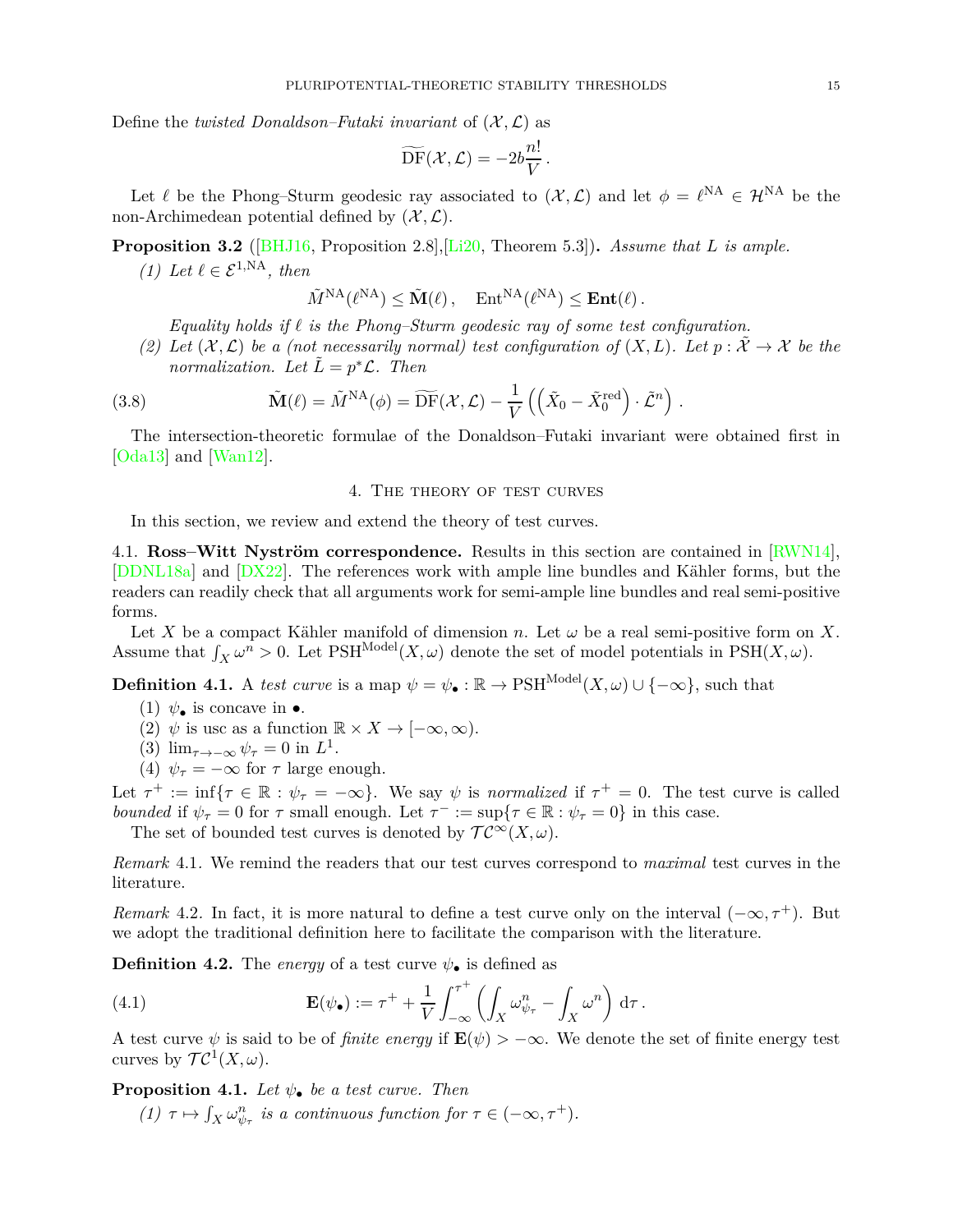- *(2)* For any  $\tau < \tau^+$ ,  $\int_X \omega_{\psi_{\tau}}^n > 0$ .
- *(3)* The function  $\tau \mapsto \log \int_X \omega_{\psi_\tau}^n$  is concave for  $\tau \in (-\infty, \tau^+)$ .

*Proof.* Part (1) and Part (2) follow from  $[DX22, Lemma 3.9]$ . Part (3) is a consequence of  $[DDNL19,$ Theorem 6.1 and the monotonicity theorem [\[WN19](#page-38-5)].  $\Box$ 

**Definition 4.3.** Let  $\ell \in \mathcal{R}^1(X, \omega)$ . The *Legendre transform* of  $\ell$  is defined as

$$
\hat{\ell}_{\tau} := \inf_{t \geq 0} (\ell_t - t\tau) , \quad \tau \in \mathbb{R} .
$$

Let  $\psi \in \mathcal{TC}^1(X, \omega)$ , the *inverse Legendre transform* of  $\psi$  is defined as

$$
\check{\psi}_t := \sup_{\tau \in \mathbb{R}} \left( \psi_\tau + t\tau \right), \quad t \ge 0.
$$

**Theorem 4.2** ([\[DX22,](#page-36-7) Theorem 3.7])**.** *The Legendre transform and inverse Legendre transform establish a bijection from*  $\mathcal{R}^1(X,\omega)$  *to*  $\mathcal{T}C^1(X,\omega)$ *. For*  $\ell \in \mathcal{R}^1(X,\omega)$ *, We have*  $\sup_X \ell_1 = \tau^+$  *and*  $\mathbf{E}(\ell) = \mathbf{E}(\hat{\ell}).$ 

*Moreover, under this correspondence,*  $\mathcal{R}^{\infty}$  *corresponds to the set of bounded test curves. When*  $\ell \in \mathcal{R}^{\infty}, \inf_{X} \ell_1 = \tau^{-}.$ 

Now assume that  $\omega = c_1(L, h)$  for some ample line bundle L and a strictly positively curved smooth Hermitian metric *h* on *L*.

**Definition 4.4.** An  $\mathscr{I}\text{-}model$  test curve is a test curve  $\psi_{\bullet}$  such that for every  $\tau < \tau^{+}$ ,  $\psi_{\tau}$  is *I*-model. The set of *I*-model test curves of finite energy is denoted by  $TC^1_{\mathscr{J}}(X,\omega)$ .

**Theorem 4.3** ([\[DX22,](#page-36-7) Theorem 3.7])**.** *The Legendre transform and inverse Legendre transform establish a bijection between*  $\mathcal{E}^{1,NA}$  *and*  $\mathcal{TC}_{\mathscr{I}}^1(X,\omega)$ *.* 

4.2. **Test curves induced by filtrations.** Let *X* be a compact Kähler manifold of dimension *n*. Let *L* be a big and semi-ample line bundle on *X*. Let *h* be a smooth, non-negatively curved metric on *L*. Let  $\omega = c_1(L, h)$ . We use the notation

$$
R(X, L) := \bigoplus_{k \in \mathbb{Z}_{\geq 0}} H^0(X, L^k).
$$

**Definition 4.5.** A *filtration* on  $R(X, L)$  is a decreasing, left continuous, multiplicative R-filtration  $\mathscr{F}^{\bullet}$  on the ring  $R(X, L)$  which is linearly bounded in the sense that there is  $C > 0$ , so that

$$
\mathscr{F}^{-k\lambda}H^0(X,L^k) = H^0(X,L^k), \quad \mathscr{F}^{k\lambda}H^0(X,L^k) = 0,
$$

when  $\lambda > C$ .

A filtration  $\mathscr{F}$  is called a  $\mathbb{Z}\text{-}filtration$  if  $\mathscr{F}^{\lambda} = \mathscr{F}^{\{\lambda\}}$  for any  $\lambda \in \mathbb{R}$ .

A Z-filtration  $\mathscr F$  is called *finitely generated* if the bigraded algebra

$$
\bigoplus_{\lambda\in\mathbb{Z}, k\in\mathbb{Z}_{\geq 0}}\mathscr{F}^{\lambda}H^0(X,L^k)
$$

is finitely generated over C.

Recall that by [\[RWN14\]](#page-37-2), a filtration induces a test curve in the following manner. Let  $\mathscr{F}^{\bullet}$  be a filtration. For  $\tau \in \mathbb{R}$ , define

<span id="page-15-0"></span>(4.2) 
$$
\psi_{\tau} := \sup_{k \in \mathbb{Z}_{>0}}^* k^{-1} \sup^* \left\{ \log |s|_{h^k}^2 : s \in \mathcal{F}^{k\tau} H^0(X, L^k), \sup_X |s|_{h^k} \le 1 \right\}.
$$

By  $[DX22, Theorem 3.11],  $\psi_{\tau}$  is  $\mathscr{I}$ -model or  $-\infty$  for each  $\tau \in \mathbb{R}$ .$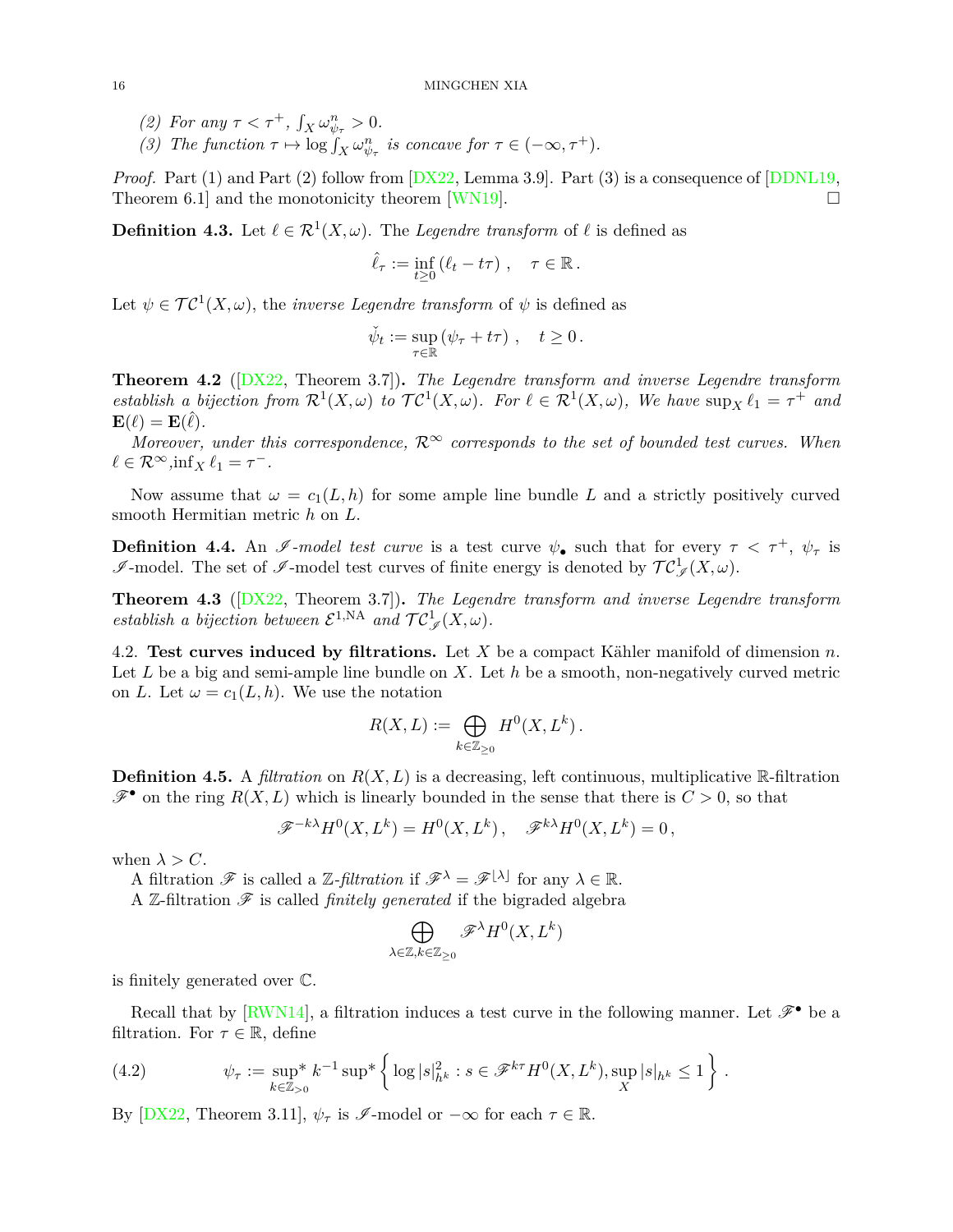**Lemma 4.4.** Let  $\psi_{\bullet}$  be the test curve induced by a filtration  $\mathscr{F}^{\bullet}$  on  $R(X, L)$ . Let *v* be a real *valuation of*  $\mathbb{C}(X)$ *. Then* 

$$
v(\psi_{\tau}) = \inf_{k \in \mathbb{Z}_{>0}} k^{-1} \inf \left\{ v(s) : s \in \mathcal{F}^{k\tau} H^0(X, L^k) \right\}.
$$

*Proof.* For  $k \in \mathbb{Z}_{>0}$ , let

$$
F_k := \sup^* \left\{ \log |s|_{h^k}^2 : s \in \mathscr{F}^{k\tau} H^0(X, L^k), \sup_X |s|_{h^k} \le 1 \right\}.
$$

For  $k, m \in \mathbb{Z}_{>0}$ ,

 $F_{k+m} > F_k + F_m$ .

So by Fekete's lemma,  $\psi_{\tau}$  is the usc regularization of the increasing limit  $2^{-k}F_{2^k}$ . We conclude by the monotonicity and the upper semi-continuity of Lelong numbers.  $\hfill \Box$ 

<span id="page-16-2"></span>**Lemma 4.5.** Let  $\psi_{\bullet}$  be the test curve induced by a  $\mathbb{Z}\text{-}filtration \mathscr{F}^{\bullet}$  on  $R(X, L)$ . Then

(4.3) 
$$
\int_X \omega_{\psi_\tau}^n \geq \lim_{k \to \infty} \frac{n!}{k^n} \dim \mathscr{F}^{k\tau} H^0(X, L^k).
$$

*Equality holds if*  $\mathscr{F}^{\bullet}$  *is finitely generated,*  $\tau < \tau^{+}$ *.* 

Note that the limit on the right-hand side exists by [\[LM09](#page-37-11)].

*Proof.* By [\[DX22](#page-36-7), Theorem 1.1],

<span id="page-16-1"></span>
$$
\int_X \omega_{\psi_\tau}^n = \lim_{k \to \infty} \frac{n!}{k^n} h^0(X, L^k \otimes \mathscr{I}(k\psi_\tau)).
$$

Each element in  $\mathscr{F}^{k\tau}H^0(X,L^k)$  is obviously square integrable with respect to  $k\psi_\tau$ , [\(4.3\)](#page-16-1) follows.

Now assume that  $\mathscr{F}^{\bullet}$  is finitely generated. Then it is the filtration induced by some test configuration  $(X, \mathcal{L})$  of  $(X, L)$  by [\[BHJ17,](#page-34-2) Proposition 2.15]. Without loss of generality, we may assume that  $\tau^+ = 0$  for the test curve  $\psi_{\bullet}$ . Then by [\[BHJ17](#page-34-2), Section 5], the Duistermaat–Heckman measure of  $(\mathcal{X}, \mathcal{L})$  is given by

$$
\nu = -\frac{1}{V} \frac{d}{d\tau} \operatorname{vol}(R^{(\tau)}),
$$

where

$$
\text{vol}(R^{(\tau)}) := \lim_{k \to \infty} \frac{n!}{k^n} \dim \mathscr{F}^{k\tau} H^0(X, L^k) .
$$

By [\[BHJ17](#page-34-2), Lemma 7.3], the non-Archimedean Monge–Ampère energy of  $(\mathcal{X}, \mathcal{L})$  is given by

$$
E^{\text{NA}}(\mathcal{X}, \mathcal{L}) = \int_{-\infty}^{\infty} \tau \, \mathrm{d}\nu(\tau) = \int_{-\infty}^{0} \left(\frac{1}{V} \operatorname{vol} R^{(\tau)} - 1\right) \, \mathrm{d}\tau.
$$

On the other hand, by [\[DX22](#page-36-7), Theorem 1.1],

$$
E^{\text{NA}}(\mathcal{X}, \mathcal{L}) = \int_{-\infty}^{0} \left( \frac{1}{V} \int_{X} \omega_{\psi_{\tau}}^{n} - 1 \right) d\tau.
$$

Now by [\(4.3\)](#page-16-1), [Proposition 4.1](#page-14-2) and [\[BHJ17,](#page-34-2) Theorem 5.3], we conclude that equality holds in [\(4.3\)](#page-16-1) when  $\tau < \tau^+$ .

<span id="page-16-0"></span>Let  $(\mathcal{X}, \mathcal{L})$  be a test configuration of  $(X, L)$ . It induces a filtration as follows: Take  $r \in \mathbb{Z}_{>0}$  so that  $\mathcal{L}^r$  is integral. Then  $(\mathcal{X}, \mathcal{L})$  induces a Z-filtration of  $R(X, rL)$  as follows: let  $s \in H^0(X, rkL)$ , then  $s \in \mathscr{F}^{\lambda}H^0(X,rkL)$  iff  $t^{-\lambda}s \in H^0(\mathcal{X},\mathcal{L}^{rk})$ . Here we have abused the notation by writing *s* for the equivariant extension of  $s$  as well. See  $[BHJ17]$ . The weight of the  $\mathbb{C}^*$ -action on the central fibre of  $\mathcal{L}^{rk}$  is given by

$$
w(rk) = -\int_{-\infty}^{\infty} \lambda \,d\dim \mathscr{F}^{\lambda} H^{0}(X, L^{rk}).
$$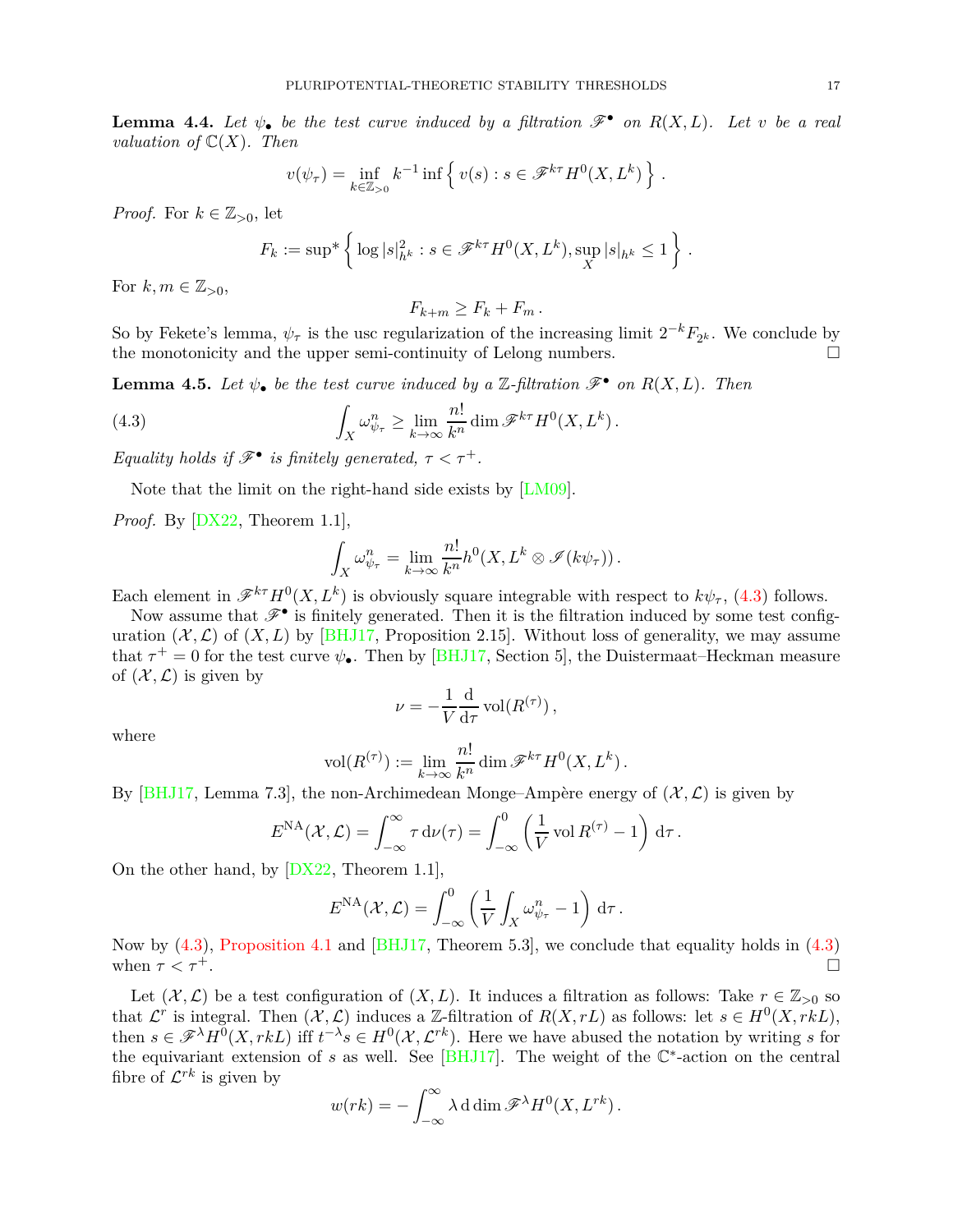#### 18 MINGCHEN XIA

**Example 4.1.** Let  $I = I_0 + I_1 t + \cdots + I_{N-1} t^{N-1} + (t^N)$  be a flag ideal on  $X \times \mathbb{P}^1$ . Let  $\mathcal{X} =$  $\text{Bl}_I X \times \mathbb{P}^1$ . Denote by  $\Pi : \mathcal{X} \to X \times \mathbb{P}^1$  the natural morphism. Let E be the exceptional divisor.  $Let p_1: X \times \mathbb{P}^1 \to X$  *be the natural projection. Assume that*  $\mathcal{L} := \Pi^* p_1^* L \otimes \mathcal{O}_{\mathcal{X}}(-E)$  *is*  $\pi$ -semiample. *Write*

$$
I^k = \sum_{j=0}^{Nk-1} J_{k,j} t^j + (t^{Nk}).
$$

*Then*

$$
J_{k,j} = \sum_{\alpha \in \mathbb{N}^N, |\alpha| = k, |\alpha|' = j} I_{\bullet}^{\alpha}.
$$

*Here*  $|\alpha|' := \sum_i i\alpha_i$ *. Set*  $J_{k,kN} = \mathcal{O}_X$ *.* 

Let  $\mathscr{F}^{\bullet}$  be the filtration on  $R(X, L)$  induced by  $(\mathcal{X}, \mathcal{L})$ . Let  $\psi_{\bullet}$  be the corresponding test curve. *We claim that*

$$
\psi_{\tau}^{\mathrm{an}}(v) = - \min_{\alpha \in \mathbb{Q}_{\geq 0}^N, |\alpha| = 1, |\alpha|' = -\tau} \sum_{i} \alpha_i v(I_i) .
$$

*In particular,*

$$
\psi_0^{\text{an}}(v) = -v(I_0).
$$

*Proof.* Let  $\lambda \in \mathbb{Z}$  and  $s \in H^0(X, L^k)$ , then  $s \in \mathscr{F}^{\lambda}H^0(X, L^k)$  iff  $t^{-\lambda}s$  extends to a section of  $\mathcal{L}^k$  iff  $t^{-\lambda}s \in H^0(X \times \mathbb{C}, L^k \otimes I^{\otimes k})$ 

iff  $s \in J_{k,-\lambda}$ . Hence we have

$$
v(\psi_{\tau}) = \inf_{k} \frac{1}{k} \inf \{ v(s) : s \in J_{k, -\lceil k\tau \rceil} \}.
$$

Observe that

$$
\inf \{ v(s) : s \in J_{k,-\lceil k\tau \rceil} \} = \min_{\alpha \in \mathbb{N}^N, |\alpha| = k, |\alpha|' = -\lceil k\tau \rceil} \sum_i \alpha_i v(I_i) .
$$

So

$$
v(\psi_{\tau}) \ge \min_{\alpha \in \mathbb{Q}_{\geq 0}^N, |\alpha| = 1, |\alpha|' = -\tau} \sum_{i} \alpha_i v(I_i).
$$

On the other hand, observe that the minimizer is indeed rational when  $\tau$  is rational, so the reverse inequality also holds.

Observe that when  $\tau < 0$ ,  $\psi_{\tau}$  has quasi-analytic singularities [\(Definition 2.8\)](#page-7-1).

**Example 4.2.** Let  $v = c \text{ord}_F$  be a divisorial valuation of  $\mathbb{C}(X)$ , where  $c \in \mathbb{Q}_{>0}$ , F is a prime *divisor over X. Then v induces* a *filtration*  $\mathscr{F}_v^{\bullet}$  *on*  $R(X, L)$ *:* 

$$
\mathscr{F}^{\lambda}_{v} H^{0}(X, L^{k}) = \begin{cases} H^{0}(X, kL - \lambda cF), & \lambda \geq 0, \\ H^{0}(X, L^{k}), & \lambda < 0. \end{cases}
$$

<span id="page-17-0"></span>*Here we have omitted the pull-back of L to a model.*

**Example 4.3.** Let  $\psi \in \text{PSH}(X, \omega)$  be a potential with analytic singularities. Let  $\pi : Y \to X$  be a *log resolution of the singularities of*  $\psi$ *. Assume that*  $\pi^*L - \text{div}_Y \psi$  *is semi-ample. Then*  $\psi$  *induces a test configuration of*  $(Y, \pi^*L)$  *by deformation to the normal cone with respect to* div*Y*  $\psi$ *. Then a* section  $s \in H^0(X, L^k) = H^0(Y, \pi^* L^k)$  is in  $\mathscr{F}^{\lambda}$  iff  $t^{-\lambda}s$  extends to the central fibre, that is, *s* ∈ O*<sup>Y</sup>* (−(*k* + *λ*) div*<sup>Y</sup> ψ*)*. Hence*

$$
\mathscr{F}_{\psi}^{\lambda}H^{0}(X,L^{k}) = \begin{cases} H^{0}(Y,k\pi^{*}L - (\lambda + k)\operatorname{div}_{Y}\psi), & \lambda \leq 0, \\ H^{0}(X,L^{k}), & \lambda > 0. \end{cases}
$$

<span id="page-17-1"></span>*The test curve*  $\psi_{\bullet}$  *defined in [Section 2.7](#page-9-2) is induced by this filtration.*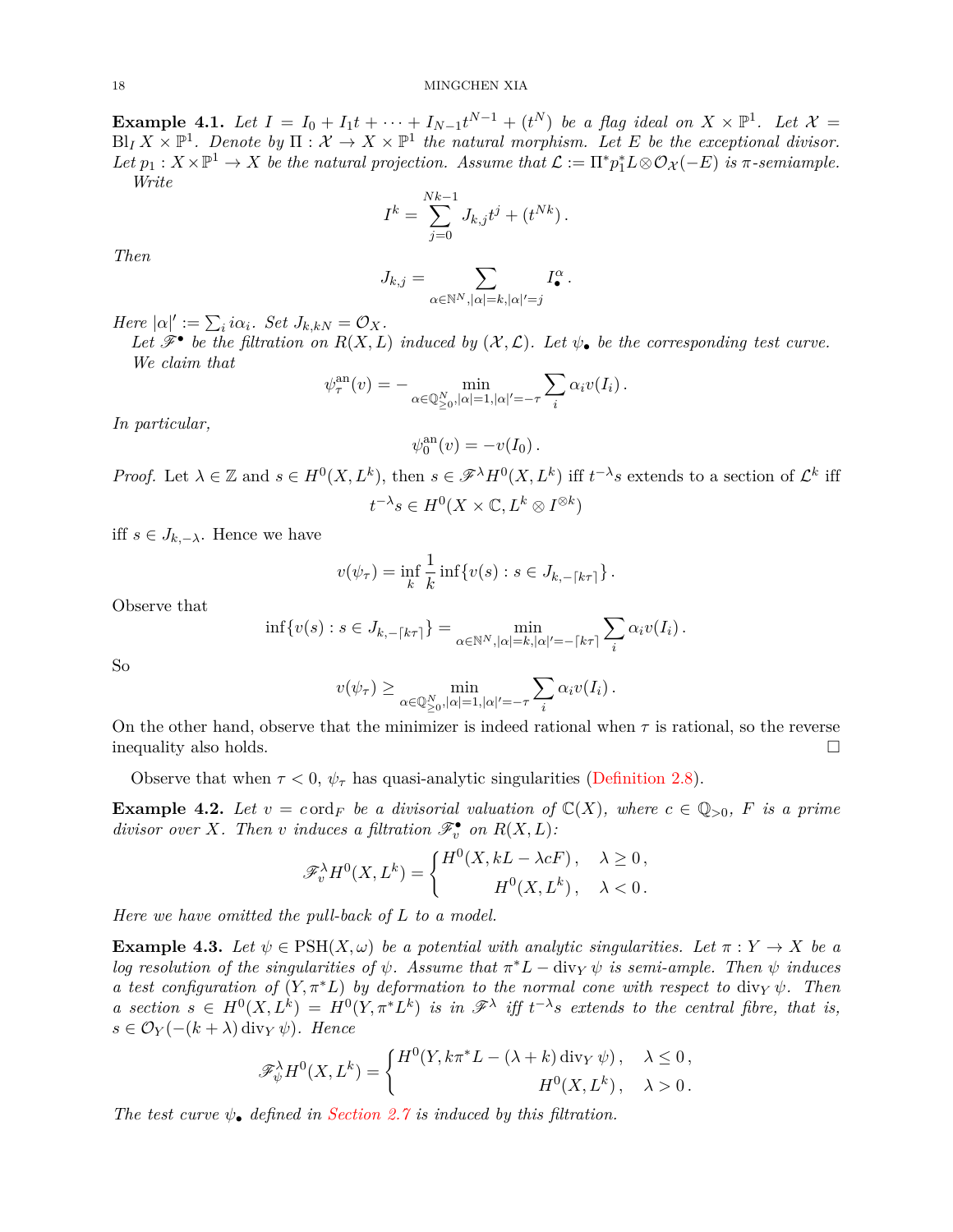**Example 4.4.** Let  $\psi \in \text{PSH}(X, \omega)$  be a potential with analytic singularities. Let  $\pi : Y \to X$  be a *log resolution of the singularities of ψ. The deformation to the normal cone defined in [Example 4.3](#page-17-0) can be extended as follows:*

$$
\mathscr{F}^\lambda_{\psi^+} H^0(X, L^k) = \begin{cases} H^0(X, k\pi^* L - \lambda \operatorname{div}_Y \psi), & \lambda \ge 0, \\ H^0(X, L^k), & \lambda < 0. \end{cases}
$$

*The test curve*  $\psi_{\bullet}^{+}$  *defined in [Section 2.6](#page-9-0) is induced by this filtration.* 

4.3. **The Phong–Sturm geodesic ray.** Let *X* be a compact Kähler manifold of dimension *n*. Let *ω* be a real smooth *semi-positive* (1, 1)-form on *X*. Let  $(X, L)$  be a semi-ample test configuration of  $(X, L)$ . Fix a  $S^1$ -invariant smooth metric  $\Phi$  on  $\mathcal L$  with  $c_1(\mathcal L, \Phi) = \Omega$ , we may assume that  $\Omega|_{X\times S^1}$  is the pull-back of *ω*. Let  $\pi: \mathcal{X} \to \mathbb{C}$  be the natural map. Let  $\mathcal{X}^{\circ} := \pi^{-1}(\Delta)$ , where  $\Delta = \{z \in \mathbb{C} : |z| < 1\}.$  Consider the homogeneous Monge–Ampère equation

(4.4) 
$$
\begin{cases} (\Omega + dd^c \Psi)^{n+1} = 0 & \text{on } \mathcal{X}^{\circ} \\ \Psi|_{X \times S^1} = 0. \end{cases}
$$

By  $\left[ \text{CTW18} \right]$ , there is a unique bounded solution to [\(4.4\)](#page-18-0) and the solution is  $C^{1,1}$  outside the central fibre.

<span id="page-18-0"></span>*,*

Let  $\ell$  be the geodesic ray in  $\mathcal{E}^1(X,\omega)$  corresponding to  $\Psi$ , then  $\ell$  is known as the *Phong–Sturm geodesic ray* induced by  $(\mathcal{X}, \mathcal{L})$ . This construction was first studied in [\[PS07](#page-37-12)] and [\[PS10](#page-37-13)].

**Theorem 4.6** ([\[RWN14](#page-37-2), Theorem 9.2]). Let  $(X, \mathcal{L})$  be a semi-ample test configuration of  $(X, L)$ . Let  $\ell$  be the Phong–Sturm geodesic ray induced by  $(\mathcal{X}, \mathcal{L})$ . Let  $\mathcal{F}^{\bullet}$  be the filtration induced by  $(\mathcal{X}, \mathcal{L})$ . Let  $\psi_{\bullet}$  be the test curve induced by  $\mathscr{F}^{\bullet}$  as in [\(4.2\)](#page-15-0). Then  $\check{\psi} = \ell$ .

4.4. **Non-Archimedean analogue of Ross–Witt Nyström correspondence.** Assume that *L* is ample.

**Definition 4.6.** A function  $\psi: X^{an} \to [-\infty, \infty)$  is called a *good potential* if there exists  $\varphi \in$  $PSH(X, \omega)$  such that  $\psi = \varphi^{\text{an}}$ .

The set of good potential is denoted as  $\text{PSH}_{g}^{\text{NA}}(X,\omega)$ .

See  $(2.1)$  for the definition of  $\varphi^{\text{an}}$ .

**Proposition 4.7.** *The map*  $\psi \mapsto \psi^{\text{an}}$  *is a bijection from*  $\text{PSH}_{\mathscr{I}}^{\text{Model}}(X,\omega)$  *to*  $\text{PSH}_{\text{g}}^{\text{NA}}(X,\omega)$ *.* 

This is obvious by definition.

**Definition 4.7.** A test curve  $\psi \in \mathcal{TC}^{\infty}(X,\omega)$  is *piecewise linear* if  $\psi^{\text{an}}$  is piecewise linear with finitely many breaking points (i.e. non-differentiable points).

<span id="page-18-1"></span>**Definition 4.8.** A *non-Archimedean test curve* is a map  $\psi: (-\infty, \tau^+) \to \text{PSH}_{g}^{NA}(X, \omega)$  for some  $\tau^+ \in \mathbb{R}$ , such that

- (1)  $\psi$  is concave.
- (2)  $\lim_{\tau \to -\infty} \psi_{\tau} = 0$  in  $L^1$ .
- We define  $\tau^-$  as in the Archimedean case.

The non-Archimedean test curve *ψ*• is *of finite energy* if

(4.5) 
$$
\mathbf{E}(\psi_{\bullet}) := \tau^{+} + \frac{1}{V} \int_{-\infty}^{\tau^{+}} \left( \int_{X} \omega_{\varphi_{\tau}}^{n} - \int_{X} \omega^{n} \right) d\tau > -\infty,
$$

where  $\varphi_{\tau}$  is the  $\mathscr{I}\text{-model}$  potential in  $PSH(X,\omega)$  with  $\varphi_{\tau}^{\text{an}} = \psi_{\tau}$ .

The set of non-Archimedean test-curves of finite energy is denoted by  $\mathcal{TC}^{1,NA}(X,\omega)$ .

**Proposition 4.8.** *The map*  $TC^1_{\mathscr{J}}(X,\omega) \to TC^{1,NA}(X,\omega)$  defined by  $\psi_{\bullet} \mapsto (\psi_{\tau}^{\text{an}})_{\tau<\tau^+}$  is a bijection.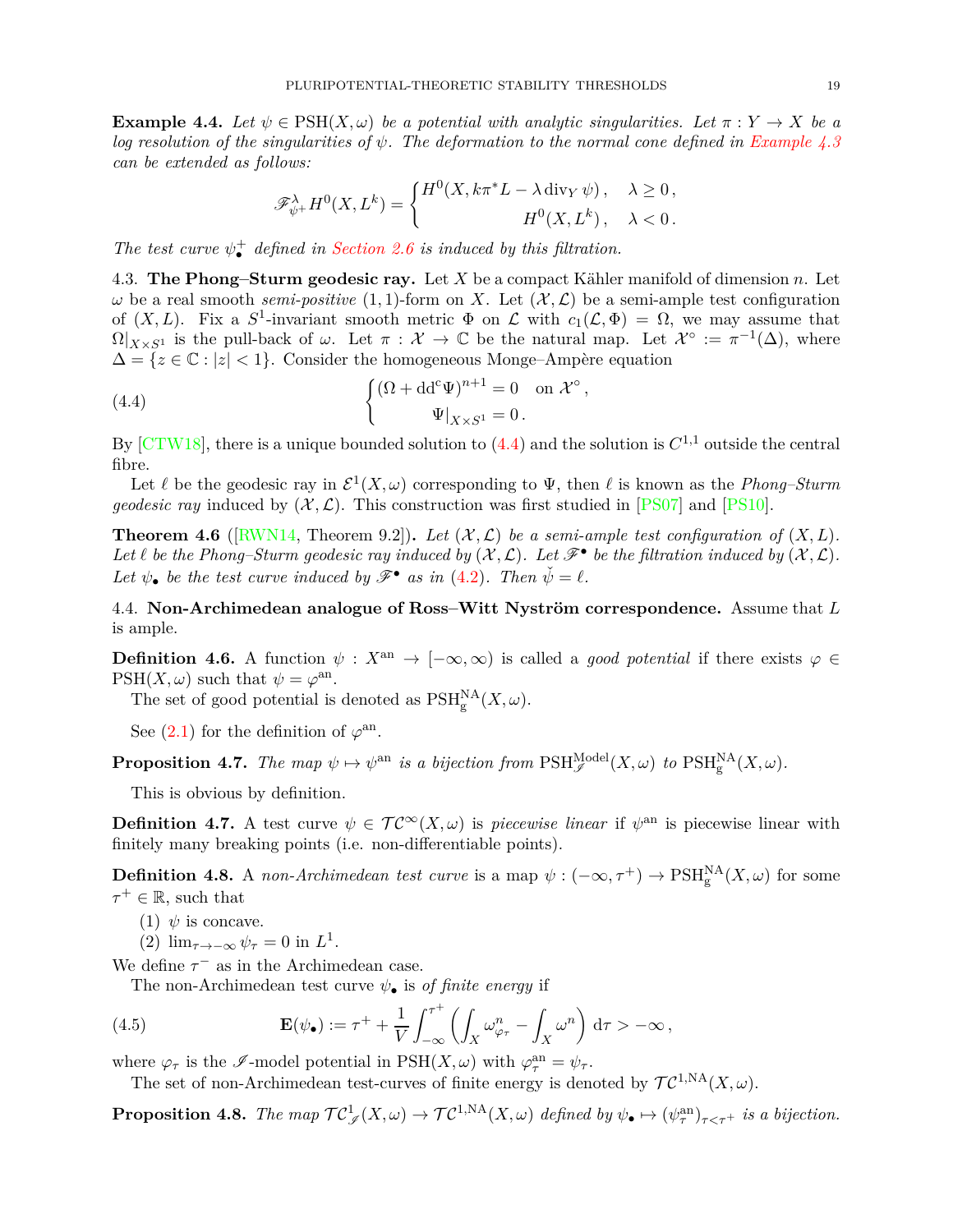This again is immediate by definition.

*Remark* 4.3. In [Definition 4.8,](#page-18-1) we deliberately define  $\psi_{\tau}$  only for  $\tau < \tau^{+}$ . This is because it is *not* always true that for an Archimedean test curve  $\psi_{\bullet}$ ,

$$
\psi_{\tau^+}^{\rm an} = \lim_{\tau\to\tau^+-} \psi_\tau^{\rm an}\,.
$$

<span id="page-19-2"></span>**Theorem 4.9** ( $[DX22, Proposition 3.13]$  $[DX22, Proposition 3.13]$ ). *The map*<sup> $\cdot$ </sup>:  $\mathcal{TC}^{1,NA}(X,\omega) \to \mathcal{E}^{1,NA}$  *given by* 

$$
\psi^{\mathrm{an}}_{\bullet} \mapsto \sup_{\tau < \tau^+} (\psi^{\mathrm{an}}_{\tau} + \tau)
$$

*is a bijection. Moreover, when*  $\psi_{\bullet} \in \mathcal{TC}^1(X, \omega)$ *,* 

$$
(\psi^{\mathrm{an}}_{\bullet})^{\check{}} = (\check{\psi}_{\bullet})^{\mathrm{NA}} ,
$$

*namely, the following diagram commutes:*

$$
\begin{array}{ccc}\n{\cal T} {\cal C}^1 & \xrightarrow{\text{an}} & {\cal T} {\cal C}^{1,{\rm NA}} \\
\downarrow & & \downarrow \\
{\cal R}^1 & \xrightarrow{\text{NA}} & {\cal E}^{1,{\rm NA}}\n\end{array}
$$

*Remark* 4.4*.* Ideally when we are considering only maximal geodesic rays, it should be possible to carry out the computations in [Section 6](#page-21-0) purely in terms of non-Archimedean test curves, without referring to the machinery of test curves, filtrations and test configurations. However, the difficulty is that we do not have a good understanding of the following non-Archimedean Monge–Ampère measure

$$
\mathrm{MA}\left(\sup_{\tau<\tau^+}(\psi^{\mathrm{an}}_\tau+\tau)\right)\,.
$$

It is highly desirable to have a description of this measure in terms of certain real Monge–Ampère measures on some dual complexes. In the non-trivially valued case, a partial result is derived by Vilsmeier ([\[Vil20](#page-38-6)]).

## 5. Intersection theory of b-divisors

<span id="page-19-0"></span>In this section, we apply the intersection theory of Shokurov's b-divisors to the study of singularities of psh functions. Due to the technical assumptions in [\[DF20a](#page-36-17)] and [\[DF20b](#page-36-18)], we can not apply Dang–Favre's intersection theory directly. Although it seems possible to remove the technical assumptions in Dang–Favre's theory, we do not pursue this most general theory here.[∗](#page-19-1)

References to this section are [\[DF20a\]](#page-36-17), [\[DF20b](#page-36-18)], [\[BFJ09](#page-34-6)], [\[BDPP13](#page-34-12)], [\[KK14](#page-37-14)].

Let *X* be a projective manifold of dimension *n*.

5.1. **b-divisors.** Recall that the Riemann–Zariski space of *X* is the locally ringed space defined by

$$
\mathfrak{X} := \varprojlim_{Y} Y,
$$

where *Y* runs over all birational models of *X*. Here the projective limit is taken in the category of locally ringed spaces. For valuative interpretation of  $\mathfrak{X}$ , see [\[Tem11\]](#page-38-7). We do not make use of the theory of Riemann–Zariski spaces in an essential way in this paper. Instead, we give an *ad hoc* treatment of divisors on X.

<span id="page-19-1"></span><sup>∗</sup>When the current paper was written, the second version of [\[DF20a](#page-36-17)] was not available yet, where Dang–Favre developed the general intersection theory of nef b-divisors. Our definition of volumes is essentially the same as the intersection number defined using [\[DF20a](#page-36-17)].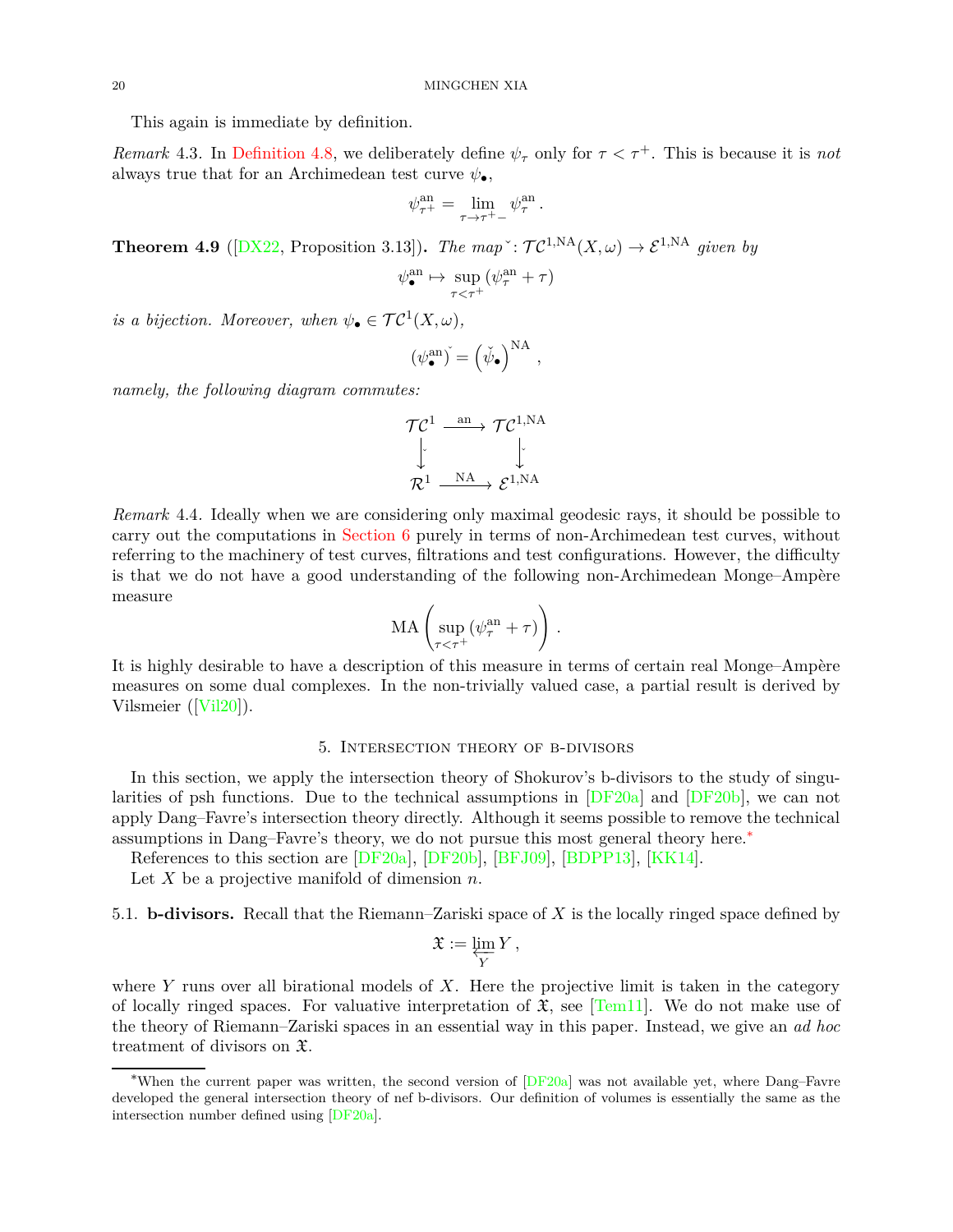**Definition 5.1.** By a *Weil divisor on* X or a *Weil b-divisor* on *X*, we mean an element in

$$
\text{bWeil}(X) := \varprojlim_{Y} \text{Weil}(Y) ,
$$

where *Y* runs over all (smooth) birational models of *X* and Weil $(Y)$  is the set of numerical classes of R-divisors on *Y* .

By a *Cartier divisor on* X or a *Cartier b-divisor* on *X*, we mean an element in

$$
\mathrm{bCart}(X) := \varinjlim_{Y} \mathrm{Weil}(Y)\,,
$$

where *Y* runs over all (smooth) birational models of *X*.

Both the limit and the colimit are taken in the category of topological vector spaces.

There is a natural continuous injection  $bCart(X) \hookrightarrow bWeil(X)$ .

<span id="page-20-0"></span>5.2. **Differentiability of the volume.** General references of results in this section are [\[BFJ09\]](#page-34-6), [\[DP04\]](#page-36-11).

Let *X* be a compact Kähler manifold of dimension *n*. Let *L* be a big line bundle on *X*. Recall that the volume of *L* is defined as

$$
vol(L) := \lim_{k \to \infty} \frac{n!}{k^n} h^0(X, L^k).
$$

More generally, by requiring

$$
\text{vol}(L^k) = k^n \text{ vol}(L),
$$

we extend the definition of volume to all big Q-line bundles. By continuity, this definition further extends to all pseudo-effective R-line bundles.

When *L* is a nef R-line bundle, we have

$$
(5.1) \t\t vol(L) = (L^n).
$$

<span id="page-20-1"></span>Recall the following basic fact,

**Theorem 5.1** ([\[BFJ09](#page-34-6)])**.** *The volume function* vol *is continuously differentiable in the big cone. Moreover, let L be a big and nef* R*-line bundle, let L* ′ *be a line bundle, then*

(5.2) 
$$
\frac{\mathrm{d}}{\mathrm{d}\epsilon}\Big|_{\epsilon=0} \mathrm{vol}(L+\epsilon L') = n\left(L^{n-1} \cdot L'\right).
$$

Now assume that *L* is big and semi-ample. Fix a smooth semi-positive real  $(1, 1)$ -form  $\omega \in c_1(L)$ . Let  $\psi \in \text{PSH}(X, \omega)$  be a potential with quasi-analytic singularities along a snc R-divisor div<sub>X</sub>  $\psi$ . Assume that  $\psi$  has positive mass. Recall that by [Lemma 2.4,](#page-7-2)  $L - \text{div}_X \psi$  is nef and big. Let  $L'$  be an R-line bundle on *X*. Now we define

(5.3) 
$$
D_L(\psi, L') = \frac{d}{d\epsilon}\Big|_{\epsilon=0} \text{vol}(L - \text{div}_X \psi + \epsilon L') = n\left((L - \text{div}_X \psi)^{n-1} \cdot L'\right).
$$

When  $\psi \in \text{PSH}(X, \omega)$  has positive mass and there exists a birational model  $\pi : Y \to X$ ,  $\psi$  has quasi-analytic singularities along a snc  $\mathbb{R}$ -divisor div<sub>*Y*</sub>  $\psi$ , let  $L'$  be an  $\mathbb{R}$ -line bundle on *Y*, we define

(5.4) 
$$
D_L(\psi, L') := D_{\pi^*L}(\pi^*\psi, L').
$$

We formally set  $D_L(-\infty, L') = 0$ .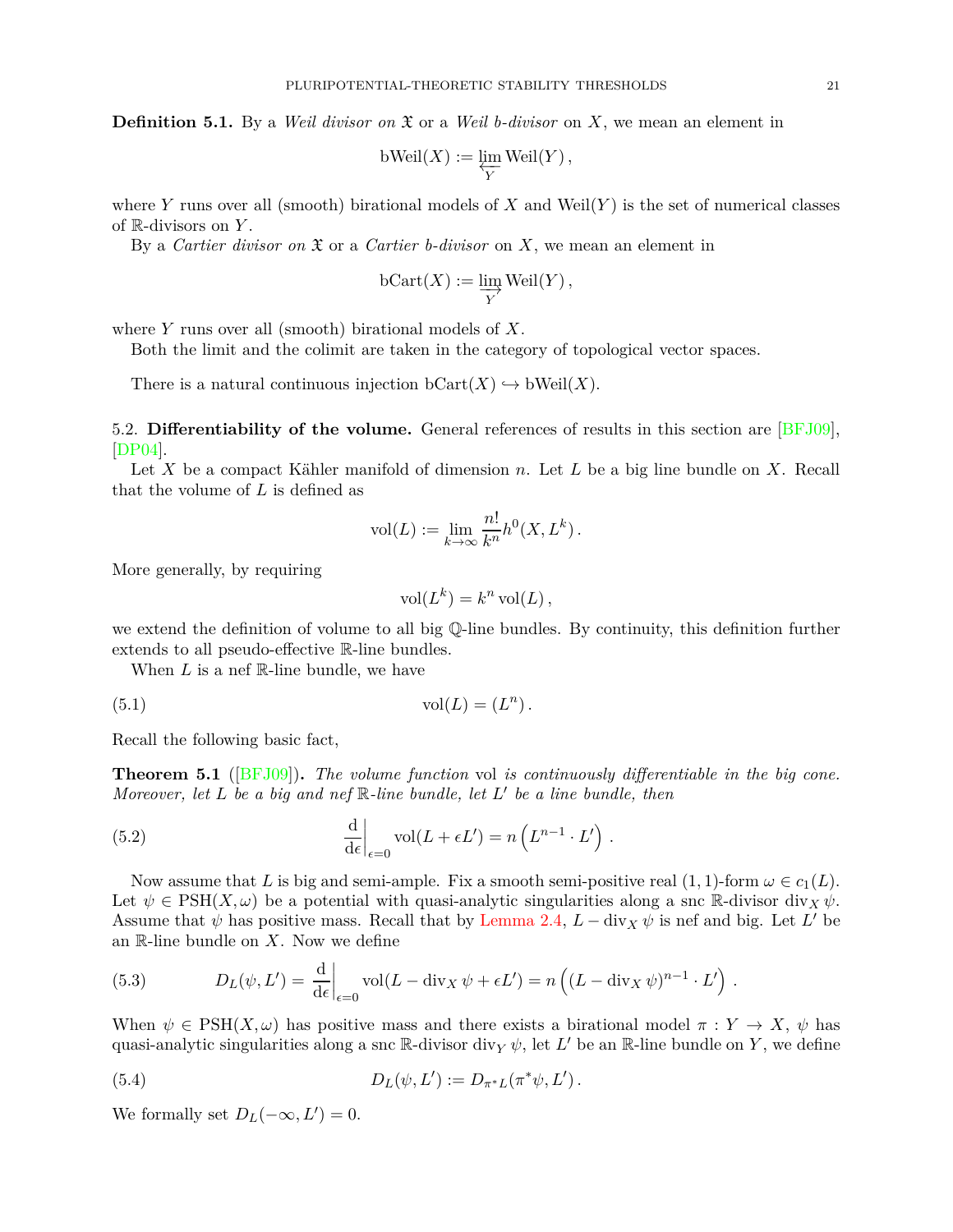5.3. **Singularity divisors.** Let *L* be a semi-ample line bundle on *X*. Let *h* be a non-negatively curved metric on *L*. Let  $\omega = c_1(L, h)$ .

**Definition 5.2.** Let  $\psi \in \text{PSH}(X, \omega)$ . We define the *singularity divisor* of  $\psi$  as a Weil b-divisor  $\text{div}_{\mathfrak{X}} \psi \in \text{bWeil}(X)$ :

$$
(\operatorname{div}_{\mathfrak{X}} \psi)_Y = \operatorname{div}_Y \psi.
$$

Here we have abused the notation by writing div<sub>*Y*</sub>  $\psi$  for the numerical class of the corresponding divisor, which makes sense as explained in [Remark 2.2.](#page-6-2)

We set

$$
\text{vol}(L - \text{div}_{\mathfrak{X}} \psi) := \lim_{Y} \text{vol}(\pi^* L - \text{div}_Y \psi),
$$

<span id="page-21-1"></span>where  $\pi : Y \to X$  runs over all birational model of X. The net is decreasing, hence the limit is well-defined.

**Theorem 5.2.** *Assume that*  $\psi$  *is*  $\mathscr I$ -model and of positive mass, then

(5.5) 
$$
\int_X \omega_{\psi}^n = \text{vol} \left( L - \text{div}_{\mathfrak{X}} \psi \right).
$$

*Proof.* Let  $\psi^j$  be a quasi-equisingular approximation to  $\psi$ . By [\[DX22](#page-36-7), Theorem 1.4],  $\int_X \omega_{\psi^j}^n \to$  $\int_X \omega_\psi^n$ . Similarly, the right-hand side converges along  $\psi^j$  as follows from [\[DF20a](#page-36-17), Proof of Theorem 6(3)]. To be more precise, it suffices to prove that for any  $\epsilon > 0$ , any model  $\pi : Y \to X$ , we can find  $j_0 > 0$ , such that for  $j \geq j_0$ ,

$$
\text{vol}\left(L - \operatorname{div}_{\mathfrak{X}} \psi\right) \leq \text{vol}\left(L - \operatorname{div}_{\mathfrak{X}} \psi^{j}\right) \leq \text{vol}\left(\pi^* L - \operatorname{div}_{Y} \psi\right) + \epsilon.
$$

The first inequality is trivial. For the second inequality, observe that by [Lemma 2.2,](#page-5-1) div<sub>*Y*</sub>  $\psi^j \rightarrow$  $\text{div}_Y \psi$ . Fix some  $C > 0$ , depending on  $\pi$ , we may take  $j_0$  large enough, so that when  $j \geq j_0$ ,

$$
\pi^* L - \operatorname{div}_Y \psi^j \leq \pi^* L - \operatorname{div}_Y \psi + C^{-1} \epsilon \pi^* \omega.
$$

Then it follows that

Hence

$$
\text{vol}\left(\pi^*L - \text{div}_Y \,\psi^j\right) \le \text{vol}\left(\pi^*L - \text{div}_Y \,\psi\right) + \epsilon.
$$

$$
\text{vol}\left(L - \text{div}_{\mathfrak{X}} \,\psi^j\right) \le \text{vol}\left(\pi^*L - \text{div}_Y \,\psi\right) + \epsilon.
$$

 $\Box$ 

In particular, this gives an additional characterization of  $\mathscr I\operatorname{\mathsf{-model}}$  potentials.

**Corollary 5.3.** Let  $\psi \in \text{PSH}^{\text{Model}}(X, \omega)$  be a model potential with positive mass. Then  $\psi$  is I *-model iff*

$$
\int_X \omega_{\psi}^n = \text{vol} (L - \text{div}_{\mathfrak{X}} \psi) .
$$

*Remark* 5.1*.* As the techniques of [\[DX22](#page-36-7)] have been extended to pseudo-effective line bundles in [\[DX21](#page-36-19)], this corollary and its proof actually work in the setting of big line bundles. In terms of [\[DF20a\]](#page-36-17), our proof also shows that  $L - \text{div}_{\mathfrak{X}} \psi$  is nef. A special case of this result is also discovered in [\[BBGHdJ21](#page-34-13)].

# 6. Radial functionals in terms of Legendre transforms

<span id="page-21-0"></span>In this section, let *X* be a compact Kähler manifold of dimension *n*. Let *L* be a big and semiample line bundle on *X*. Let *h* be a smooth non-negatively curved metric on *L*. Let  $\omega = c_1(L, h)$ .

From [Section 6.2](#page-23-2) on, we assume that *L* is an ample line bundle and *h* is strictly positively curved.

In this section, we study several functionals on the space of geodesic rays and express them in terms of test curves.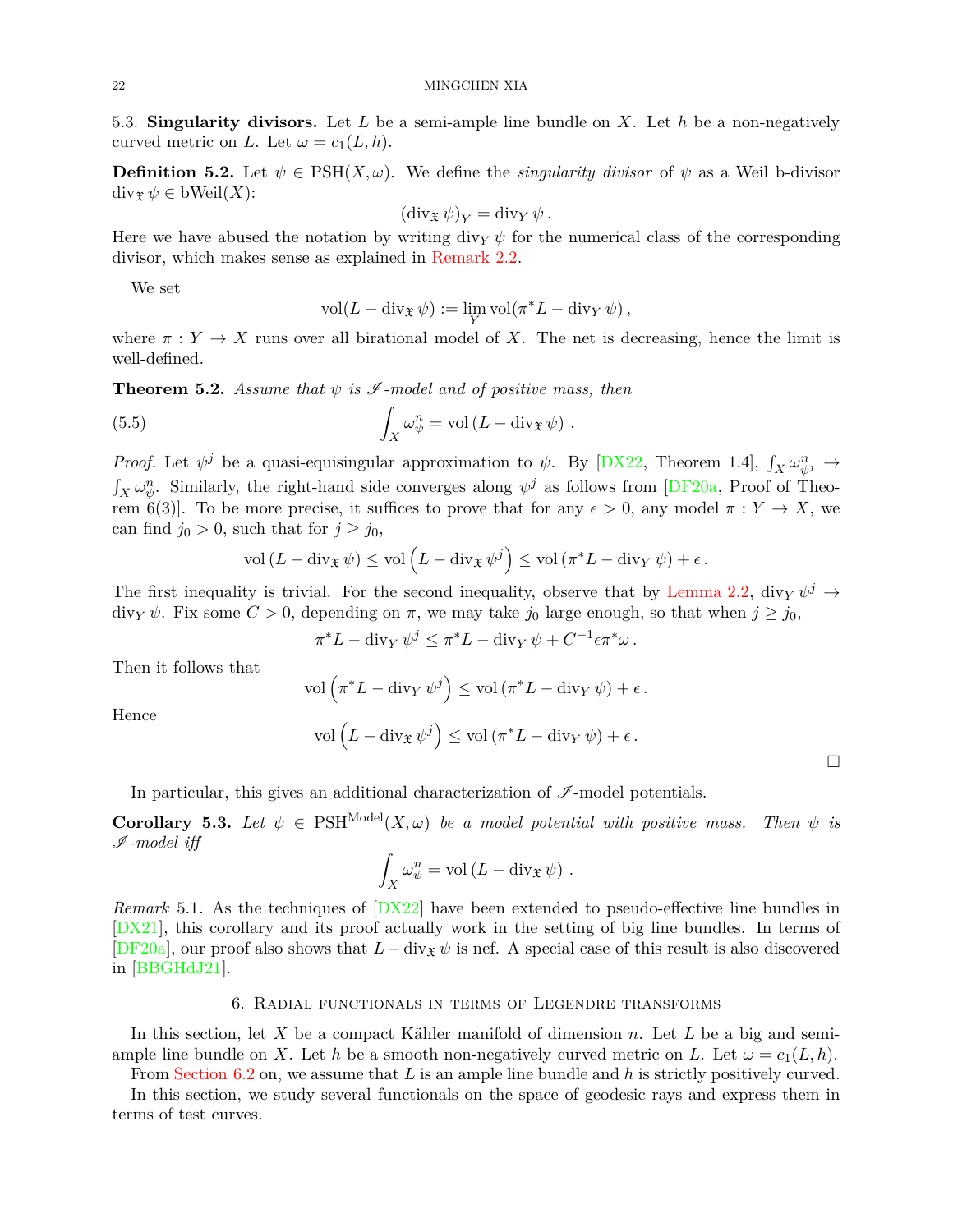6.1. **Functionals on the space of test curves.** Let  $\psi_{\bullet} \in \mathcal{TC}^1(X,\omega)$ . Recall that  $\tau^+ := \inf \{ \tau \in \mathcal{TC}^1(X,\omega) \}$  $\mathbb{R}: \psi_{\tau} = -\infty$ .

We have already defined the Monge–Ampère energy  $\mathbf{E}(\psi_{\bullet})$  in [\(4.1\)](#page-14-3). For any real smooth (1, 1)form  $\alpha$  on X, define the  $\alpha$ -energy of  $\psi_{\bullet}$  as

(6.1) 
$$
\mathbf{E}^{\alpha}(\psi_{\bullet}) := \tau^{+} \frac{1}{V} \int_{X} \alpha \wedge \omega^{n-1} + \frac{1}{V} \int_{-\infty}^{\tau^{+}} \left( \int_{X} \alpha \wedge \omega_{\psi_{\tau}}^{n-1} - \int_{X} \alpha \wedge \omega^{n-1} \right) d\tau.
$$

The *Ricci energy* of *ψ*• is defined as

$$
(6.2)\quad \mathbf{E}_R(\psi_\bullet) := -n\tau^+ \frac{1}{V} \int_X \text{Ric}\,\omega' \wedge \omega^{n-1} - \frac{n}{V} \int_{-\infty}^{\tau^+} \left( \int_X \text{Ric}\,\omega' \wedge \omega_{\psi_\tau}^{n-1} - \int_X \text{Ric}\,\omega' \wedge \omega^{n-1} \right) d\tau,
$$

where  $\omega'$  denotes a Kähler form on X.

The *J*-functional of  $\psi_{\bullet}$  is defined as

(6.3) 
$$
\tilde{\mathbf{J}}(\psi_{\bullet}) = n \mathbf{E}^{\omega}(\psi_{\bullet}) - n \mathbf{E}(\psi_{\bullet}) = \frac{n}{V} \int_{-\infty}^{\infty} \left( \int_{X} \omega \wedge \omega_{\psi_{\tau}}^{n-1} - \int_{X} \omega_{\psi_{\tau}}^{n} \right) d\tau.
$$

*Remark* 6.1. It is interesting to observe that  $\mathbf{E}^{\alpha}(\psi_{\bullet})$  depends only on the cohomology class of  $\alpha$ .

<span id="page-22-1"></span>Assume that  $\psi_{\bullet}$  is  $\mathscr{I}\text{-model}$ . The *non-Archimedean*  $\mathscr{L}_k\text{-}functional$  of  $\psi_{\bullet}$  is defined as

(6.4) 
$$
\mathscr{L}_k^{\mathrm{NA}}(\psi_\bullet) := \frac{1}{V} \int_{-\infty}^{\infty} \tau \, \mathrm{d}h^0(X, K_X \otimes L^k \otimes \mathscr{I}(k\psi_\tau)).
$$

Assume that  $\psi_{\bullet}$  is  $\mathscr{I}\text{-model}$ , the *entropy* of  $\psi_{\bullet}$  is defined as

(6.5) 
$$
\operatorname{Ent}(\psi_{\bullet}) := \int_{-\infty}^{\infty} \operatorname{Ent}([\psi_{\tau}]) d\tau.
$$

Recall that  $Ent[\bullet]$  is defined in [Definition 2.11.](#page-10-0)

**Definition 6.1.** Let  $\psi_{\bullet} \in \mathcal{TC}^{\infty}(X,\omega)$ . We say  $\psi_{\bullet}$  is *analytic* if  $\psi_{\tau}$  has quasi-analytic singularities for any  $\tau < \tau^+$ .

We say  $\psi_{\bullet}$  is *piecewise linear* if  $\psi_{\bullet}^{\text{an}}$  is piecewise linear with finitely many breaking points (nondifferentiable points).

<span id="page-22-0"></span>We need the following observation.

<span id="page-22-2"></span>**Lemma 6.1.** *The test curves in [Example 4.1](#page-16-0) are analytic and piecewise linear.*

**Corollary 6.2.** *The test curve induced by a test configuration is analytic and piecewise linear.*

*Proof.* This follows from [\[Oda13](#page-37-4), Proposition 3.10] and [Lemma 6.1.](#page-22-0) □

*Remark* 6.2. The statement of  $[Oda13, Proposition 3.10]$  needs to be corrected as follows:  $\mathcal{L}^r(-E)$  =  $f^{\ast}M + c\mathcal{B}_0$  for some constant  $c \in \mathbb{Q}$ . The mistake in the proof is on the fourth line, where we need to make sure that the isomorphism between  $h^*\mathcal{M}^s$  and  $\mathcal{L}^r$  extends to the generic point of the central fibre.

We observe the following obvious lemma.

**Lemma 6.3.** *Let*  $\psi_{\bullet}$  *be an analytic test curve. Then* 

(6.6) 
$$
\operatorname{Ent}(\psi_{\bullet}) = \frac{1}{V} \int_{-\infty}^{\infty} D_L(\psi_{\tau}, K_{Y_{\tau}/X}) d\tau + \frac{1}{V} \int_{-\infty}^{\infty} D_L(\psi_{\tau}, \operatorname{red} \operatorname{div}_Y \psi_{\tau}) d\tau,
$$

*where*  $\pi_{\tau}: Y_{\tau} \to X$  *is a log resolution of*  $\psi_{\tau}$ *.* 

See [Section 5.2](#page-20-0) for the definition of *DL*.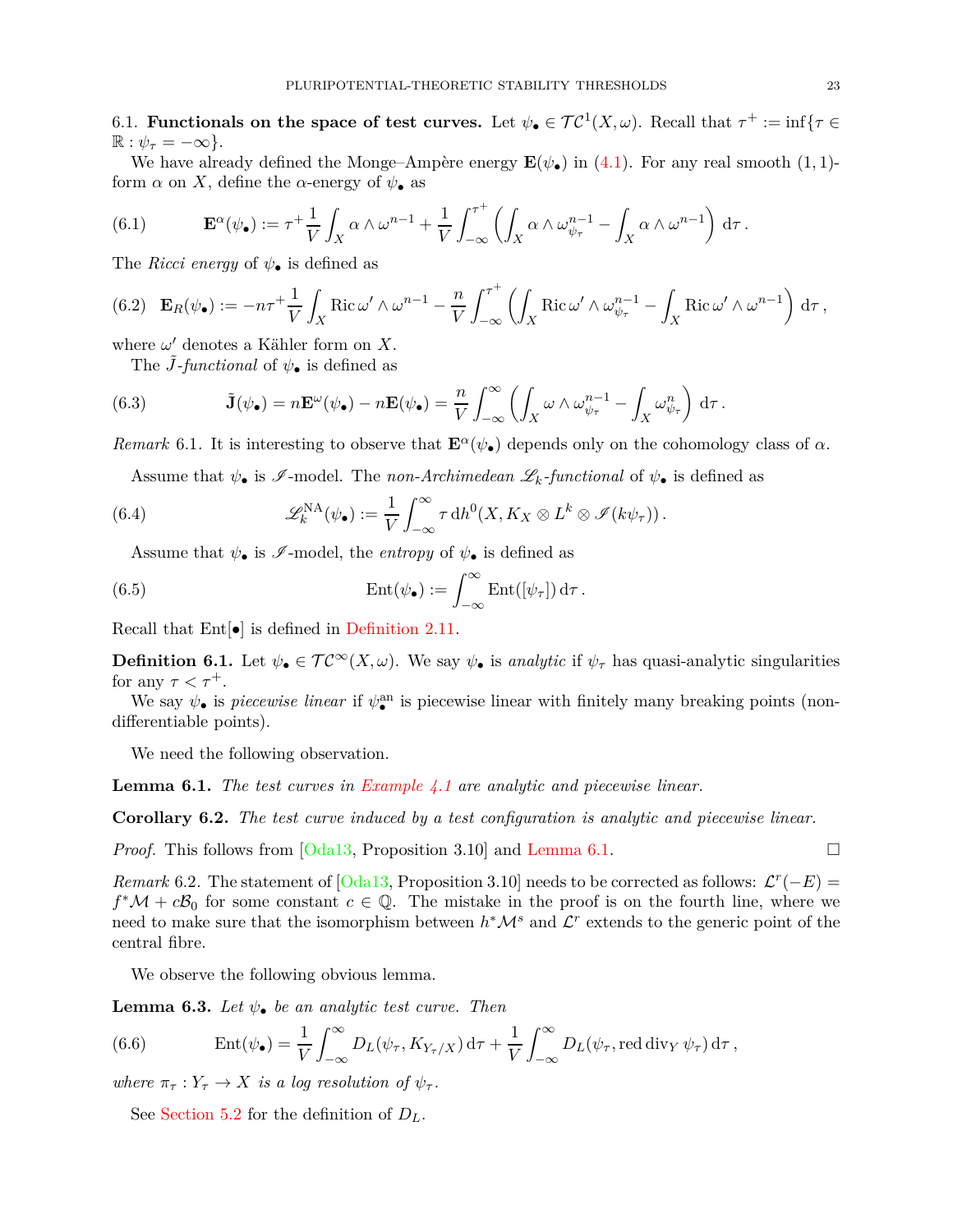<span id="page-23-4"></span><span id="page-23-2"></span>6.2. **Monge–Ampère energy.** From this section on, we assume that *L* is ample and *h* is strictly positively curved, so that  $\omega$  is a Kähler form.

**Theorem 6.4** ( $[DX22,$  Theorem 3.7]). Let  $\ell \in \mathcal{R}^1$ . Then

(6.7) 
$$
\mathbf{E}(\ell) = \mathbf{E}(\ell).
$$

Recall that the right-hand side is defined in [\(4.1\)](#page-14-3).

# <span id="page-23-0"></span>6.3. **Non-archimedean** L**-functionals.**

**Theorem 6.5** ( $[DX22$ , Theorem 1.1]). *Let*  $\ell \in \mathcal{E}^{1,NA}$ *. For each*  $k \in \mathbb{Z}_{>0}$ *,* 

(6.8) 
$$
\mathscr{L}_{k}^{\mathrm{NA}}(\ell) = \mathscr{L}_{k}^{\mathrm{NA}}(\ell).
$$

The right-hand side is defined in  $(6.4)$  and the left-hand side is defined in  $(3.3)$ .

<span id="page-23-3"></span>6.4.  $\alpha$ -energy. Let  $\alpha$  be a smooth real  $(1, 1)$ -form on X.

**Lemma 6.6.** *Let*  $\varphi, \psi \in \mathcal{E}^{\infty}$ , *then* 

$$
\frac{\mathrm{d}}{\mathrm{d}s}\bigg|_{s=0} E^{\alpha}(s\psi + (1-s)\varphi) = \frac{1}{V} \int_X (\psi - \varphi) \alpha \wedge \omega_{\varphi}^{n-1}.
$$

*Proof.* This result is well-known when  $\psi$  and  $\varphi$  are smooth. In general, it follows from a direct computation using integration by parts ([\[Xia19](#page-38-8)], [\[Lu21](#page-37-15)]).

# <span id="page-23-1"></span>**Theorem 6.7.** *Let*  $\ell \in \mathcal{E}^{1,NA}$  *or*  $\ell \in \mathcal{R}^{\infty}$ *. Then*

(6.9) 
$$
\mathbf{E}^{\alpha}(\ell) = \mathbf{E}^{\alpha}(\hat{\ell}).
$$

The strategy of the proof first appeared in [\[RWN14](#page-37-2)].

*Proof.* Without loss of generality, we may assume that  $\alpha$  is a Kähler form and sup<sub>X</sub>  $\ell_1 = 0$ .

We first assume that  $\ell \in \mathcal{R}^{\infty}$ . We fix a few notations. Let  $\psi_{\bullet}$  be the Legendre transform of  $\ell$ . Now for each  $N \in \mathbb{N}$ ,  $M \in \mathbb{Z}$ ,  $t \geq 0$ , we introduce

$$
\check{\psi}^{N,M}_t:=\max_{\substack{k\in\mathbb{Z}\\ k\leq M}}(\psi_{k2^{-N}}+tk2^{-N})\,.
$$

Let

$$
U_t^{N,M} := \left\{ x \in X : \check{\psi}_t^{N,M+1}(x) > \check{\psi}_t^{N,M}(x) \right\}.
$$

Observe that on  $U_t^{N,M}$  $t^{N,M}$ ,

(6.10) 
$$
\check{\psi}_t^{N,M+1} = \psi_{(M+1)2^{-N}} + t(M+1)2^{-N}, \quad \check{\psi}_t^{N,M} = \psi_{M2^{-N}} + tM2^{-N}.
$$

By [Lemma 6.6,](#page-23-3)

$$
E^{\alpha}(\check{\psi}_t^{N,M+1}) - E^{\alpha}(\check{\psi}_t^{N,M}) = \frac{1}{V} \int_0^1 \int_X \left(\check{\psi}_t^{N,M+1} - \check{\psi}_t^{N,M}\right) \alpha \wedge \omega_{s\check{\psi}_t^{N,M+1} + (1-s)\check{\psi}_t^{N,M}}^{n-1} ds.
$$

By the comparison principle ([\[DDNL18b](#page-35-6), Proposition 3.5]),

$$
\begin{aligned} \int_{U_t^{N,M}} (\check{\psi}_t^{N,M+1}-\check{\psi}_t^{N,M}) \alpha \wedge \omega_{\check{\psi}_t^{N,M+1}}^{n-1}\leq & \int_X (\check{\psi}_t^{N,M+1}-\check{\psi}_t^{N,M}) \alpha \wedge \omega_{s\check{\psi}_t^{N,M+1}+(1-s)\check{\psi}_t^{N,M}}^{n-1}\\ \leq & \int_{U_t^{N,M}} (\check{\psi}_t^{N,M+1}-\check{\psi}_t^{N,M}) \alpha \wedge \omega_{\check{\psi}_t^{N,M}}^{n-1}\,. \end{aligned}
$$

We first deal with the upper bound,

$$
E^\alpha(\check{\psi}_t^{N,M+1})-E^\alpha(\check{\psi}_t^{N,M})\leq 2^{-N}V^{-1}t\int_{U_t^{N,M}}\alpha\wedge\omega_{\psi_{M2^{-N}}}^{n-1}\,.
$$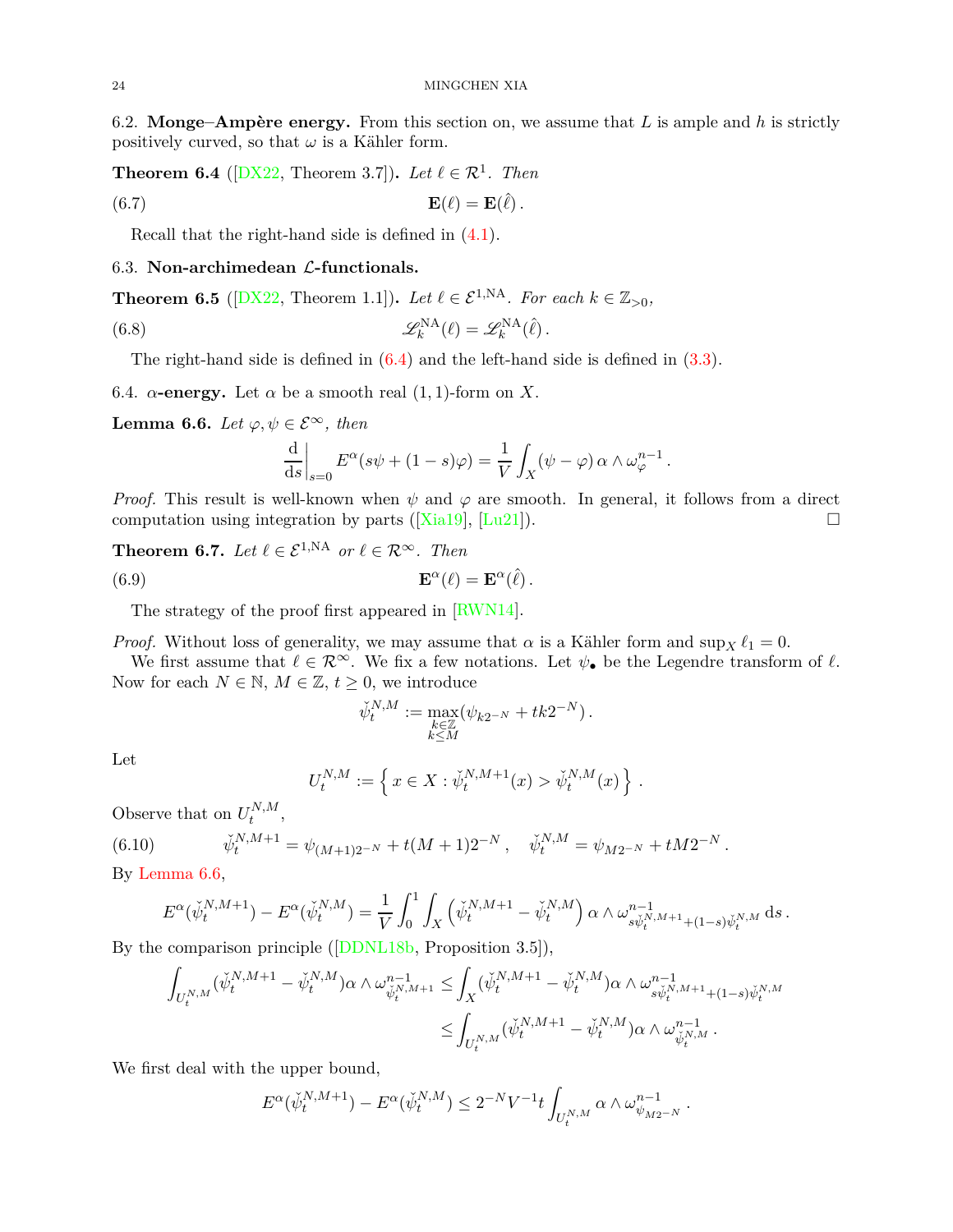Set  $\tau^- := \inf_X \ell_1$ . Take the sum with respect to *M* from  $[\tau^-]2^N$  to -1, we get

$$
\begin{aligned} -t[\tau^-] V^{-1}\int_X\omega^{n-1}\wedge\alpha + E^\alpha(\check{\psi}_t^{N,0}) \leq & 2^{-N} V^{-1} t \sum_{M=[\tau^-]2^N}^{-1}\int_{U_t^{N,M}}\alpha\wedge\omega_{\psi_{M2^{-N}}}^{n-1} \\ \leq & 2^{-N} V^{-1} t \sum_{M=[\tau^-]2^N}^{-1}\int_X\alpha\wedge\omega_{\psi_{M2^{-N}}}^{n-1}\,. \end{aligned}
$$

Let  $N \to \infty$  and then  $t \to \infty$ , we get

$$
\mathbf{E}^{\alpha}(\ell) \leq \frac{1}{V} \int_{[\tau^-]}^0 \left( \int_X \alpha \wedge \omega_{\psi_\tau}^{n-1} - \int_X \alpha \wedge \omega^{n-1} \right) d\tau.
$$

Now we deal with the lower bound part. We have

$$
E^{\alpha}(\check{\psi}_t^{N,M+1}) - E^{\alpha}(\check{\psi}_t^{N,M}) \ge 2^{-N} V^{-1} t \int_{U_t^{N,M}} \alpha \wedge \omega_{\psi_{(M+1)2^{-N}}}^{n-1} + V^{-1} \int_{U_t^{N,M}} (\psi_{(M+1)2^{-N}} - \psi_{M2^{-N}}) \alpha \wedge \omega_{\psi_{(M+1)2^{-N}}}^{n-1}.
$$

Taking summation with respect to *M* from  $[\tau^-]2^N$  to -1, we get

$$
\frac{1}{t} E^{\alpha}(\check{\psi}_t^{N,0}) \ge 2^{-N} V^{-1} \sum_{M=[\tau^-]2^N} \int_{U_t^{N,M}} \alpha \wedge \omega_{\psi_{(M+1)2^{-N}}}^{n-1} + V^{-1} t^{-1} \sum_{M=[\tau^-]2^N} \int_{U_t^{N,M}} (\psi_{(M+1)2^{-N}} - \psi_{M2^{-N}}) \alpha \wedge \omega_{\psi_{(M+1)2^{-N}}}^{n-1} + [\tau^-] V^{-1} \int_X \omega^{n-1} \wedge \alpha.
$$

Note that as  $t \to \infty$ ,  $\mathbb{1}_{U_t^{N,M}} \to 1$  outside a pluripolar set if  $M < -1$ . Hence

$$
\lim_{t \to \infty} \frac{1}{t} E^{\alpha}(\check{\psi}_t^{N,0}) \ge 2^{-N} V^{-1} \sum_{M = [\tau^-]2^N}^{-2} \int_X \alpha \wedge \omega_{\psi_{(M+1)2^{-N}}}^{n-1} + \lim_{M \to \infty} (Vt)^{-1} \sum_{M = [\tau^-]2^N}^{-1} \int_{U_t^{N,M}} (\psi_{(M+1)2^{-N}} - \psi_{M2^{-N}}) \alpha \wedge \omega_{\psi_{(M+1)2^{-N}}}^{n-1} + [\tau^-] V^{-1} \int_X \alpha \wedge \omega^{n-1}.
$$

Observe that  $\check{\psi}_t^{N,0} \leq \ell_t$ , so

$$
\underline{\lim}_{t \to \infty} \frac{1}{t} E^{\alpha}(\check{\psi}_t^{N,0}) \le \lim_{t \to \infty} \frac{1}{t} E^{\alpha}(\ell_t) = \mathbf{E}^{\alpha}(\ell).
$$

Observe that

$$
U_t^{N,M} \setminus S \subseteq \left\{ 2^N (\psi_{(M+1)2^{-N}} - \psi_{M2^{-N}}) > -t \right\} \setminus S,
$$

where *S* is the pluripolar set  $\{\psi_{M2^{-N}} = -\infty\}.$ 

Let

$$
F^{N}(t) := 2^{-N} \sum_{M=[\tau^-]2^{N}}^{-1} \int_{\left\{2^{N}(\psi_{(M+1)2^{-N}} - \psi_{M2^{-N}}) > -t\right\}} \alpha \wedge \omega_{\psi_{(M+1)2^{-N}}}^{n-1}.
$$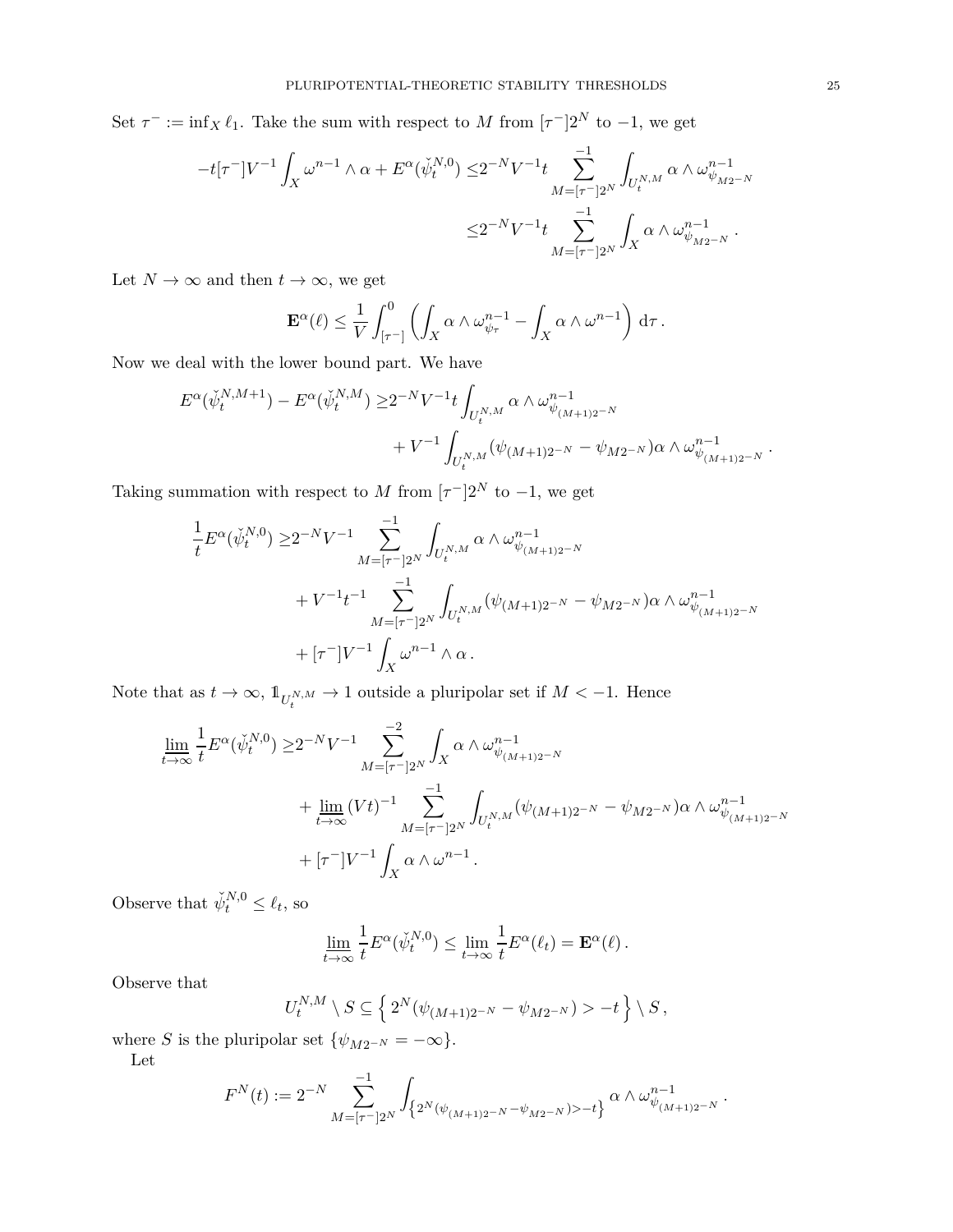Then

$$
\sum_{M=[\tau^-]2^N}^{-1} \int_{U_t^{N,M}} (\psi_{(M+1)2^{-N}} - \psi_{M2^{-N}}) \alpha \wedge \omega_{\psi_{(M+1)2^{-N}}}^{n-1}
$$
\n
$$
\geq 2^{-N} \sum_{M=[\tau^-]2^N}^{-1} \int_{\left\{2^N(\psi_{(M+1)2^{-N}} - \psi_{M2^{-N}}) > -t\right\}} 2^N(\psi_{(M+1)2^{-N}} - \psi_{M2^{-N}}) \alpha \wedge \omega_{\psi_{(M+1)2^{-N}}}^{n-1}
$$
\n
$$
= -2^{-N} \sum_{M=[\tau^-]2^N}^{-1} \int_0^t \mathrm{d}a \int_{\left\{-a \geq 2^N(\psi_{(M+1)2^{-N}} - \psi_{M2^{-N}}) > -t\right\}} \alpha \wedge \omega_{\psi_{(M+1)2^{-N}}}^{n-1}
$$
\n
$$
= -\int_0^t \left( F^N(t) - F^N(a) \right) \mathrm{d}a \, .
$$

Observe that  $F^N$  is bounded and increasing, so we conclude

$$
\lim_{t \to \infty} t^{-1} \sum_{M=[\tau^-]2^N}^{-1} \int_{U_t^{N,M}} (\psi_{(M+1)2^{-N}} - \psi_{M2^{-N}}) \alpha \wedge \omega_{\psi_{(M+1)2^{-N}}}^{n-1} \ge 0.
$$

We conclude

$$
\mathbf{E}^{\alpha}(\ell) \geq \frac{1}{V} \int_{[\tau^-]}^0 \left( \int_X \alpha \wedge \omega_{\psi_\tau}^{n-1} - \int_X \alpha \wedge \omega^{n-1} \right) d\tau.
$$

Now we deal with the case where  $\ell \in \mathcal{E}^{1,N_A}$ . It suffices to write  $\ell$  as a decreasing limit of a sequence of Phong–Sturm geodesic rays  $\ell^j \in \mathcal{R}^\infty$  as in [\[BBJ15\]](#page-34-3) and apply the monotone convergence theorem and  $[L20, (121)]$ .

<span id="page-25-0"></span>**Corollary 6.8.** *Let*  $\ell \in \mathcal{E}^{1,NA}$ *, let*  $\psi = \hat{\ell}$ *, then* 

$$
\tilde{\mathbf{J}}(\ell) = \tilde{\mathbf{J}}(\psi_{\bullet}).
$$

*Proof.* This follows from [Theorem 6.7,](#page-23-1) [Theorem 6.4](#page-23-4) and  $(3.2)$ .

**Corollary 6.9.** *Let*  $\ell^m \in \mathcal{E}^{1,NA}$   $(m \in \mathbb{Z}_{>0})$  be a decreasing sequence of maximal geodesic rays. Let  $\ell \in \mathcal{R}^1$  be its limit. Then  $\mathbf{E}^{\alpha}(\ell^m) \to \mathbf{E}^{\alpha}(\ell)$  as  $m \to \infty$ .

This generalizes [\[Li20](#page-37-7), (121)]. From our proof, it is easy to drop the condition that  $\ell^m$  be decreasing when  $\ell \in \mathcal{R}^{\infty}$ .

*Proof.* Without loss of generality, we may assume that  $\alpha$  is a Kähler form. We may and do assume that  $\ell_0^m = 0$ ,  $\sup_X \ell_1^m = 0$ .

Observe that  $\ell$  is maximal by the completeness of  $\mathcal{E}^{1,NA}$  (see for example  $[DX22,$  Theorem 1.2], [\[Xia19](#page-38-8), Example 3.3]). By [Theorem 6.7,](#page-23-1) it suffices to prove that

$$
\int_{-\infty}^0 \left( \int_X \alpha \wedge \omega_{\hat{\ell}_{\tau}^j}^{n-1} - \int_X \alpha \wedge \omega^{n-1} \right) d\tau \to \int_{-\infty}^0 \left( \int_X \alpha \wedge \omega_{\hat{\ell}_{\tau}}^{n-1} - \int_X \alpha \wedge \omega^{n-1} \right) d\tau.
$$

By monotone convergence theorem, it suffices to prove that for almost all  $\tau < 0$ ,

$$
\int_X \alpha \wedge \omega_{\hat{\ell}_\tau}^{n-1} \to \int_X \alpha \wedge \omega_{\hat{\ell}_\tau}^{n-1}.
$$

It suffices to show that  $\hat{\ell}_{\tau}$  is the  $d_{\mathcal{S}}$ -limit ([\[DDNL21,](#page-36-8) Theorem 1.1]) of  $\hat{\ell}_{\tau}^{j}$  for almost all  $\tau < 0$ . In turn, it suffices to show that  $\int_X \omega_{\hat{\ell}^j_\tau}^n \to \int_X \omega_{\hat{\ell}^j_\tau}^n$  for almost all  $\tau < 0$ . This follows from the continuity of  $E^{NA}$  along decreasing sequences and  $[DX22, Theorem 1.1].$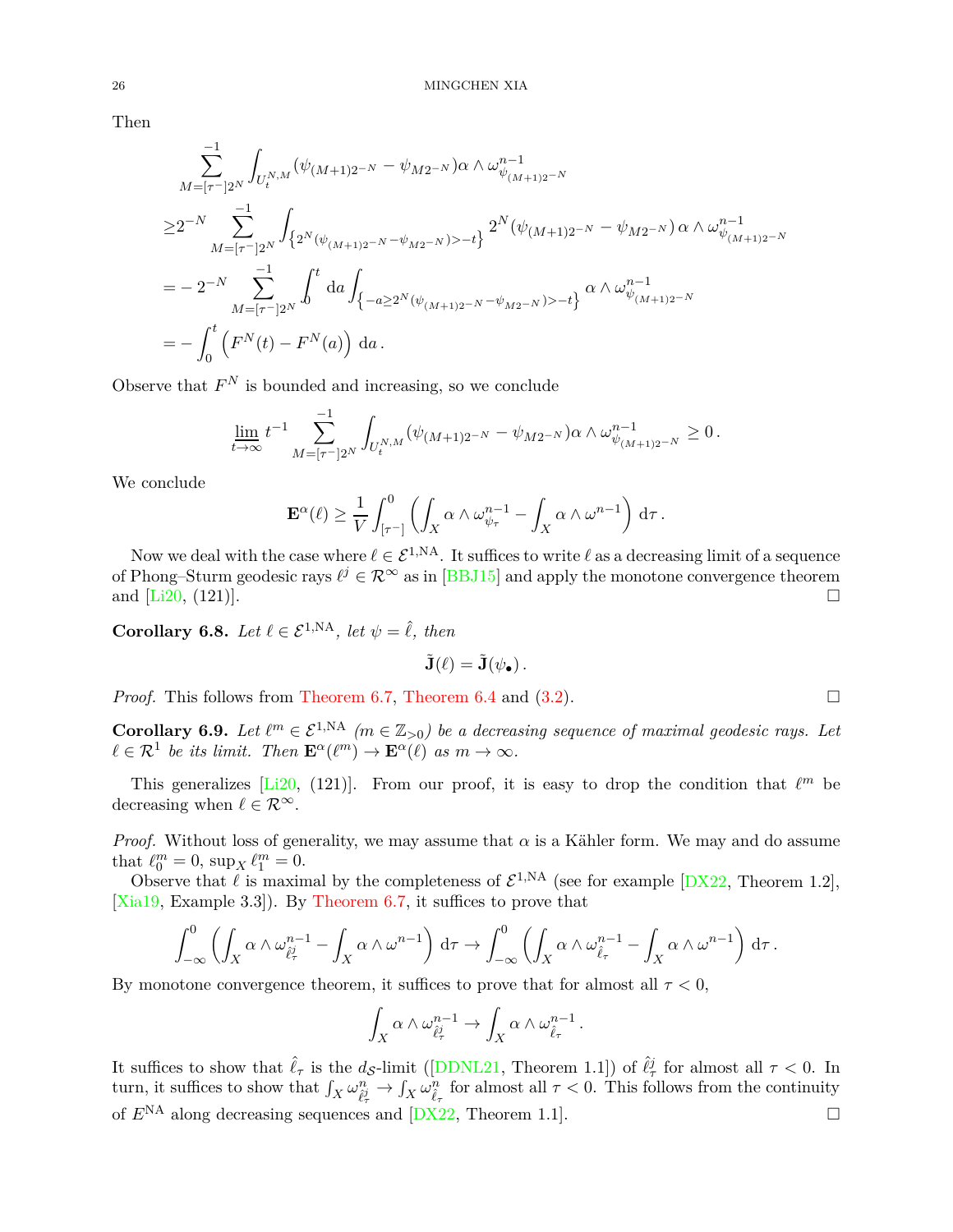6.5. **Entropy, dreamy quasi-psh function.** Results in this section are special cases of the results of [Section 7,](#page-27-0) we will be sketchy here.

Let  $\psi \in \text{PSH}(X, \omega)$  be a dreamy [\(Definition 2.10\)](#page-9-3) potential with analytic singularities. Let  $\pi: Y \to X$  be a log resolution of  $\psi$ , which is a composition of blowing-ups with smooth centers. Assume that div<sub>*Y*</sub>  $\psi$  is integral. Let  $(\mathcal{X}, \mathcal{L})$  be the test configuration induced by  $\psi$ , namely

$$
\mathcal{X} = \mathcal{P}\mathrm{roj}_{\mathbb{C}} \bigoplus_{k \in \mathbb{Z}_{\geq 0}} \bigoplus_{j \in \mathbb{Z}_{\geq 0}} t^{-j} H^0(Y, k A L - j \operatorname{div}_Y \psi),
$$

where  $A \in \mathbb{Z}_{>0}$  is a sufficiently divisible integer such that the algebra is generated in degree  $k = 1$ . Take  $\mathcal{L} = \mathcal{O}_{\mathcal{X}}(1)$ . Recall that the test curve induced by  $(\mathcal{X}, \mathcal{L})$  is  $\psi_{\bullet}^+$ . By taking further blowingups, we may assume that  $\pi$  also resolves the singularities of all  $\psi_{\tau}$ , for  $\tau \in \mathbb{Q}$ ,  $\tau <$  Psef( $\psi$ ). The filtration induced by  $(\mathcal{X}, \mathcal{L})$  is

$$
\mathscr{F}^{\lambda}H^0(X, L^k) = H^0(Y, k\pi^*L - \lambda \operatorname{div}_Y \psi)
$$

for  $\lambda > 0$ .

<span id="page-26-0"></span>We slightly reformulate [Lemma 4.5](#page-16-2) in our setting.

**Lemma 6.10.** *For any*  $\tau$  < Psef( $\psi$ ), we have

(6.11) 
$$
\int_X \omega_{\psi_\tau^+}^n = \text{vol}(\pi^* L - \tau \operatorname{div}_Y \psi).
$$

<span id="page-26-1"></span>**Corollary 6.11.** *For any*  $0 \leq \tau <$  Psef( $\psi$ )*, the decomposition* 

$$
\pi^* L - \tau \operatorname{div}_Y \psi = (\pi^* L - \operatorname{div}_Y \psi_\tau^+) + N_\tau
$$

*is the divisorial Zariski decomposition ([* $Bou04$ *], [* $Nak04$ *]). More precisely,*  $(\pi^*L - \text{div}_Y \psi^+_\tau)$  *is the movable part of*  $\pi^* L - \tau \operatorname{div}_Y \psi$ .

*Proof.* Recall that by our definition of  $\psi^+$ ,  $N_\tau$  is effective. So the result follows from [Lemma 6.10](#page-26-0) and  $[FKL16]$ .

*Remark* 6.3. Using [Lemma 4.5,](#page-16-2) one can easily generalize [Corollary 6.11](#page-26-1) to general test configurations.

We leave the details to the readers.

In particular,

(6.12) 
$$
D_L(\psi_\tau^+, \text{red div}_Y \,\psi) = D_L(\psi_\tau^+, \text{red div}_Y \,\psi_\tau^+).
$$

<span id="page-26-2"></span>See [Section 5.2](#page-20-0) for the definition of *DL*.

**Theorem 6.12.** Let  $(X, \mathcal{L})$  be as above, then

$$
\widetilde{\mathrm{DF}}(\mathcal{X},\mathcal{L}) - \mathbf{E}_R(\psi^+) = \frac{1}{V} \int_{-\infty}^{\infty} D_L(\psi^+_{\tau}, K_{Y/X}) \, \mathrm{d}\tau + \frac{1}{V} \int_{-\infty}^{\infty} D_L(\psi^+_{\tau}, \mathrm{div}_Y \, \psi) \, \mathrm{d}\tau \, .
$$

*When* div<sub>*Y*</sub>  $\psi$  *has a single irreducible component with coefficient* 1*,* 

$$
Ent^{NA}(\ell^{NA}) = \mathbf{Ent}(\ell) = Ent(\psi_{\bullet}^{+}).
$$

*Proof.* For the first part, the computation is a generalization of those in [\[Fuj19](#page-36-3)]. As this method has been elaborated in [\[DL22,](#page-36-5) Section 3], we omit the proof.

As for the second part, assume that div<sub>*Y*</sub>  $\psi = F$  for some prime divisor *F* over *X*. Then  $\mathcal{X}_0$  is clearly irreducible and reduced and  $\mathcal X$  is normal (see [\[DL22](#page-36-5), Lemma 3.2] for example). Hence we conclude by [Proposition 3.2.](#page-14-4)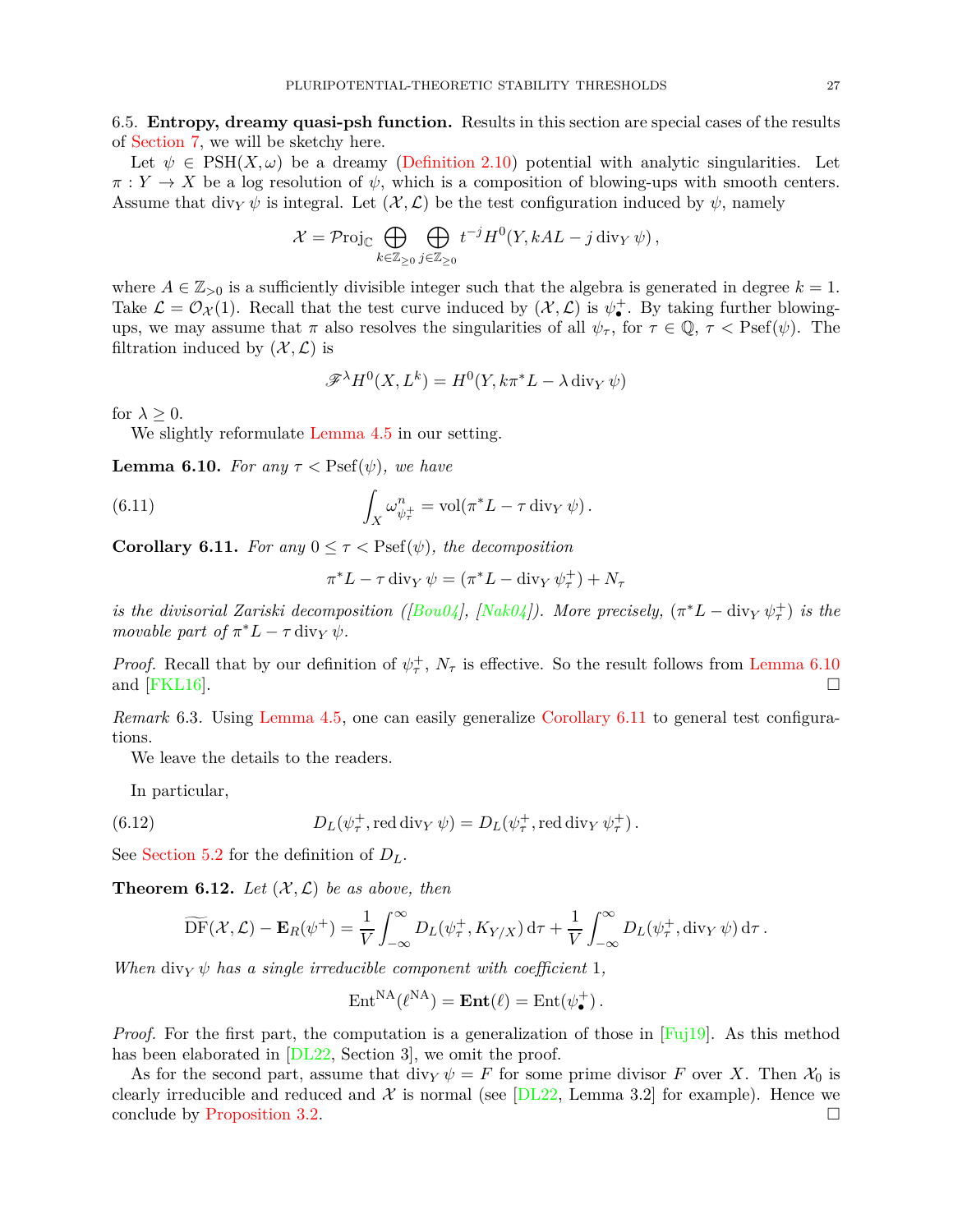#### <span id="page-27-0"></span>28 MINGCHEN XIA

### 7. Variational approach on Berkovich spaces

Let *X* be a compact Kähler manifold of dimension *n*. Let *L* be an ample line bundle on *X*. Fix a smooth strictly positively-curved metric *h* on *L*. Let  $\omega = c_1(L, h)$ . In this section, we study the variation of the energy functional on the Berkovich space. As a consequence, we prove a comparison theorem of two entropy functionals [Theorem 7.4,](#page-28-0) which is the key inequality used in comparing *δ*-invariants.

<span id="page-27-5"></span>**Proposition 7.1.** *Let*  $\phi \in \mathcal{E}^{1,NA}$ *. We have* 

<span id="page-27-1"></span>(7.1) 
$$
\lim_{\epsilon \to 0+} \frac{1}{\epsilon} \left( E^{NA} (P[\phi + \epsilon A_X]) - E^{NA}(\phi) \right) \ge \frac{1}{V} \int_{X^{\text{an}}} A_X MA(\phi).
$$

*Here*  $P[\bullet]$  *is usc-regularized supremum of all elements in*  $\mathcal{E}^{1,NA}$  *lying below*  $\bullet$ *. When*  $\phi \in \mathcal{H}^{NA}$ *, the limit exists and equality holds.*

*Remark* 7.1*.* We expect that equality holds.

*Proof.* Let  $Y$  run over the set of snc models of  $X \times_{\mathbb{C}} \mathbb{C}((T))$  (see [\[BJ18b](#page-35-8), Section 1.3] for the precise definition). Let  $r_{\mathcal{Y}}: X^{\text{an}} \to \Delta_{\mathcal{Y}}$  be the natural retraction. Let  $f^{\mathcal{Y}} = A_X \circ r_{\mathcal{Y}}$ . Then  $(f^{\mathcal{Y}})_{\mathcal{Y}}$  is an increasing net of non-negative continuous functions converging to  $A_X$  pointwisely. See [\[JM12](#page-37-10)] for details.

Then for any  $\epsilon > 0$ ,  $\phi + \epsilon f^{\mathcal{Y}} \leq \phi + \epsilon A_X$ , so

$$
E^{\text{NA}}\left(P[\phi + \epsilon f^{\mathcal{Y}}]\right) \leq E^{\text{NA}}\left(P[\phi + \epsilon A_X]\right).
$$

Hence

$$
\underline{\lim_{\epsilon \to 0+}} \frac{1}{\epsilon} \left( E^{\text{NA}} (P[\phi + \epsilon A_X]) - E^{\text{NA}}(\phi) \right) \ge \frac{1}{V} \int_{X^{\text{an}}} f^{\mathcal{Y}} \text{MA}(\phi)
$$

by [\[BJ18b,](#page-35-8) Corollary 6.32]. By monotone convergence theorem ([\[Fol99](#page-36-21), Proposition 7.12]), we conclude [\(7.1\)](#page-27-1).

Finally, let us deal with the case where  $\phi$  is associated to some test configuration  $(\mathcal{X}, \mathcal{L})$ . We may assume that  $\mathcal{X}_0$  is snc. We claim that for any  $\epsilon > 0$ ,

(7.2) 
$$
P[\phi + \epsilon f^{\mathcal{X}}] = P[\phi + \epsilon A_X].
$$

We only have to prove

(7.3) 
$$
P[\phi + \epsilon f^{\mathcal{X}}] \ge P[\phi + \epsilon A_X].
$$

By [\[BJ18b,](#page-35-8) Theorem 5.29] (here we refer to the first version, this theorem does not appear in the final version),

<span id="page-27-6"></span><span id="page-27-2"></span>
$$
P[\phi + \epsilon A_X] \le P[\phi + \epsilon A_X] \circ r_X.
$$

But observe that

$$
P[\phi + \epsilon A_X] \circ r_X \le \phi + \epsilon f^{\mathcal{X}}.
$$

In fact, it suffices to check this on  $\Delta \chi$ , where the inequality follows from the definition of *P*. Hence  $(7.3)$  follows and *a fortiori* equality holds in  $(7.1)$ .

<span id="page-27-3"></span>For  $\psi \in \text{PSH}(X, \omega)$ , each  $\epsilon > 0$ , we define

(7.4) 
$$
\psi^{\epsilon} := \sup^* \left\{ \varphi \in \text{PSH}(X,\omega) : \varphi \leq 0, \varphi^{\text{an}} \leq \psi^{\text{an}} + \epsilon A_X \text{ on } X^{\text{div}}_{\mathbb{Q}} \right\}.
$$

<span id="page-27-4"></span>Note that  $\psi^{\epsilon}$  is increasing and concave in  $\epsilon > 0$ . By [\[DDNL19](#page-36-16), Theorem 6.1], [\[WN19\]](#page-38-5),  $\log \int_X \omega_{\psi^{\epsilon}}^n$ is concave in  $\epsilon$ . When  $\psi$  is  $\mathscr{I}\text{-model}$ , the mass  $\int_X \omega_{\psi^{\epsilon}}^n$  is right-continuous at  $\epsilon = 0$ .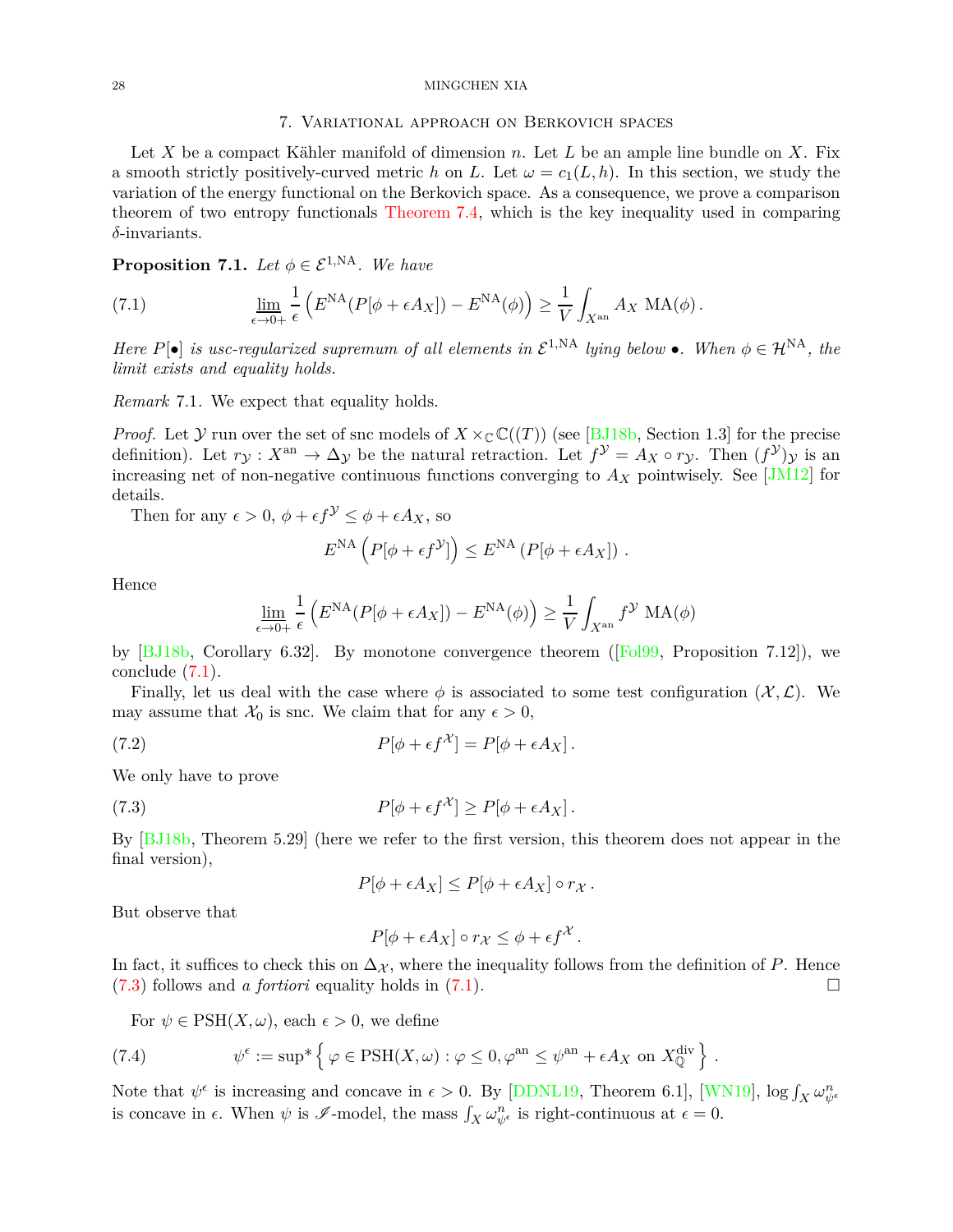**Lemma 7.2.** *Let*  $\psi \in \text{PSH}(X, \omega)$ *. Then for any birational model*  $\pi : Y \to X$ *,* 

$$
-\left.\frac{\mathrm{d}}{\mathrm{d}\epsilon}\right|_{\epsilon=0+} \mathrm{div}_Y \,\psi^{\epsilon} \le \sum_E A_X(E)E \le \mathrm{red} \,\mathrm{div}_Y \,\psi + K_{Y/X} \,,
$$

*where*  $E$  *runs over all irreducible divisors in divy*  $\psi$ *.* 

*Proof.* It follows from [\(7.4\)](#page-27-3) that the only possible components of  $-\frac{d}{dc}$  $_{\rm d\epsilon}$  $\Big|_{\epsilon=0+}$  div<sub>*Y*</sub>  $\psi^{\epsilon}$  are components of div<sub>*Y*</sub>  $\psi$ . Also by [\(7.4\)](#page-27-3), the multiplicity of each component *E* is bounded by  $A_X(E)$ , hence

$$
-\frac{\mathrm{d}}{\mathrm{d}\epsilon}\bigg|_{\epsilon=0+}\mathrm{div}_Y\,\psi^{\epsilon}\leq \sum_E A_X(E)E\,.
$$

The second inequality is trivial.  $\square$ 

**Lemma 7.3.** *Assume that*  $\psi \in \text{PSH}(X, \omega)$  *is*  $\mathscr I$ -model and has positive mass. Then

$$
\frac{1}{V} \left. \frac{\mathrm{d}}{\mathrm{d}\epsilon} \right|_{\epsilon=0+} \int_X \omega_{\psi^{\epsilon}}^n \le \mathrm{Ent}([\psi]).
$$

*Proof.* By [Theorem 5.2,](#page-21-1)

$$
\frac{d}{d\epsilon}\Big|_{\epsilon=0+} \log \int_X \omega_{\psi^{\epsilon}}^n = \frac{d}{d\epsilon}\Big|_{\epsilon=0+} \log \text{vol}\left(L - \text{div}_{\mathfrak{X}} \psi^{\epsilon}\right)
$$
  
\n
$$
\leq \lim_{Y} \frac{d}{d\epsilon}\Big|_{\epsilon=0+} \log \text{vol}\left(L - \text{div}_{Y} \psi^{\epsilon}\right)
$$
  
\n(7.5)  
\n
$$
= \frac{n}{\int_X \omega_{\psi}^n} \lim_{Y} \left( \left\langle \pi^* L - \text{div}_{Y} \psi \right\rangle^{n-1} \right) \cdot \left( -\frac{d}{d\epsilon}\Big|_{\epsilon=0+} \text{div}_{Y} \psi^{\epsilon} \right) \right)
$$
  
\n
$$
\leq \frac{n}{\int_X \omega_{\psi}^n} \lim_{Y} \left( \left\langle \pi^* L - \text{div}_{Y} \psi \right\rangle^{n-1} \right) \cdot \left( \text{red div}_{Y} \psi + K_{Y/X} \right) \right)
$$
  
\n
$$
= \frac{V}{\int_X \omega_{\psi}^n} \text{Ent}([\psi]).
$$

Here  $\pi: Y \to X$  runs over all birational models of X, the second line follows from the log concavity of the masses of  $\psi^{\epsilon}$  in  $\epsilon$ , the third line follows from [\[BFJ09](#page-34-6), Theorem A], the fourth line follows from [Lemma 7.2.](#page-27-4)

<span id="page-28-0"></span>**Theorem 7.4.** Let  $\psi_{\bullet} \in \mathcal{TC}^1(X,\omega)$  be an  $\mathscr{I}$ -model test curve. Let  $\ell$  be the geodesic ray defined by *ψ*•*, then*

$$
\mathrm{Ent}^{\mathrm{NA}}(\ell^{\mathrm{NA}}) \leq \mathrm{Ent}(\psi_{\bullet}).
$$

*Proof.* We may assume that  $Ent(\psi_{\bullet}) < \infty$ . We first assume that  $\psi_{\tau^+}$  has positive mass.

By Fatou's lemma, we always have

$$
\frac{1}{V}\int_{-\infty}^{\infty}\frac{\mathrm{d}}{\mathrm{d}\epsilon}\bigg|_{\epsilon=0+}\int_X\omega_{\psi_{\tau}^{\epsilon}}^n\,\mathrm{d}\tau\leq \varliminf_{\epsilon\to 0+}\epsilon^{-1}\int_{-\infty}^{\infty}\left(\frac{1}{V}\int_X\omega_{\psi_{\tau}^{\epsilon}}^n-\frac{1}{V}\int_X\omega_{\psi_{\tau}}^n\right)\,\mathrm{d}\tau\,.
$$

On the other hand, since  $\log \int_X \omega_{\psi_{\tau}}^n$  is concave in  $\epsilon \geq 0$ , fix  $\epsilon_0 > 0$ , for  $\epsilon \in (0, \epsilon_0)$ , we have

$$
V^{-1} \int_{-\infty}^{\infty} \epsilon^{-1} \left( \int_X \omega_{\psi_{\tau}}^n - \int_X \omega_{\psi_{\tau}}^n \right) d\tau \leq V^{-1} \int_{-\infty}^{\tau^+} \epsilon^{-1} \left( \int_X \omega_{\psi_{\tau}}^n \right) \left( \log \int_X \omega_{\psi_{\tau}}^n - \log \int_X \omega_{\psi_{\tau}}^n \right) d\tau.
$$

Thus by monotone convergence theorem,

$$
\overline{\lim}_{\epsilon \to 0+} \epsilon^{-1} \int_{-\infty}^{\infty} \left( \frac{1}{V} \int_X \omega_{\psi_{\tau}}^n - \frac{1}{V} \int_X \omega_{\psi_{\tau}}^n \right) d\tau \le \frac{1}{V} \int_{-\infty}^{\tau^+} \left( \int_X \omega_{\psi_{\tau}}^n \right) \left( \int_X \omega_{\psi_{\tau}}^n \right)^{-1} \frac{d}{d\epsilon} \Big|_{\epsilon=0+} \int_X \omega_{\psi_{\tau}}^n d\tau.
$$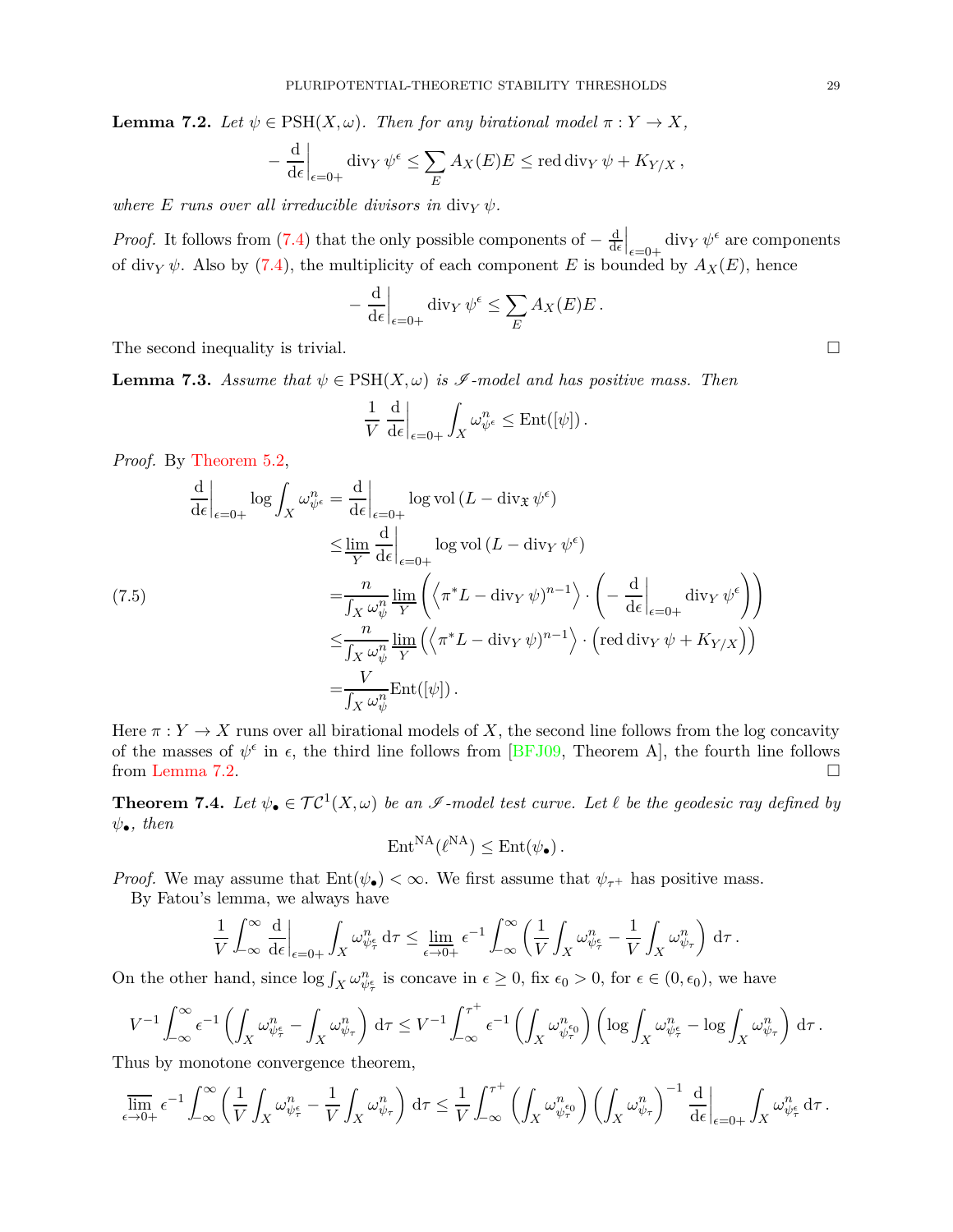Let  $\epsilon_0 \rightarrow 0^+$ , by dominated convergence theorem, we get

$$
\overline{\lim}_{\epsilon \to 0+} \epsilon^{-1} \int_{-\infty}^{\infty} \left( \frac{1}{V} \int_X \omega_{\psi_{\tau}}^n - \frac{1}{V} \int_X \omega_{\psi_{\tau}}^n \right) d\tau \leq \frac{1}{V} \int_{-\infty}^{\infty} \frac{d}{d\epsilon} \bigg|_{\epsilon=0+} \int_X \omega_{\psi_{\tau}}^n d\tau.
$$

Thus

$$
\frac{\mathrm{d}}{\mathrm{d}\epsilon}\Big|_{\epsilon=0+} E^{\mathrm{NA}}(\psi_{\bullet}^{\epsilon}) = \frac{\mathrm{d}}{\mathrm{d}\epsilon}\Big|_{\epsilon=0+} \int_{-\infty}^{\infty} \left(\frac{1}{V} \int_{X} \omega_{\psi_{\tau}^{\epsilon}}^{n} - 1\right) \mathrm{d}\tau
$$
\n
$$
= \frac{1}{V} \int_{-\infty}^{\infty} \frac{\mathrm{d}}{\mathrm{d}\epsilon}\Big|_{\epsilon=0+} \int_{X} \omega_{\psi_{\tau}^{\epsilon}}^{n} \mathrm{d}\tau
$$
\n
$$
\leq \int_{-\infty}^{\infty} \mathrm{Ent}([\psi_{\tau}]) \mathrm{d}\tau,
$$

where the first equality follows from [Theorem 6.4.](#page-23-4) By [Theorem 4.9,](#page-19-2) the non-Archimedean potential associated to  $\psi_{\bullet}^{\epsilon}$  is just  $P[\ell^{NA} + \epsilon A_X]$ , hence we can apply [Proposition 7.1](#page-27-5) to conclude.

For a general  $\psi_{\bullet}$ , for each  $\delta > 0$ , we define a new test curve  $\psi^{\tau}$  that agrees with  $\psi_{\tau}$  when  $\tau \leq \tau^+ - \delta$  and equals  $-\infty$  otherwise. We apply the previous step and the fact that  $Ent^{NA}(\bullet)$  is  $\Box$ 

<span id="page-29-0"></span>The same proof actually yields equality in the case of test configurations.

**Corollary 7.5.** Let  $(X, \mathcal{L})$  be a test configuration of  $(X, L)$ . Let  $\ell$  be the induced Phong–Sturm *geodesic ray, let*  $\psi = \ell$ *. Then* 

$$
Ent^{NA}(\ell^{NA}) = Ent(\ell) = Ent(\psi_{\bullet}).
$$

*Proof.* The first equality follows from [Proposition 3.2.](#page-14-4) The inequality  $Ent^{NA}(\ell^{NA}) \leq Ent(\psi_{\bullet})$ follows from [Theorem 7.4.](#page-28-0)

Now we prove the converse. Replacing  $\mathcal L$  by  $(1 + \delta)\mathcal L$  for a small  $\delta \in \mathbb Q_{>0}$ , we may assume that  $\psi_{\tau^+}$  has positive mass. We may assume that  $\mathcal{X}_0 = \sum b_E E$  is snc and X dominates  $X \times \mathbb{C}$  by a map  $\Pi: \mathcal{X} \to X \times \mathbb{C}$ . Let *D* be a divisor supported on the central fibre and  $\mathcal{O}(D) = \mathcal{L} - p_1^* L$ , where  $p_1: X \times \mathbb{C} \to X$  is the natural map.

Observe that  $\psi_{\bullet}^{\epsilon}$  is the test curve defined by the (not necessarily finitely generated) Z-filtration  $\mathscr{F}_{\epsilon}$  associated to the model  $(\mathcal{X}, \mathcal{L} + \epsilon K_{\mathcal{X}/X \times \mathbb{C}}^{\log})$ . In fact, this follows from [\[BHJ17](#page-34-2), Corollary 4.12], [\[BFJ16](#page-34-14), Theorem 8.5] and [\(7.2\)](#page-27-6) (see also discussions in [\[Li20\]](#page-37-7) after Definition 2.7). By [\[BHJ17](#page-34-2), Corollary 4.12], [\[BHJ17,](#page-34-2) Proof of Lemma 5.17],  $\mathscr{F}_{\epsilon}$  is given by

<span id="page-29-1"></span>
$$
(7.6) \quad \mathscr{F}_{\epsilon}^{\lambda} H^{0}(X, L^{k}) = \left\{ s \in H^{0}(X, L^{k}) : r(\text{ord}_{E})(s) + k \text{ ord}_{E} D + k \epsilon A_{X}(r(\text{ord}_{E})) \geq b_{E} \lambda, \forall E \right\},
$$

where *E* runs over all components of  $\mathcal{X}_0$ ,  $r(\text{ord}_E)$  is the restriction of ord<sub>*E*</sub> to  $\mathbb{C}(X)$ . Recall that *r*(ord<sub>*E*</sub>) is a divisorial valuation ([\[BHJ17](#page-34-2), Section 4.2]). Let  $\pi : Y \to X$  be a birational model on which the divisors corresponding to all  $r(\text{ord}_E)$  lie and which resolves the singularities of all  $\psi_\tau$ , which is possible by [Corollary 6.2.](#page-22-2) Then  $\pi^* L - \text{div}_Y \psi_\tau$  is nef by [Lemma 2.4.](#page-7-2) Now by [Lemma 4.5](#page-16-2) and [\(7.6\)](#page-29-1),

$$
\frac{\mathrm{d}}{\mathrm{d}\epsilon}\Big|_{\epsilon=0+} \int_X \omega_{\psi_\tau}^n \geq \frac{\mathrm{d}}{\mathrm{d}\epsilon}\Big|_{\epsilon=0+} \text{vol}\left(\pi^*L - \text{div}_Y \,\psi_\tau + \epsilon \sum_F A_X(F)F\right)
$$

$$
= n \left(\pi^*L - \text{div}_Y \,\psi_\tau\right)^{n-1} \cdot \sum_F A_X(F)F
$$

$$
= n \left(\pi^*L - \text{div}_Y \,\psi_\tau\right)^{n-1} \cdot \left(K_{Y/X} + \text{red } \text{div}_Y \,\psi_\tau\right),
$$

where *F* runs over all irreducible components of div<sub>*Y*</sub>  $\psi_{\tau}$ , the second step follows from [Theorem 5.1.](#page-20-1) In the first and the last step, we applied the negativity lemma ([\[KM08,](#page-37-17) Lemma 3.39]). We conclude by the same argument as above.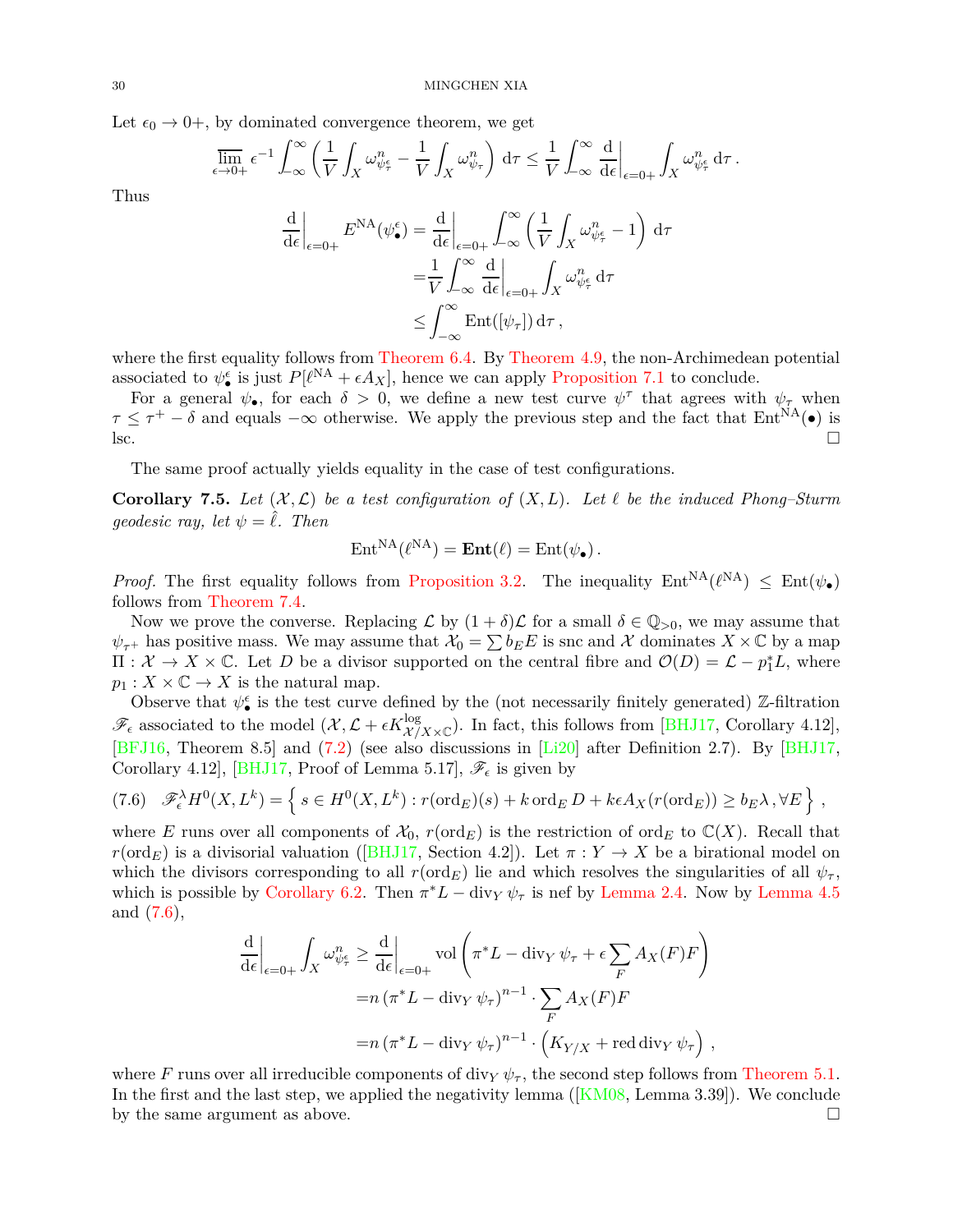#### 8. Stability thresholds

<span id="page-30-0"></span>Let *X* be a compact Kähler manifold of dimension *n*. Let *L* be an ample line bundle on *X*. Fix a smooth strictly positively-curved Hermitian metric *h* on *X* and let  $\omega = c_1(L, h)$ .

We will compare various  $\delta$  invariants and prove the main theorem of the paper [Theorem 8.3.](#page-30-1) We refer to [Definition 2.12](#page-10-2) and [Definition 2.13](#page-10-3) for the definitions of  $\delta_{\rm pp}$  and  $\delta'$ .

# **Proposition 8.1.** *We always have*  $\delta' \geq \delta$ *.*

*Proof.* Let  $\psi \in \text{PSH}(X, \omega)$  be an unbounded potential with analytic singularities. Let  $\ell$  be the geodesic ray induced by the generalized deformation to the normal cone with respect to  $\psi$  (see [Section 2.7\)](#page-9-2). By [Theorem 7.4](#page-28-0) and [\(2.7\)](#page-10-4), (8.1)

$$
\operatorname{Ent}^{\operatorname{NA}}(\operatorname{MA}(\ell^{\operatorname{NA}})) \le \operatorname{Ent}(\psi_{\bullet}) = \frac{1}{V} \left( K_{Y/X} \cdot (-\operatorname{div}_Y \psi)^{n-1} \right) + \frac{n}{V} \left( G_{n-1}(L, \operatorname{div}_Y \psi) \cdot \operatorname{red} \operatorname{div}_Y \psi \right) .
$$

By [Corollary 6.8,](#page-25-0) we have

$$
\tilde{\mathbf{J}}(\ell) = \frac{n}{V} \int_0^1 \left( \int_X \omega \wedge \omega_{\tau \psi}^{n-1} - \int_X \omega_{\tau \psi}^n \right) d\tau.
$$

By our definition (see also [\[Li20](#page-37-7), Proposition 2.38]),

$$
\tilde{J}^{\mathrm{NA}}(\ell^{\mathrm{NA}}) = \tilde{\mathbf{J}}(\ell) \, .
$$

Hence by  $(3.5)$  and  $(3.6)$ ,

$$
\delta \leq \frac{\text{Ent}^{\text{NA}}(\text{MA}(\ell^{\text{NA}}))}{E^*(\text{MA}(\ell^{\text{NA}}))} \leq \frac{(K_{Y/X} \cdot (-\text{div}_Y \psi)^{n-1}) + n (G_{n-1}(L, \text{div}_Y \psi) \cdot \text{red div}_Y \psi)}{n \int_0^1 \left( \int_X \omega \wedge \omega_{\tau \psi}^{n-1} - \int_X \omega_{\tau \psi}^n \right) d\tau}.
$$

<span id="page-30-2"></span>Similarly, we have

**Proposition 8.2.** *We always have*  $\delta_{\text{pp}} \geq \delta$ *.* 

*Proof.* Let  $\psi \in \text{PSH}(X, \omega)$  be an  $\mathscr{I}\text{-model}$  potential. Let  $\ell$  be the geodesic ray induced by  $\psi^+_{\bullet}$ . Then by [Theorem 7.4,](#page-28-0)

$$
\mathrm{Ent}^{\mathrm{NA}}(\mathrm{MA}(\ell^{\mathrm{NA}})) \leq \mathrm{Ent}(\psi_{\bullet}^{+}).
$$

While  $\tilde{J}^{\text{NA}}(\ell) = \tilde{\mathbf{J}}(\psi_{\bullet}^{+})$  as in the previous proof. Hence

$$
\delta \leq \frac{\mathrm{Ent}^{\mathrm{NA}}(\mathrm{MA}(\ell^{\mathrm{NA}}))}{E^*(\mathrm{MA}(\ell^{\mathrm{NA}}))} \leq \frac{\mathrm{Ent}(\psi^+_{\bullet})}{\tilde{\mathbf{J}}(\psi^+_{\bullet})}.
$$

<span id="page-30-1"></span>We conclude (c.f. [Remark 2.5\)](#page-10-5).  $\Box$ 

**Theorem 8.3.** *Assume that X is Fano,*  $L = -K_X$ *. If*  $\delta < \frac{n+1}{n}$ *, then*  $\delta \ge \delta_{\text{pp}}$ *.* 

[Proposition 8.2](#page-30-2) and [Theorem 8.3](#page-30-1) together are just [Theorem 1.1](#page-1-2) in the introduction.

*Proof.* Assume that  $\delta$  < 1, by [\[BLZ19](#page-35-3), Proof of Theorem 4.1],  $\delta$  can be computed by a sequence of extractable divisors, say  $E_k$  in the sense that

$$
\delta = \lim_{k \to \infty} \frac{A_X(E_k)}{S_L(E_k)}.
$$

Let  $\pi_k : (Y_k, \Delta_k) \to X$  be a dlt (divisorially log terminal) extractions of  $E_k$  so that  $E_k$  is the only exceptional divisor and  $A_X(E_k) \in (0,1)$ . See [\[Kol13](#page-37-9), Corollary 1.38] for the notion and existence of dlt extraction. Choose  $\epsilon' \in \mathbb{Q}_{>0}$ , so that  $\pi^* L - \epsilon' E_k$  is semi-ample. Take  $m \in \mathbb{Z}_{>0}$ , so that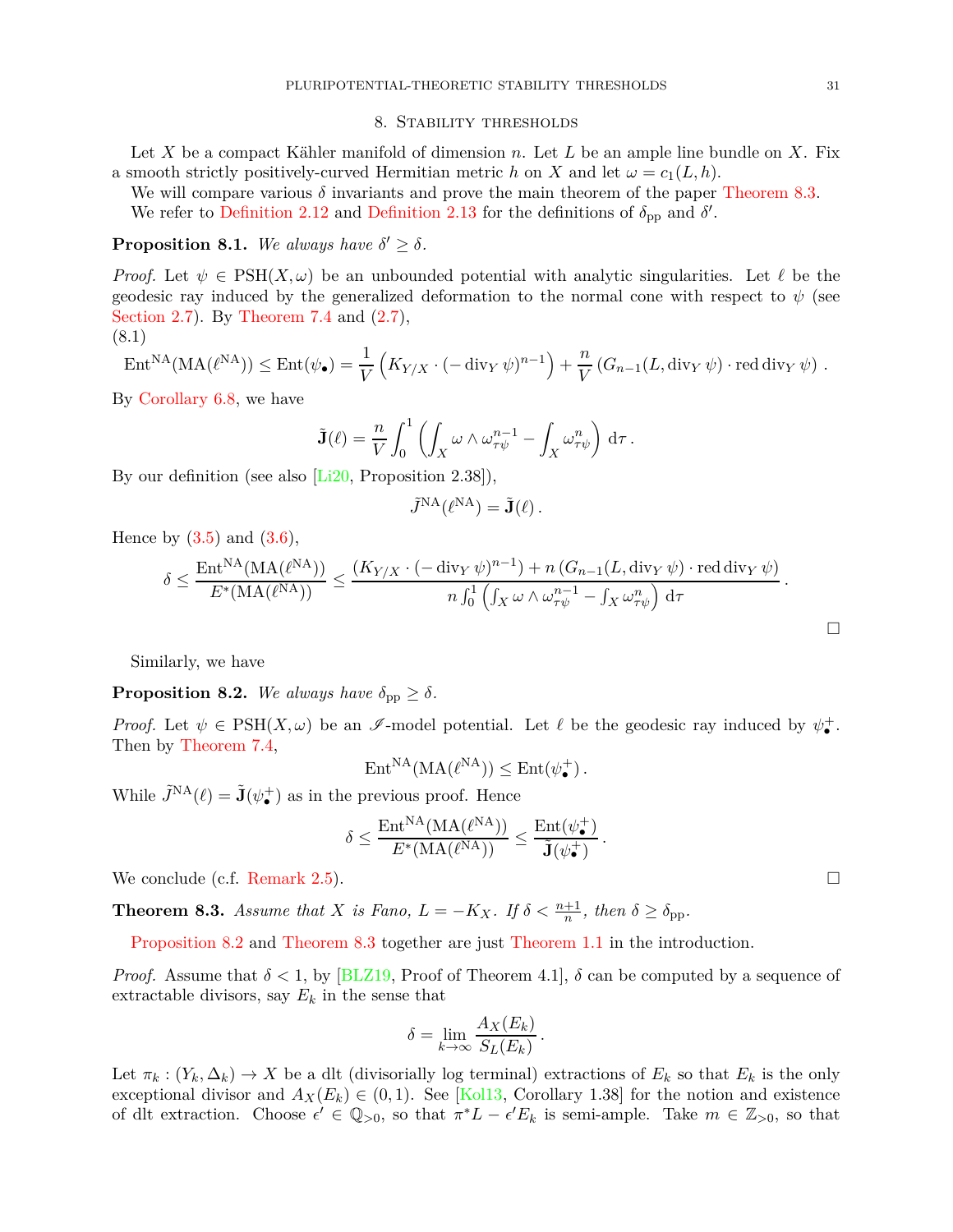$m(\pi^*L - \epsilon' E_k)$  is base-point free. Take a basis  $s_1, \ldots, s_M$  of  $H^0(Y_k, m(\pi^*L - \epsilon' E_k))$ , regarded as a subspace of  $H^0(X, L^m)$ . Let

$$
\psi_k := \frac{1}{m} \log \max_{i=1,\dots,M} |s_i|^2_{h^m}.
$$

The filtration induced by  $\psi_k$  on  $R(X, L^m)$  in the sense of [Example 4.4](#page-17-1) is the same as that defined by  $\text{ord}_{E_k}$ . So the geodesic ray  $\ell_k$  induced by  $\psi_k$  through the extended deformation to the normal cone construction is the same as the geodesic ray induced by the filtration of  $\text{ord}_{E_k}$ . By [Theorem 6.12](#page-26-2) and [Corollary 6.8,](#page-25-0)

$$
\frac{A_X(E_k)}{S_L(E_k)} \ge \delta_{\text{pp}}.
$$

Let  $k \to \infty$ , we conclude.

Now assume that  $\delta = 1$ . By [\[BLZ19,](#page-35-3) Theorem 6.7], there is a prime divisor *E* over *X* computing *δ*(*X*). By [\[BLZ19](#page-35-3), Proof of Theorem 4.5], *E* is extractable. So we can proceed as in the case  $\delta$  < 1. In general, if  $\delta < \frac{n+1}{n}$ , it suffices to apply [\[LXZ21](#page-37-6)] instead of [\[BLZ19](#page-35-3)] and run the same arguments.

 $\Box$ 

*Remark* 8.1. By slightly refining the argument, one finds that when  $\delta < \frac{n+1}{n}$ , there is always a qpsh function with analytic singularities that computes  $\delta_{\text{pp}}$ .

**Corollary 8.4.** Assume that *X* is Fano and  $L = -K_X$ . Then  $\delta_{\text{pp}} \geq 1$  (resp.  $\delta_{\text{pp}} > 1$ ) iff *X* is *K-semistable (resp. uniformly K-stable).*

## 9. Further problems

<span id="page-31-1"></span><span id="page-31-0"></span>9.1. **Minimizers.** Let *X* be a Fano manifold and  $L = -K_X$ . We assume that  $\delta < 1$ . Fix a smooth strictly positively-curved Hermitian metric *h* on *L*. Let  $\omega = c_1(L, h)$ . In this case, it is well-known that  $\delta$  is equal to the greatest Ricci lower bound  $R(X)$ :

$$
R(X) := \sup \{ t \in [0,1] : \exists \omega \in c_1(X) \text{ s.t. } \text{Ric } \omega > t\omega \} .
$$

This quantity was first explicitly introduced by Rubinstein in [\[Rub08](#page-37-18)], [\[Rub09\]](#page-37-19). See [\[Szé11](#page-38-9)] for further results. This invariant also appears in an implicit form in  $[Tia92]$ . One could always solve Aubin's continuity path ( $[Aub84]$  $[Aub84]$ ) for  $t < R(X)$ :

$$
\omega_{\varphi_t}^n = e^{F - t \varphi_t} \omega^n
$$

*,*

where *F* is the Ricci potential of  $\omega$ : Ric  $\omega - \omega = \text{dd}^c F$ ,  $\int_X (\exp(F) - 1) \omega^n = 0$ .

The following are known about  $\varphi_t$ :

(1) Blowing-up at the limit time:

$$
\lim_{t \to R(X)-} \sup_X \varphi_t = \infty \, .
$$

See [\[Siu88\]](#page-38-11), [\[Tia87\]](#page-38-12).

- (2) There is a proper closed subvariety  $V \subseteq X$ , such that on each compact subset of  $X \setminus V$ , for any increasing sequence  $t_i \to R(X)$  and  $t_i < R(X)$ , up to passing to a subsequence,  $\omega_{\varphi_{t_i}}^n$ converges to 0 uniformly  $(\text{Tos12})$ .
- (3) Tian's partial  $C^0$ -estimate: let  $\beta_{m,t}$  be the *m*-th Bergman kernel defined by  $\omega_{\varphi_t}$ . Then there exists  $m \in \mathbb{Z}_{>0}$  and  $C > 0$ , such that

$$
\inf_X \rho_{m,t} \ge C^{-1}
$$

for any  $t \in [0, R(X))$ . See [\[Szé16](#page-38-14)], [\[LS20\]](#page-37-20), [\[Zha21c\]](#page-38-15), [\[CW20](#page-35-18)], [\[Bam18](#page-34-16)].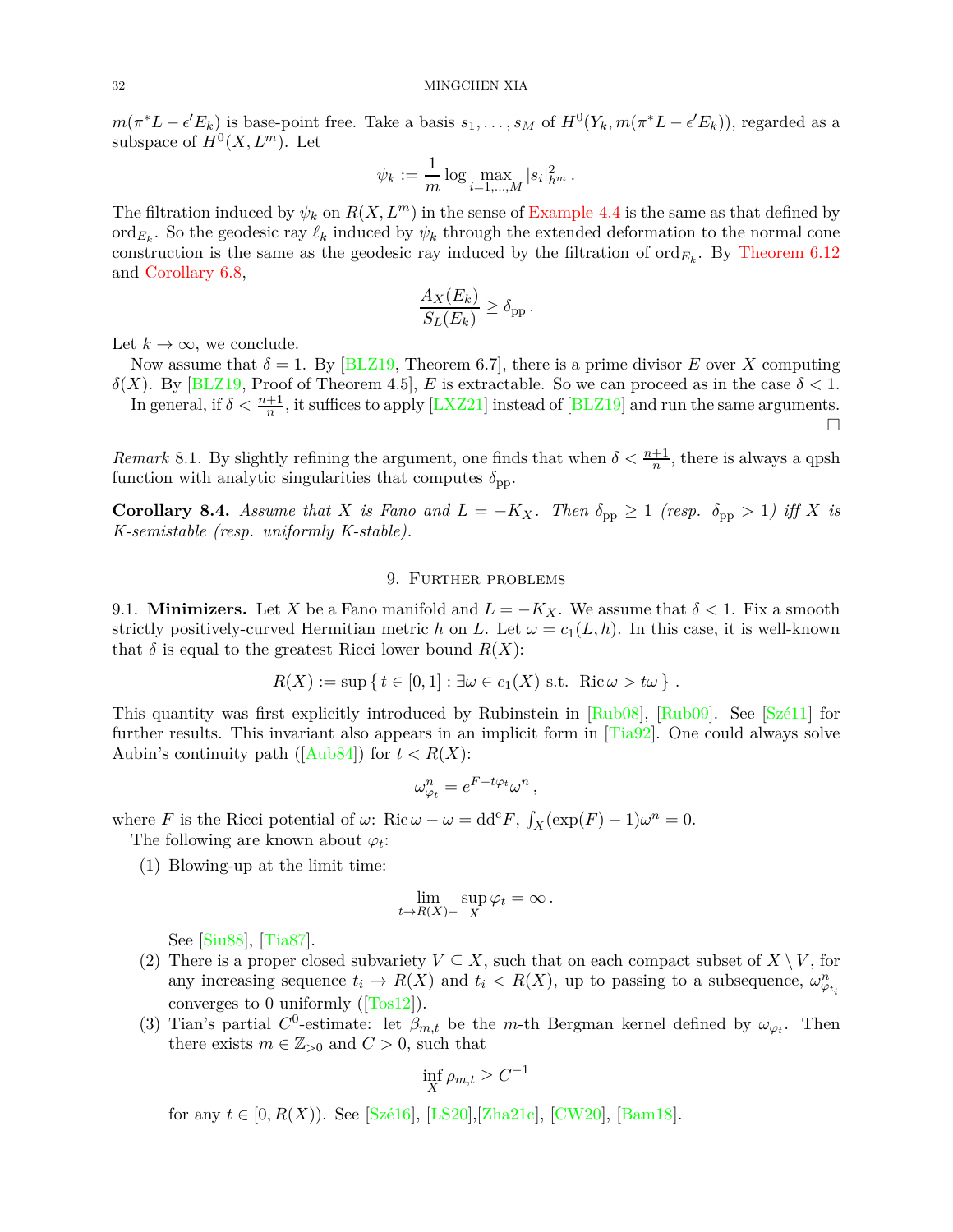It follows from the partial  $C^0$ -estimate that for any increasing sequence  $t_i \to R(X)$ ,  $t_i < R(X)$ , up to subtracting a subsequence, there is  $G \in \text{PSH}(X, \omega)$ , such that

$$
\varphi_{t_i} - \sup_X \varphi_{t_i} \to G
$$

in  $L^1$ . Moreover, *G* has the following type of singularities:

$$
\frac{1}{m}\log \sum_{j=1}^N \lambda_j^2 |S_j|_{h^m}^2,
$$

where  $m \in \mathbb{Z}_{>0}$ ,  $\lambda_j \in (0,1]$ ,  $S_j \in H^0(X, K_X^{-m})$ . Moreover,  $\omega_G^n = 0$ . See [\[MT19](#page-37-5)] for details. The function *G* is known as a *pluricomplex Green function* of *X*.

We make the following conjecture:

**Conjecture 9.1.** When  $\delta < 1$ , the pluricomplex Green function G is a minimizer of  $\delta_{\text{pp}}$ .

9.2. **Moser–Trudinger type inequalities.** Let *X* be a compact Kähler manifold of dimension *n*. Let  $[\omega]$  be a Kähler class on *X* with a representative Kähler form  $\omega$ .

**Definition 9.1** ([\[Zha21b](#page-38-16), Definition 3.1, Proposition 3.5]). We define the *analytic*  $\delta$ *-invariant*  $\delta^A$ of  $[\omega]$  as

<span id="page-32-0"></span>(9.1) 
$$
\delta^{A}([\omega]) := \sup \left\{ \lambda > 0 : \int_{X} e^{-\lambda(\varphi - E(\varphi))} = \mathcal{O}_{\lambda}(1) \text{ for any } \varphi \in \mathcal{H}(X, \omega) \right\} = \sup \left\{ \lambda > 0 : \text{Ent}(\varphi) \ge \lambda \tilde{J}(\varphi) - \mathcal{O}_{\lambda}(1) \text{ for any } \varphi \in \mathcal{H}(X, \omega) \right\}.
$$

Inequalities as in the first line of [\(9.1\)](#page-32-0) are known as *Moser–Trudinger type inequalities*, they were first studied in [\[BB11](#page-34-17)]. See [\[DNGL21\]](#page-36-22) for recent progress in Moser–Trudinger type inequalities. The equality of two lines in  $(9.1)$  follows essentially from [\[BBEGZ16](#page-34-18), Proposition 4.11], as explained in [\[Zha21b,](#page-38-16) Proposition 3.5].

In [\[Zha21a\]](#page-38-17), Zhang proved that  $\delta^{A}([\omega]) = \delta(L)$ , improving previous partial results in [\[Zha21b](#page-38-16), Proposition 3.11], [\[RTZ21,](#page-37-21) Proposition 5.3]. Hence in this case,  $\delta^A \leq \delta_{\text{pp}}$  by [Proposition 8.2.](#page-30-2) Moreover, both  $\delta^A$  and our  $\delta_{\rm pp}$  make sense for a transcendental Kähler class. It is interesting to understand the exact relation between  $\delta^A$  and  $\delta_{\text{pp}}$ .

9.3. **Non-Archimedean entropy in terms of test curves.** Let *X* be a compact Kähler manifold of dimension *n*. Let *ω* be a Kähler form on *X*.

When  $\omega$  is in the first Chern class of an ample Q-line bundle,  $\mathcal{E}^{1,NA}(L)$  makes sense as in [\[BJ18b\]](#page-35-8). In general, we define  $\mathcal{E}^{1,NA}([\omega])$  as the subspace of  $\mathcal{R}^1$  consisting of  $\ell \in \mathcal{R}^1$ , such that  $\hat{\ell}_{\tau}$  is either  $-\infty$  or  $\mathscr{I}\text{-model}$  for all  $\tau$ .

**Conjecture 9.2.** Let  $\ell \in \mathbb{R}^1$ . Assume that  $\text{Ent}(\ell) < \infty$ , then  $\ell \in \mathcal{E}^{1,NA}(L)$ .

<span id="page-32-1"></span>When  $[\omega]$  is integral, this follows from  $[Li20]$ .

**Conjecture 9.3.** *Let*  $\ell \in \mathcal{E}^{1,NA}$ *, let*  $\psi = \hat{\ell}$ *, then* 

$$
Ent^{NA}(\ell^{NA}) = Ent(\ell) = Ent(\psi_{\bullet}).
$$

Many special cases are known: when  $[\omega]$  is integral, we know that  $Ent^{NA}(\ell^{NA}) \leq Ent(\ell)$ [\(Proposition 3.2\)](#page-14-4),  $Ent^{NA}(\ell^{NA}) \leq Ent(\psi_{\bullet})$  [\(Theorem 7.4\)](#page-28-0). When  $\ell$  is the Phong–Sturm geodesic ray of some test configuration, both equalities hold [\(Corollary 7.5\)](#page-29-0).

When  $[\omega]$  is not integral, all three terms are still defined, but very little information is known.

We summarize the information we know so far about various functionals in [Table 1.](#page-33-0)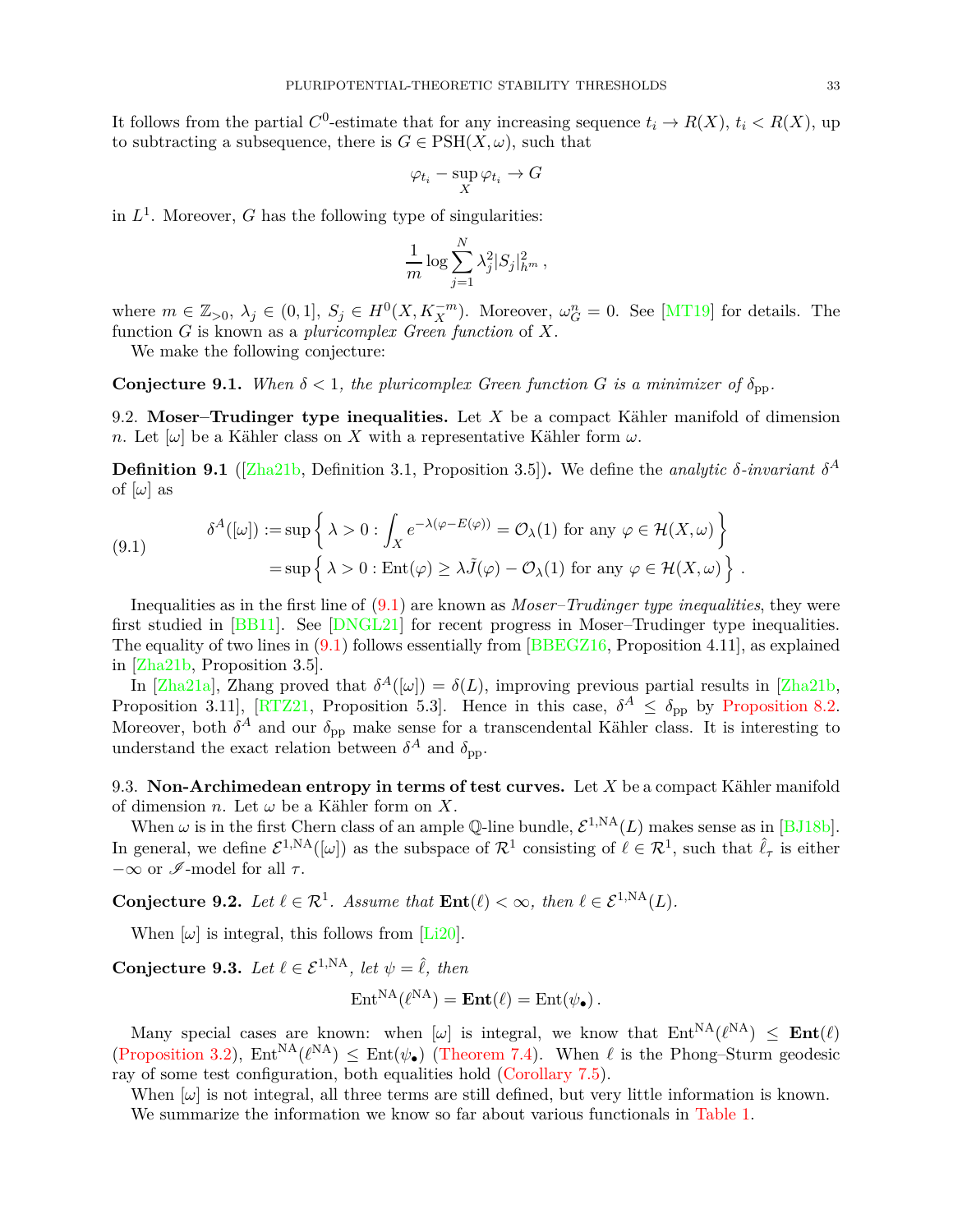| Maximal geodesic rays NA potentials |                   | Test curves    | Known facts                               |
|-------------------------------------|-------------------|----------------|-------------------------------------------|
|                                     | F <sup>NA</sup>   |                | All equal                                 |
| ${\bf E}_R$                         |                   | $\mathbf{E}_R$ | All equal                                 |
| $\gamma_{\rm NA}$                   |                   | οNΑ            | First=Third                               |
| Ent                                 | Ent <sup>NA</sup> | $_{\rm Ent}$   | Second $\leq$ First<br>Second $\le$ Third |

<span id="page-33-0"></span>TABLE 1. Comparison of functionals

This missing term in [Table 1](#page-33-0) is given by a construction similar to the relative volume in [\[BE21](#page-34-7),  $(0.1)$  up to an error term. One evidence of this is given by the analogy between [\[BGM21](#page-34-19), Theorem 1.1] and  $[DX22, Theorem 1.2]$ . Note that every term on the third column is defined as an integral of some functional of psh singularities along the test curve.

Finally, let us explain the relation between [Conjecture 9.3](#page-32-1) and the celebrated Yau–Tian– Donaldson (YTD) conjecture. Up to now, it is well-understood that in order to achieve the variational approach of the YTD conjecture, it suffices to show that for a maximal geodesic ray, **Ent**(*ℓ*) is continuous along the approximation of Berman–Boucksom–Jonsson ([\[BBJ15](#page-34-3)], [\[Li20\]](#page-37-7), [\[CC21a](#page-35-19)], [\[CC21b](#page-35-20)], [\[CC18](#page-35-21)]). If [Conjecture 9.3](#page-32-1) holds, up to some technical subtleties, the problem can be reduced to showing that  $Ent([\bullet])$  of a psh singularity is continuous along a suitable quasi-equisingular approximation.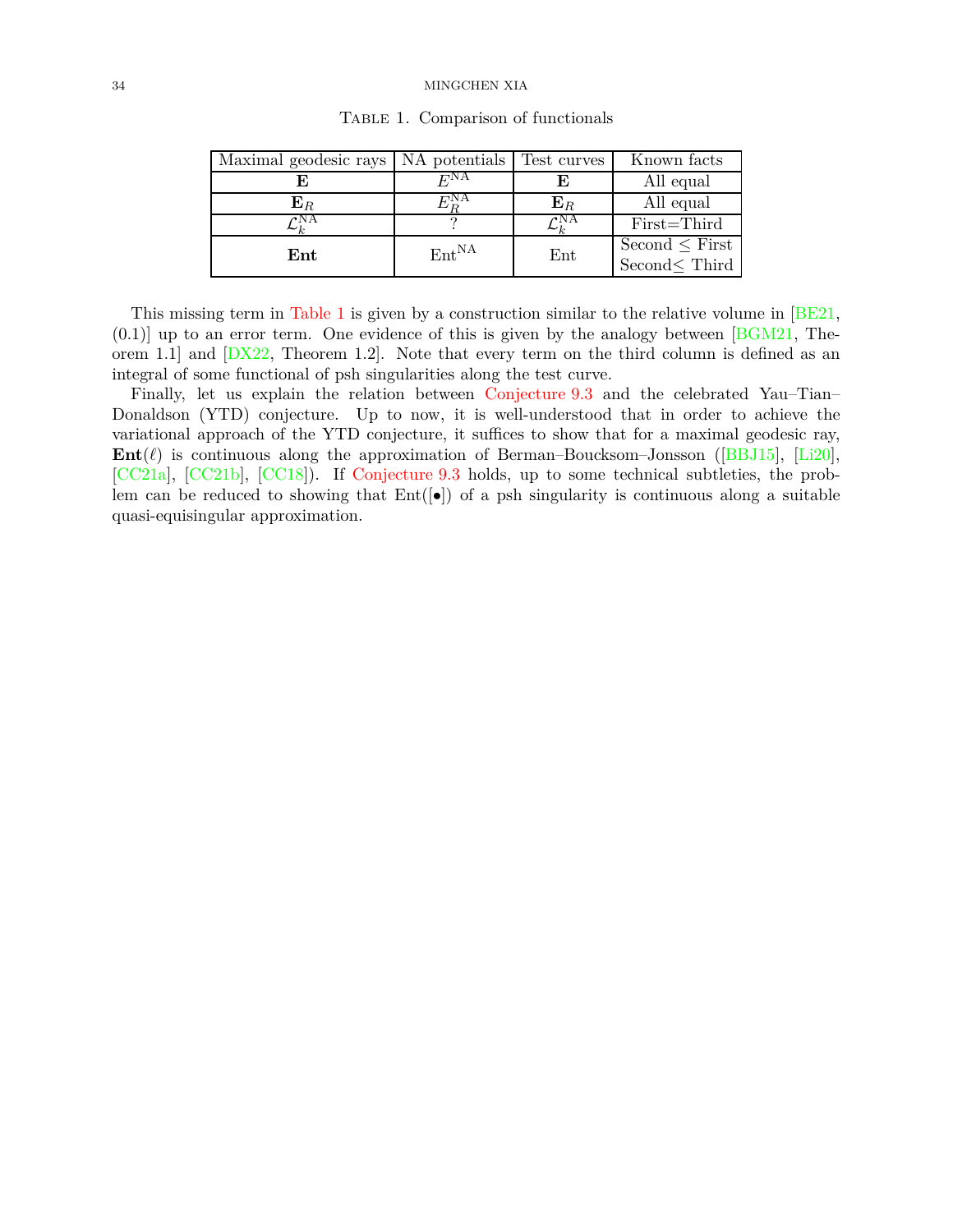#### REFERENCES 35

#### <span id="page-34-0"></span>**REFERENCES**

- <span id="page-34-15"></span>[Aub84] T. Aubin. Réduction du cas positif de l'équation de Monge–Ampère sur les variétés kählériennes compactes à la démonstration d'une inégalité. *Journal of functional analysis* 57.2 (1984), pp. 143–153.
- <span id="page-34-17"></span><span id="page-34-16"></span>[Bam18] R. H. Bamler. Convergence of Ricci flows with bounded scalar curvature. *Annals of Mathematics* 188.3 (2018), pp. 753–831.
- [BB11] R. J. Berman and B. Berndtsson. Moser–Trudinger type inequalities for complex Monge–Ampère operators and Aubin's "hypothèse fondamentale". 2011. arXiv: [1109.1263 \[math.DG\]](https://arxiv.org/abs/1109.1263).
- <span id="page-34-18"></span>[BBEGZ16] R. J. Berman, S. Boucksom, P. Eyssidieux, V. Guedj, and A. Zeriahi. Kähler– Einstein metrics and the Kähler–Ricci flow on log Fano varieties. *Journal für die Reine und Angewandte Mathematik (Crelles Journal)* (2016).
- <span id="page-34-13"></span><span id="page-34-3"></span>[BBGHdJ21] A. M. Botero, J. I. Burgos Gil, D. Holmes, and R. de Jong. Chern–Weil and Hilbert– Samuel formulae for singular hermitian line bundles. 2021. arXiv: [2112.09007 \[math.AG\]](https://arxiv.org/abs/2112.09007).
- <span id="page-34-4"></span>[BBJ15] R. J. Berman, S. Boucksom, and M. Jonsson. A variational approach to the Yau– Tian–Donaldson conjecture. 2015. arXiv: [1509.04561 \[math.DG\]](https://arxiv.org/abs/1509.04561).
- [BCHM10] C. Birkar, P. Cascini, C. D. Hacon, and J. McKernan. Existence of minimal models for varieties of log general type. *Journal of the American Mathematical Society* 23.2 (2010), pp. 405–468.
- <span id="page-34-10"></span>[BDL17] R. J. Berman, T. Darvas, and C. Lu. Convexity of the extended K-energy and the large time behavior of the weak Calabi flow. *Geometry & Topology* 21.5 (2017), pp. 2945–2988.
- <span id="page-34-12"></span>[BDPP13] S. Boucksom, J.-P. Demailly, M. Paun, and T. Peternell. The pseudo-effective cone of a compact Kähler manifold and varieties of negative Kodaira dimension. *Journal of Algebraic Geometry* 22.2 (2013), pp. 201–248.
- <span id="page-34-7"></span>[BE21] S. Boucksom and D. Eriksson. Spaces of norms, determinant of cohomology and Fekete points in non-Archimedean geometry. *Advances in Mathematics* 378 (2021), p. 107501.
- <span id="page-34-5"></span>[BEGZ10] S. Boucksom, P. Eyssidieux, V. Guedj, and A. Zeriahi. Monge–Ampère equations in big cohomology classes. *Acta mathematica* 205.2 (2010), pp. 199–262.
- <span id="page-34-8"></span>[Ber09a] B. Berndtsson. Curvature of vector bundles associated to holomorphic fibrations. *Annals of mathematics* (2009), pp. 531–560.
- <span id="page-34-11"></span><span id="page-34-9"></span>[Ber09b] B. Berndtsson. Probability measures related to geodesics in the space of Kähler metrics. 2009. arXiv: [0907.1806 \[math.DG\]](https://arxiv.org/abs/0907.1806).
- [Ber12] V. G. Berkovich. Spectral theory and analytic geometry over non-Archimedean fields. 33. American Mathematical Soc., 2012.
- <span id="page-34-6"></span>[BFJ09] S. Boucksom, C. Favre, and M. Jonsson. Differentiability of volumes of divisors and a problem of Teissier. *Journal of Algebraic Geometry* 18.2 (2009), pp. 279–308.
- <span id="page-34-14"></span>[BFJ16] S. Boucksom, C. Favre, and M. Jonsson. Singular semipositive metrics in non-Archimedean geometry. *J. Algebraic Geom* 25.1 (2016), pp. 77–139.
- <span id="page-34-19"></span>[BGM21] S. Boucksom, W. Gubler, and F. Martin. Non-Archimedean volumes of metrized nef line bundles. *Épijournal de Géométrie Algébrique* 5 (2021).
- <span id="page-34-1"></span>[BHJ16] S. Boucksom, T. Hisamoto, and M. Jonsson. Uniform K-stability and asymptotics of energy functionals in Kähler geometry. 2016. arXiv: [1603.01026 \[math.DG\]](https://arxiv.org/abs/1603.01026).
- <span id="page-34-2"></span>[BHJ17] S. Boucksom, T. Hisamoto, and M. Jonsson. Uniform K-stability, Duistermaat– Heckman measures and singularities of pairs. *Annales de l'Institut Fourier* 67.2 (2017), pp. 743–841.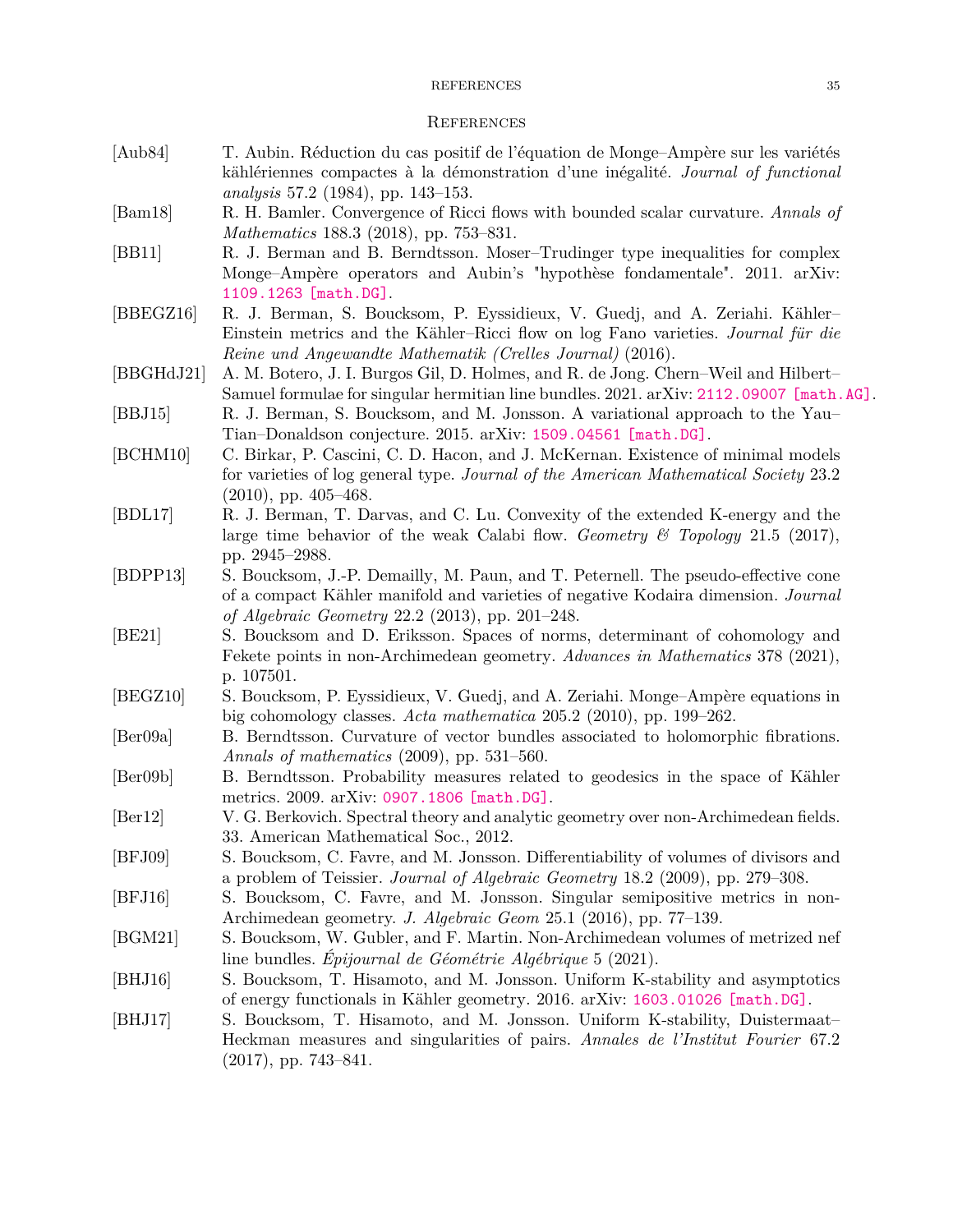<span id="page-35-21"></span><span id="page-35-20"></span><span id="page-35-19"></span><span id="page-35-18"></span><span id="page-35-17"></span><span id="page-35-16"></span><span id="page-35-15"></span><span id="page-35-14"></span><span id="page-35-13"></span><span id="page-35-12"></span><span id="page-35-11"></span><span id="page-35-10"></span><span id="page-35-9"></span><span id="page-35-8"></span><span id="page-35-7"></span><span id="page-35-6"></span><span id="page-35-5"></span><span id="page-35-4"></span><span id="page-35-3"></span><span id="page-35-2"></span><span id="page-35-1"></span><span id="page-35-0"></span>

| 36                          | <b>REFERENCES</b>                                                                                                                                                                                                      |
|-----------------------------|------------------------------------------------------------------------------------------------------------------------------------------------------------------------------------------------------------------------|
| [BHJ19]                     | S. Boucksom, T. Hisamoto, and M. Jonsson. Uniform K-stability and asymptotics<br>of energy functionals in Kähler geometry. Journal of the European Mathematical                                                        |
| [BJ18a]                     | Society 21.9 (2019), pp. 2905–2944.<br>S. Boucksom and M. Jonsson. A non-Archimedean approach to K-stability (2018).<br>arXiv: 1805.11160 [math.AG].                                                                   |
| [BJ18b]                     | S. Boucksom and M. Jonsson. Singular semipositive metrics on line bundles on va-<br>rieties over trivially valued fields. 2018. arXiv: 1801.08229 [math.AG].                                                           |
| [BJ20]                      | H. Blum and M. Jonsson. Thresholds, valuations, and K-stability. Advances in Math-<br>ematics 365 $(2020)$ , p. 107062.                                                                                                |
| [BLX19]                     | H. Blum, Y. Liu, and C. Xu. Openness of K-semistability for Fano varieties. 2019.<br>arXiv: 1907.02408 [math.AG].                                                                                                      |
| [BLZ19]                     | H. Blum, Y. Liu, and C. Zhou. Optimal destabilization of K-unstable Fano varieties<br>via stability thresholds. 2019. arXiv: 1907.05399 [math.AG].                                                                     |
| [Bon98]                     | L. Bonavero. Inégalités de Morse holomorphes singulières. The Journal of Geometric<br><i>Analysis</i> 8.3 (1998), p. 409.                                                                                              |
| $[$ Bou $02]$               | S. Boucksom. "Cônes positifs des variétés complexes compactes". PhD thesis. Uni-<br>versité Joseph-Fourier-Grenoble I, 2002.                                                                                           |
| $[$ Bou $04]$               | S. Boucksom. Divisorial Zariski decompositions on compact complex manifolds. An-<br>nales scientifiques de l'École normale supérieure 37.1 (2004), pp. 45–76.                                                          |
| [Cao14]                     | J. Cao. Numerical dimension and a Kawamata–Viehweg–Nadel-type vanishing theo-<br>rem on compact Kähler manifolds. Compositio Mathematica 150.11 (2014), pp. 1869–<br>1902.                                             |
| [CC18]                      | X. Chen and J. Cheng. On the constant scalar curvature Kähler metrics, general<br>automorphism group. 2018. arXiv: 1801.05907 [math.DG].                                                                               |
| [CC21a]                     | X. Chen and J. Cheng. On the constant scalar curvature Kähler metrics $(I)$ —A<br>priori estimates. Journal of the American Mathematical Society (2021).                                                               |
| [CC21b]                     | X. Chen and J. Cheng. On the constant scalar curvature Kähler metrics (II)—existence<br>results. Journal of the American Mathematical Society (2021).                                                                  |
| [CL06]                      | A. Chambert-Loir. Mesures et équidistribution sur les espaces de Berkovich. Jour-<br>nal für die reine und angewandte Mathematik (Crelles Journal) 2006.595 (2006),<br>pp. 215-235.                                    |
| [CLD12]                     | A. Chambert-Loir and A. Ducros. Formes différentielles réelles et courants sur les<br>espaces de Berkovich. 2012. arXiv: 1204.6277 [math.AG].                                                                          |
| [CTW18]                     | J. Chu, V. Tosatti, and B. Weinkove. $C^{1,1}$ -regularity for degenerate complex Monge-<br>Ampère equations and geodesic rays. Communications in Partial Differential Equa-<br><i>tions</i> 43.2 (2018), pp. 292–312. |
| [CW20]                      | X. Chen and B. Wang. Space of Ricci flows (II)—Part B: weak compactness of the<br>flows. Journal of Differential Geometry 116.1 (2020), pp. 1–123.                                                                     |
| $\left[{\rm Dar17a}\right]$ | T. Darvas. The Mabuchi completion of the space of Kähler potentials. American<br><i>Journal of Mathematics</i> 139.5 (2017), pp. 1275–1313.                                                                            |
| [Dar17b]                    | T. Darvas. Weak geodesic rays in the space of Kähler potentials and the class<br>$\mathcal{E}(X,\omega_0)$ . Journal of the Institute of Mathematics of Jussieu 16.4 (2017), pp. 837–<br>858.                          |
| $\left[$ Dar19 $\right]$    | T. Darvas. Geometric pluripotential theory on Kähler manifolds. Advances in com-<br><i>plex geometry.</i> Vol. 735. Amer. Math. Soc., 2019, pp. 1–104.                                                                 |
| [DDNL18a]                   | T. Darvas, E. Di Nezza, and C. H. Lu. $L^1$ metric geometry of big cohomology classes.<br>Ann. Inst. Fourier, Grenoble 68.7 (2018), pp. 3053-3086.                                                                     |
| [DDNL18b]                   | T. Darvas, E. Di Nezza, and C. H. Lu. Monotonicity of nonpluripolar products and<br>complex Monge-Ampère equations with prescribed singularity. Analysis $\mathcal B$ PDE 11.8<br>(2018), pp. 2049-2087.               |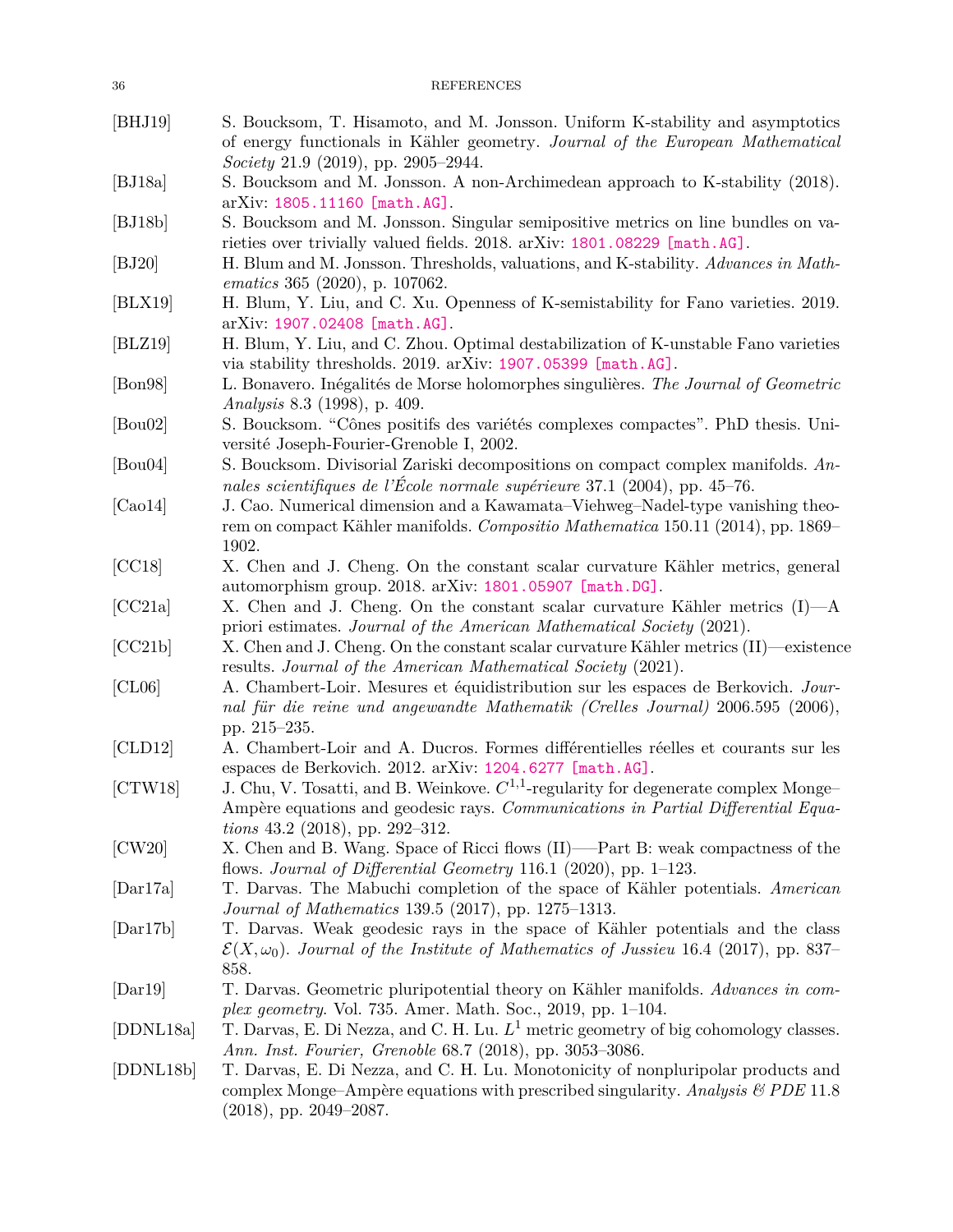<span id="page-36-22"></span><span id="page-36-18"></span><span id="page-36-17"></span><span id="page-36-16"></span><span id="page-36-15"></span><span id="page-36-14"></span><span id="page-36-12"></span><span id="page-36-8"></span><span id="page-36-5"></span><span id="page-36-2"></span><span id="page-36-1"></span>

| [DDNL19]        | T. Darvas, E. Di Nezza, and C. H. Lu. Log-concavity of volume and complex Monge-<br>Ampère equations with prescribed singularity. <i>Mathematische Annalen</i> (2019),                     |
|-----------------|--------------------------------------------------------------------------------------------------------------------------------------------------------------------------------------------|
| [DDNL21]        | pp. 1–38.<br>T. Darvas, E. Di Nezza, and H. C. Lu. The metric geometry of singularity types.<br>Journal für die reine und angewandte Mathematik (Crelles Journal) 2021.771 (2021),         |
| [Dem12]         | pp. 137–170.<br>J.-P. Demailly. Analytic methods in algebraic geometry. International Press Somerville,<br>MA, 2012.                                                                       |
| [Der16]         | R. Dervan. Uniform stability of twisted constant scalar curvature Kähler metrics.<br>International Mathematics Research Notices 2016.15 (2016), pp. 4728–4783.                             |
| [DF20a]         | N. B. Dang and C. Favre. Intersection theory of nef b-divisor classes. 2020. arXiv:<br>2007.04549 [math.AG].                                                                               |
| [DF20b]         | N. B. Dang and C. Favre. Spectral interpretations of dynamical degrees and appli-<br>cations. 2020. arXiv: 2006.10262 [math.AG].                                                           |
| [DL20]          | T. Darvas and C. H. Lu. Geodesic stability, the space of rays and uniform convexity<br>in Mabuchi geometry. Geometry & Topology 24.4 (2020), pp. 1907–1967.                                |
| [DL22]          | R. Dervan and E. Legendre. Valuative stability of polarised varieties. <i>Mathematische</i><br>Annalen $(2022)$ , pp. 1–35.                                                                |
| [DLR20]         | T. Darvas, C. H. Lu, and Y. A. Rubinstein. Quantization in geometric pluripotential<br>theory. Communications on Pure and Applied Mathematics 73.5 (2020), pp. 1100–<br>1138.              |
| [DNGL21]        | E. Di Nezza, V. Guedj, and C. H. Lu. Finite entropy vs finite energy. Commentarii<br><i>Mathematici Helvetici</i> 96.2 (2021), pp. 389–419.                                                |
| [Don02]         | S. Donaldson. Scalar curvature and stability of toric varieties. Journal of Differential<br>Geometry 62.2 (2002), pp. 289–349.                                                             |
| [Don05]         | S. K. Donaldson. Scalar curvature and projective embeddings, II. The Quarterly<br><i>Journal of Mathematics</i> 56.3 (2005), pp. 345–356.                                                  |
| [DP04]          | J.-P. Demailly and M. Paun. Numerical characterization of the Kähler cone of a<br>compact Kähler manifold. Annals of mathematics (2004), pp. 1247-1274.                                    |
| [DPS01]         | J.-P. Demailly, T. Peternell, and M. Schneider. Pseudo-effective line bundles on com-<br>pact Kähler manifolds. <i>International Journal of Mathematics</i> 12.06 (2001), pp. 689–<br>741. |
| [DS20]          | R. Dervan and G. Székelyhidi. The Kähler-Ricci flow and optimal degenerations.<br>Journal of Differential Geometry 116.1 (2020), pp. 187–203.                                              |
| [DT92]          | W. Ding and G. Tian. Kähler-Einstein metrics and the generalized Futaki invariant.<br><i>Inventiones mathematicae</i> 110.1 (1992), pp. 315–335.                                           |
| [DX21]          | T. Darvas and M. Xia. The volume of pseudoeffective line bundles and partial equi-<br>librium. 2021. arXiv: 2112.03827 [math.DG].                                                          |
| [DX22]          | T. Darvas and M. Xia. The closures of test configurations and algebraic singularity<br>types. Advances in Mathematics 397 (2022), p. 108198.                                               |
| [FKL16]         | M. Fulger, J. Kollár, and B. Lehmann. Volume and Hilbert function of R-divisors.<br>Michigan Mathematical Journal 65.2 (2016), pp. 371–387.                                                |
| [FO18]          | K. Fujita and Y. Odaka. On the K-stability of Fano varieties and anticanonical<br>divisors. Tohoku Mathematical Journal 70.4 (2018), pp. 511–521.                                          |
| [Pol99]         | G. B. Folland. Real analysis: modern techniques and their applications. Vol. 40. John<br>Wiley $&$ Sons, 1999.                                                                             |
| $[{\rm Fuj19}]$ | K. Fujita. A valuative criterion for uniform K-stability of Q-Fano varieties. Journal<br>für die reine und angewandte Mathematik 2019.751 (2019), pp. 309–338.                             |

<span id="page-36-21"></span><span id="page-36-20"></span><span id="page-36-19"></span><span id="page-36-13"></span><span id="page-36-11"></span><span id="page-36-10"></span><span id="page-36-9"></span><span id="page-36-7"></span><span id="page-36-6"></span><span id="page-36-4"></span><span id="page-36-3"></span><span id="page-36-0"></span>[GZ17] V. Guedj and A. Zeriahi. Degenerate Complex Monge–Ampère Equations. 2017.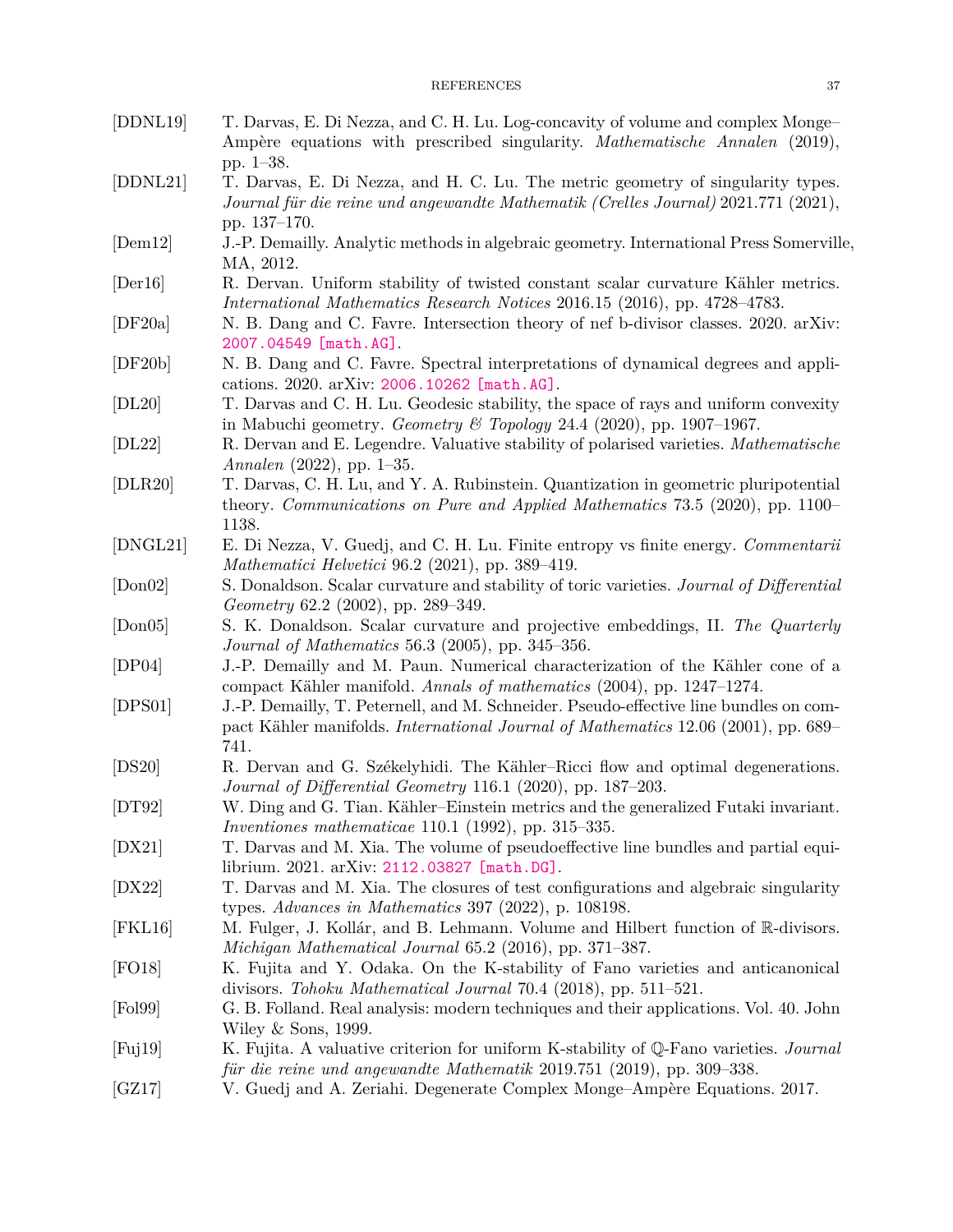<span id="page-37-21"></span><span id="page-37-20"></span><span id="page-37-19"></span><span id="page-37-18"></span><span id="page-37-17"></span><span id="page-37-16"></span><span id="page-37-15"></span><span id="page-37-14"></span><span id="page-37-13"></span><span id="page-37-12"></span><span id="page-37-11"></span><span id="page-37-10"></span><span id="page-37-9"></span><span id="page-37-8"></span><span id="page-37-7"></span><span id="page-37-6"></span><span id="page-37-5"></span><span id="page-37-4"></span><span id="page-37-3"></span><span id="page-37-2"></span><span id="page-37-1"></span><span id="page-37-0"></span>

| 38                          | <b>REFERENCES</b>                                                                                                                                                                                                                            |
|-----------------------------|----------------------------------------------------------------------------------------------------------------------------------------------------------------------------------------------------------------------------------------------|
| [JM12]                      | M. Jonsson and M. Mustata. Valuations and asymptotic invariants for sequences of<br>ideals. $62.6$ (2012), pp. $2145-2209$ .                                                                                                                 |
| [KK14]                      | K. Kaveh and A. G. Khovanskii. Note on the Grothendieck Group of Subspaces<br>of Rational Functions and Shokurov's Cartier b-divisors. Canadian Mathematical<br><i>Bulletin</i> 57.3 (2014), pp. 562–572.                                    |
| [KM08]                      | J. Kollár and S. Mori. Birational geometry of algebraic varieties. Vol. 134. Cambridge<br>university press, 2008.                                                                                                                            |
| [Kol13]                     | J. Kollár. Singularities of the minimal model program. Vol. 200. Cambridge Univer-<br>sity Press, 2013.                                                                                                                                      |
| [Li17]                      | C. Li. K-semistability is equivariant volume minimization. Duke Mathematical Jour-<br>nal 166.16 (2017), pp. 3147-3218.                                                                                                                      |
| [Li20]<br>[Li22]            | C. Li. Geodesic rays and stability in the cscK problem. 2020. arXiv: 2001.01366 [math.DG].<br>C. Li. G-uniform stability and Kähler-Einstein metrics on Fano varieties. Inven-<br><i>tiones mathematicae</i> $227.2$ $(2022)$ , pp. 661-744. |
| [LM09]                      | R. Lazarsfeld and M. Mustată. Convex bodies associated to linear series. 42.5 (2009),<br>pp. 783–835.                                                                                                                                        |
| [LS20]                      | G. Liu and G. Székelyhidi. Gromov-Hausdorff Limits of Kähler Manifolds with Ricci<br>Curvature Bounded Below II. Communications on Pure and Applied Mathematics<br>(2020).                                                                   |
| [Lu21]                      | C. H. Lu. Comparison of Monge-Ampère capacities. Annales Polonici Mathematici<br>$126$ (2021), pp. 31–53.                                                                                                                                    |
| [LXZ21]                     | Y. Liu, C. Xu, and Z. Zhuang. Finite generation for valuations computing stability<br>thresholds and applications to K-stability. 2021. arXiv: 2102.09405 [math.AG].                                                                         |
| [MM07]                      | X. Ma and G. Marinescu. Holomorphic Morse inequalities and Bergman kernels.<br>Vol. 254. Springer Science & Business Media, 2007.                                                                                                            |
| [MT19]                      | V. Tosatti and N. McCleerey. Pluricomplex Green's functions and Fano manifolds.<br>Épijournal de Géométrie Algébrique 3 (2019).                                                                                                              |
| [Nak04]                     | N. Nakayama. Zariski-decomposition and abundance. Vol. 14. Mathematical Society<br>of Japan Tokyo, 2004.                                                                                                                                     |
| [Oda13]                     | Y. Odaka. A generalization of the Ross-Thomas slope theory. Osaka Journal of<br>Mathematics 50.1 (2013), pp. 171–185.                                                                                                                        |
| [PS07]                      | D. H. Phong and J. Sturm. Test configurations for K-stability and geodesic rays.<br>Journal of Symplectic Geometry 5.2 (2007), pp. 221–247.                                                                                                  |
| [PS10]                      | D. H. Phong and J. Sturm. Regularity of geodesic rays and Monge-Ampère equa-<br>tions. Proceedings of the American Mathematical Society 138.10 (2010), pp. 3637–<br>3650.                                                                    |
| $\left[\text{RT07}\right]$  | J. Ross and R. Thomas. A study of the Hilbert-Mumford criterion for the stability<br>of projective varieties. Journal of Algebraic Geometry 16.2 (2007), pp. 201–255.                                                                        |
| $\left[\text{RTZ}21\right]$ | Y. A. Rubinstein, G. Tian, and K. Zhang. Basis divisors and balanced metrics.<br>Journal für die reine und angewandte Mathematik (Crelles Journal) 2021.778 (2021),<br>pp. 171–218.                                                          |
| [Rub08]                     | Y. Rubinstein. Some discretizations of geometric evolution equations and the Ricci<br>iteration on the space of Kähler metrics. Advances in Mathematics 218.5 (2008),<br>pp. 1526-1565.                                                      |
| [Rub09]                     | Y. Rubinstein. On the construction of Nadel multiplier ideal sheaves and the limiting<br>behavior of the Ricci flow. Transactions of the American Mathematical Society 361.11<br>$(2009)$ , pp. 5839–5850.                                   |
| [RWN14]                     | J. Ross and D. Witt Nyström. Analytic test configurations and geodesic rays. Journal<br>of Symplectic Geometry 12.1 (2014), pp. 125–169.                                                                                                     |